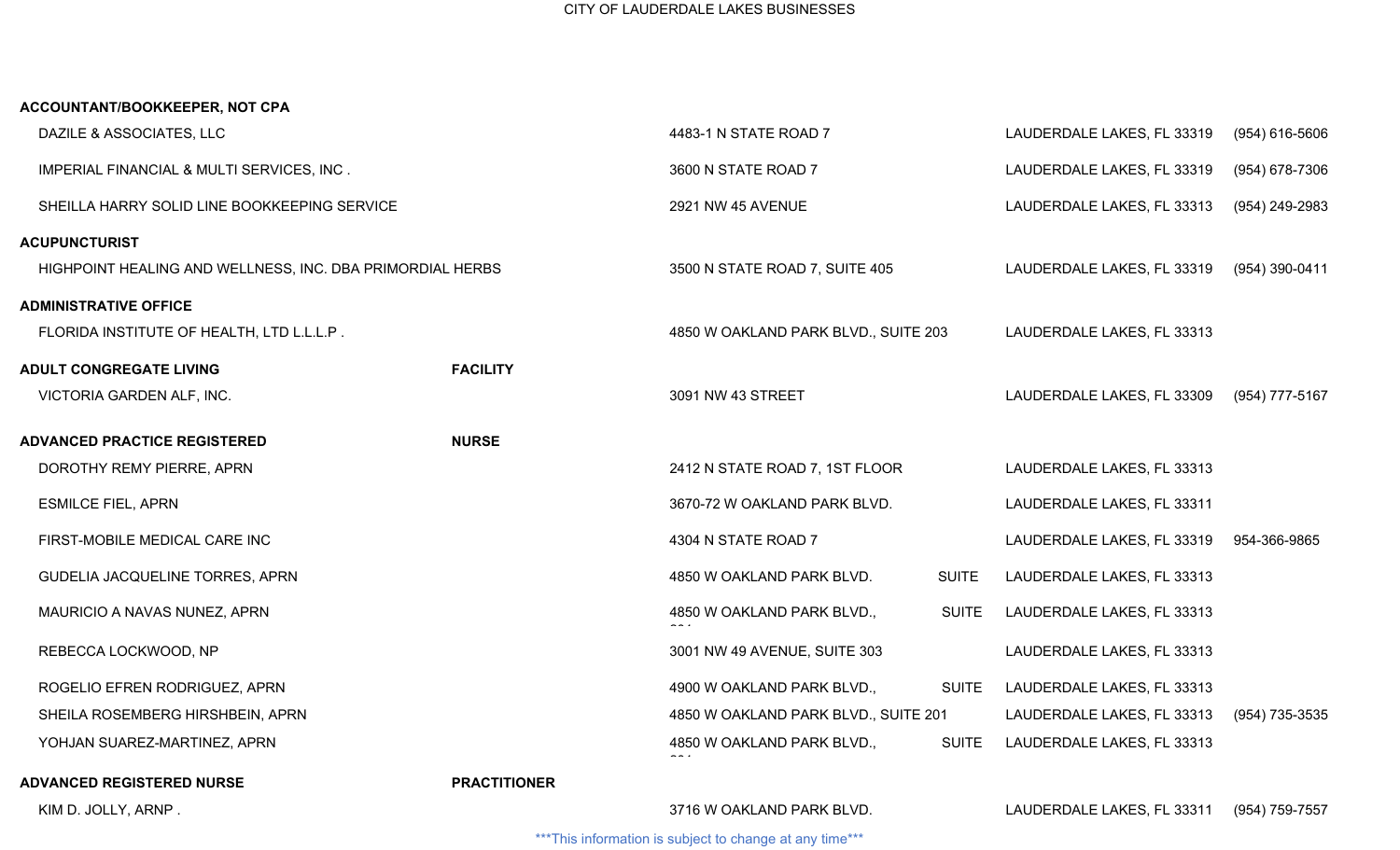| MONARCH HEALTH AND WELLNESS CENTER, LLC.               |                             | 4000 N STATE ROAD 7, SUITE                                                                       | 409A   | LAUDERDALE LAKES, FL 33319                | (754) 273-4687   |
|--------------------------------------------------------|-----------------------------|--------------------------------------------------------------------------------------------------|--------|-------------------------------------------|------------------|
| <b>AGENCY</b>                                          |                             |                                                                                                  |        |                                           |                  |
| ALCO CONSTRUCTION CORP.                                |                             | 3500 N STATE ROAD 7, SUITE                                                                       | 300-10 | LAUDERDALE LAKES, FL 33319                | (954) 534-6445   |
| CATHOLIC HEALTH SERVICES INC                           |                             | 4790 N STATE ROAD 7                                                                              |        | LAUDERDALE LAKES, FL 33319                | $(954)$ 484-1515 |
| <b>AGENCY (ACCOUNTING &amp;</b>                        | <b>MANAGEMENT SERVICES)</b> |                                                                                                  |        |                                           |                  |
| SUPREME MANAGEMENT, INC                                |                             | 3600 W COMMERCIAL BLVD.                                                                          |        | LAUDERDALE LAKES, FL 33309                |                  |
| <b>AGENCY (BAIL BOND)</b>                              |                             |                                                                                                  |        |                                           |                  |
| MYRNA LOY BAIL BONDS, INC.                             |                             | 3500 N STATE ROAD 7, SUITE 206                                                                   |        | LAUDERDALE LAKES, FL 33319                | (954) 583-9119   |
| PRINCESS BAIL BONDS INC.                               |                             | 3500 N STATE ROAD 7, SUITE 206                                                                   |        | LAUDERDALE LAKES, FL 33319                | (954) 587-2550   |
| SUNNSHINE BAILBONDS, INC.                              |                             | 3500 N STATE ROAD 7, SUITE 206                                                                   |        | LAUDERDALE LAKES, FL 33319                | (754) 204-2740   |
| <b>AGENCY (CALL CENTER)</b>                            |                             |                                                                                                  |        |                                           |                  |
| CALL CENTER OPERATIONS MANAGEMENT, INC                 |                             | 3600 W COMMERCIAL BLVD.                                                                          |        | LAUDERDALE LAKES, FL 33309                |                  |
| <b>AGENCY (CALL SUPPORT CENTER)</b>                    |                             |                                                                                                  |        |                                           |                  |
| MYMOTIONCALENDAR.COM, LLC                              |                             | 4500 N STATE ROAD 7, SUITE 103                                                                   |        | LAUDERDALE LAKES, FL 33319                | (954) 473-2646   |
| VORTEXLEGAL, LLC                                       |                             | 4500 N STATE ROAD 7, SUITE 103                                                                   |        | LAUDERDALE LAKES, FL 33319                | (954) 473-2646   |
| <b>AGENCY (COLLECTION FACILITY)</b>                    |                             |                                                                                                  |        |                                           |                  |
| URBAN MINING P.B.C. INC.                               |                             | 3977-85 NW 19 STREET                                                                             |        | LAUDERDALE LAKES, FL 33311                | (954) 906-1609   |
| <b>AGENCY (CONCRETE CUTTING)</b>                       |                             |                                                                                                  |        |                                           |                  |
| PRECISION CUTTING, INC. DBA PRECISION CONCRETE CUTTING |                             | 2922-24 NW 28 STREET                                                                             |        | LAUDERDALE LAKES, FL 33311 (954) 484-1110 |                  |
| <b>AGENCY (CONSTRUCTION</b>                            | <b>MANAGEMENT)</b>          |                                                                                                  |        |                                           |                  |
| WRIGHT WAY CONSTRUCTION MANAGEMENT, LLC.               |                             | 3500 N STATE ROAD 7, SUITE 300 -8                                                                |        | LAUDERDALE LAKES, FL 33319                | (954) 998-2658   |
| <b>AGENCY (COUNSELING SERVICES)</b>                    |                             |                                                                                                  |        |                                           |                  |
| AFFORDABLE & CONVENIENT COUNSELING, LLC                |                             | 3726 W OAKLAND PARK BLVD.                                                                        |        | LAUDERDALE LAKES, FL 33311                | (954) 417-7900   |
| FIFTH STREET COUNSELING CENTER IV, INC                 |                             | 3720-22 W OAKLAND PARK BLVD.                                                                     |        | LAUDERDALE LAKES, FL 33311                | (954) 797-5222   |
| GOOD GROWTH HOMES, INC.                                |                             | 3661 W OAKLAND PARK BLVD., SUITE 305<br>*** This information is subject to change at any time*** |        | LAUDERDALE LAKES, FL 33311                |                  |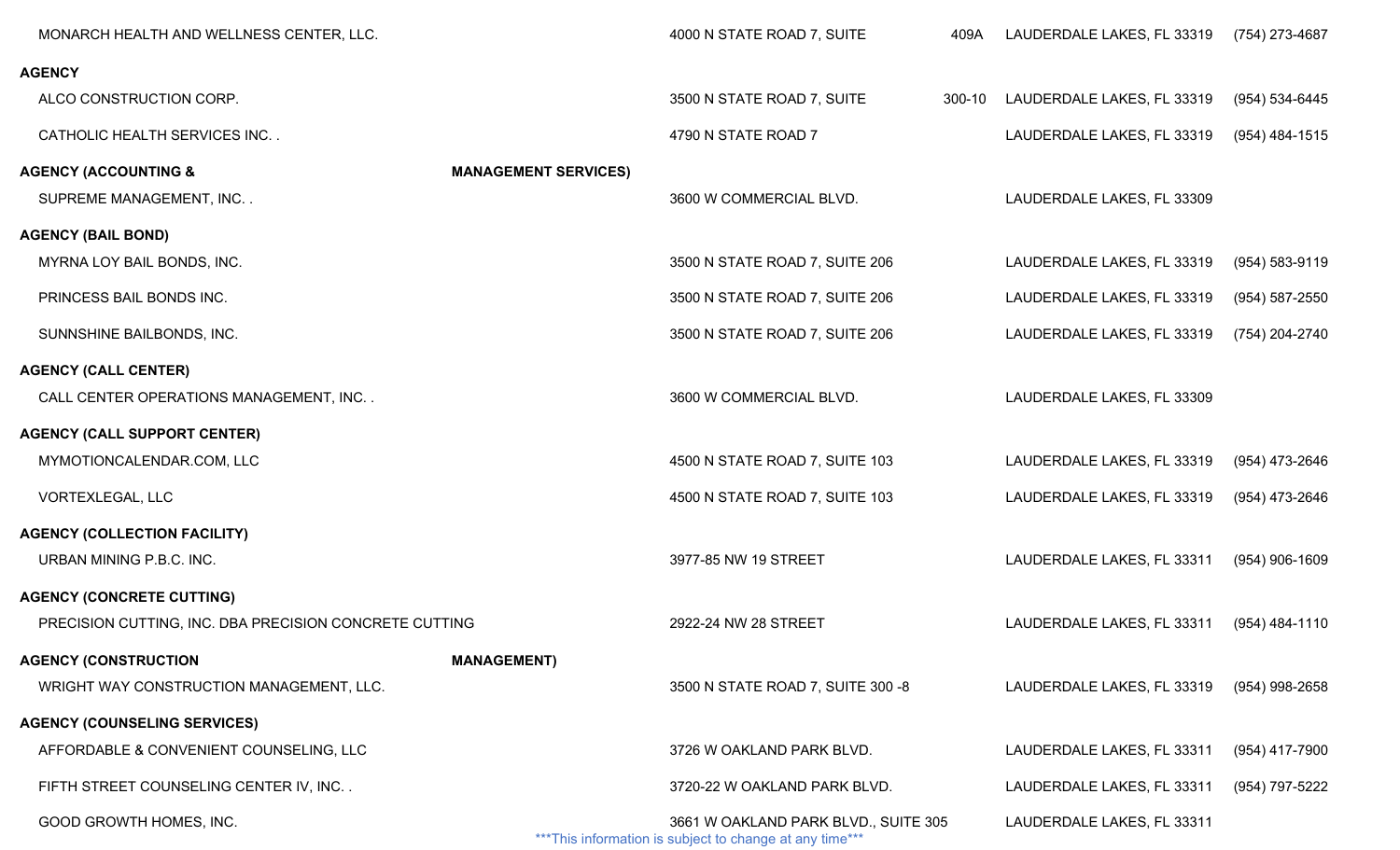## **AGENCY (CREDIT REPAIR)**

| OPTIMUM CREDIT CONSULTANTS, INC.                      |                                                  | 3500 N STATE ROAD 7, SUITE 199      | LAUDERDALE LAKES, FL 33319 | (954) 484-5165     |
|-------------------------------------------------------|--------------------------------------------------|-------------------------------------|----------------------------|--------------------|
| <b>AGENCY (DAILYSIS CENTER)</b>                       |                                                  |                                     |                            |                    |
| OAKLAND DIALYSIS CENTER, LLC                          |                                                  | 3250 N STATE ROAD 7                 | LAUDERDALE LAKES, FL 33319 | (954) 717-2293     |
| OKANOGAN DIALYSIS, LLC DBA LAUDERHILL DIALYSIS        |                                                  | 2916 N STATE ROAD 7                 | LAUDERDALE LAKES, FL 33313 |                    |
| <b>AGENCY (DIAGNOSTIC CENTER)</b>                     |                                                  |                                     |                            |                    |
| BROWARD P.E.T. IMAGING CENTER, L.L.C                  |                                                  | 4850 W OAKLAND PARK BLVD., SUITE 1A | LAUDERDALE LAKES, FL 33313 |                    |
| <b>AGENCY (DOG/CAT TREAT BAKERY)</b>                  |                                                  |                                     |                            |                    |
| DOLCE CANE BAKERY LLC                                 |                                                  | 4070 NW 33 AVENUE                   | LAUDERDALE LAKES, FL 33309 | (754) 367-2882     |
| <b>AGENCY (EMBROIDERY OFF-SITE</b>                    | <b>SALES)</b>                                    |                                     |                            |                    |
| HORTENSE REED DBA ROSIE BEST EMBROIDERY               |                                                  | 3282 NW 32 STREET                   | LAUDERDALE LAKES, FL 33309 | (954) 739-7730     |
| <b>AGENCY (EMBROIDERY)</b>                            |                                                  |                                     |                            |                    |
| STITCH INK, INC                                       |                                                  | 2684 NW 31 AVENUE                   | LAUDERDALE LAKES, FL 33311 | (954) 203-0868     |
| <b>AGENCY (FIELD INSTALLATION OF</b>                  | <b>DEWATERING EQUIPMENT)</b>                     |                                     |                            |                    |
| EXPERT DEWATERING, INC.                               |                                                  | 2736 NW 31 AVENUE                   | LAUDERDALE LAKES, FL 33311 | (954) 914-4861     |
| <b>AGENCY (FLOOR REFINISHING)</b>                     |                                                  |                                     |                            |                    |
| DE LEON FLOOR RESTORATION & CLEANING CONTRACTORS CORP |                                                  | 2754-56 NW 29 TERRACE               | LAUDERDALE LAKES, FL 33311 | $(954) 545 - 0455$ |
| <b>AGENCY (FOOD BANK)</b>                             |                                                  |                                     |                            |                    |
| JOSEPH'S STOREHOUSE FORT LAUDERDALE, INC.             |                                                  | 2961-67 NW 27 STREET                | LAUDERDALE LAKES, FL 33311 | (954) 895-7979     |
| <b>AGENCY (INVENTORY PROCUREMENT)</b>                 |                                                  |                                     |                            |                    |
| QUALITY SUPPLEMENTS AND VITAMINS, INC                 |                                                  | 3600 W COMMERCIAL BLVD.             | LAUDERDALE LAKES, FL 33309 |                    |
| <b>AGENCY (LOADING &amp; CRATING OF</b>               | BOATS) (NO OVERNIGHT STORAGE OF BOATS PERMITTED) |                                     |                            |                    |
| BOAT CONNECTION USA, LLC.                             |                                                  | 2778 NW 29 TERRACE                  | LAUDERDALE LAKES, FL 33311 | $(813)$ 385-2188   |
| <b>AGENCY (MAGAZINE EDITING &amp;</b>                 | <b>WRITING)</b>                                  |                                     |                            |                    |
| LE PUBLICATIONS, INC                                  |                                                  | 3600 W COMMERCIAL BLVD.             | LAUDERDALE LAKES, FL 33309 |                    |
|                                                       |                                                  |                                     |                            |                    |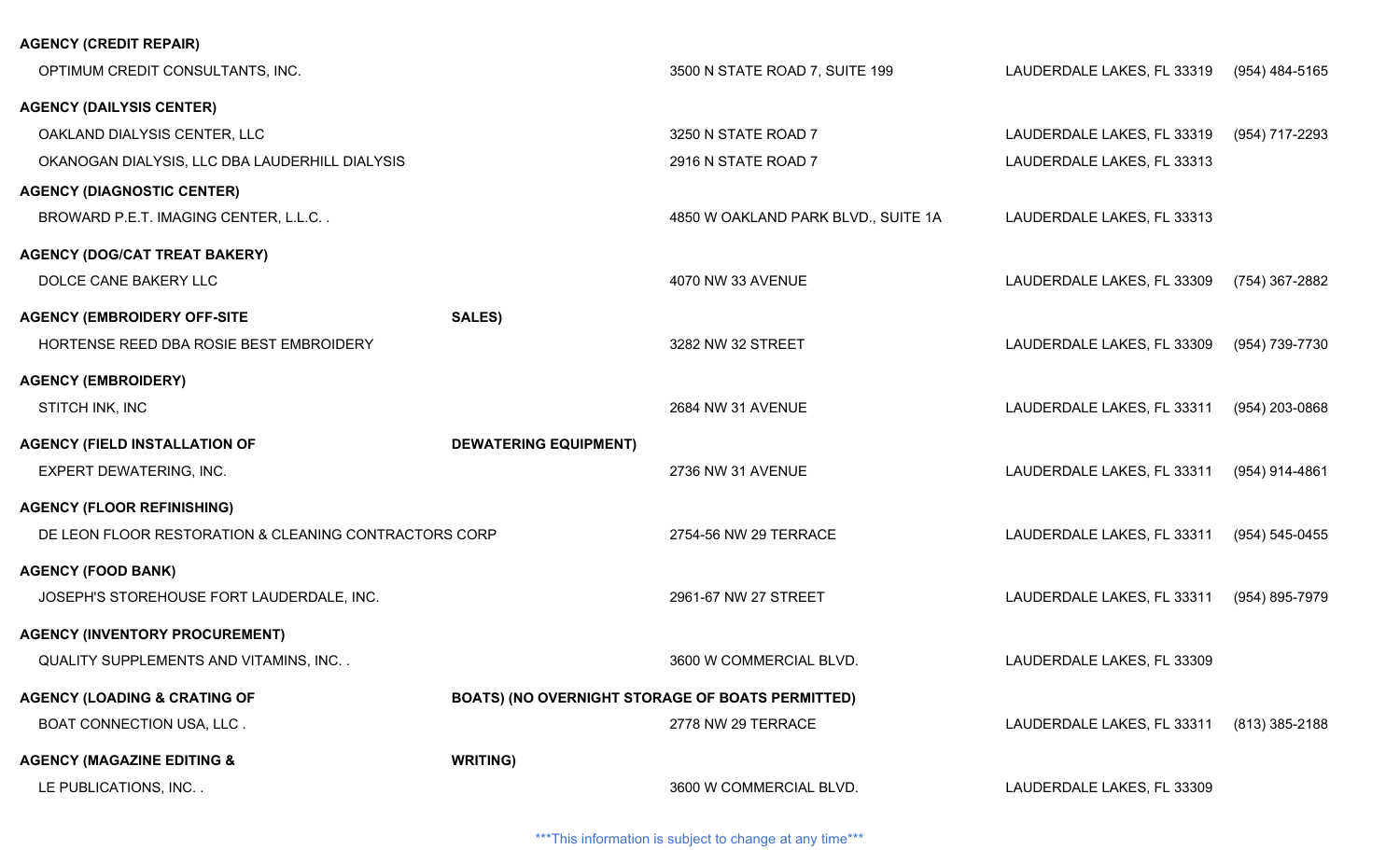| <b>AGENCY (MANAGEMENT CONSULTING</b>                                       | & LEGAL SERVICES) |                                |              |                            |                |
|----------------------------------------------------------------------------|-------------------|--------------------------------|--------------|----------------------------|----------------|
| LIFE EXTENSION FOUNDATION BUYERS CLUB, INC.                                |                   | 3600 W COMMERCIAL BLVD.        |              | LAUDERDALE LAKES, FL 33309 |                |
| <b>AGENCY (MARKETING SERVICES)</b>                                         |                   |                                |              |                            |                |
| PRECISION OPERATIONS, INC                                                  |                   | 3600 W COMMERCIAL BLVD.        |              | LAUDERDALE LAKES, FL 33309 |                |
| <b>AGENCY (MARKETING)</b>                                                  |                   |                                |              |                            |                |
| MD MARKETING NETWORK, INC                                                  |                   | 4360 W OAKLAND PARK BLVD.      |              | LAUDERDALE LAKES, FL 33313 | (786) 728-7867 |
| PREMIER GROUP ENTERPRISES INC.                                             |                   | 2769 NW 36 AVENUE              |              | LAUDERDALE LAKES, FL 33311 | (954) 616-4394 |
| <b>AGENCY (MEDICAL MANAGEMENT</b>                                          | <b>COMPANY)</b>   |                                |              |                            |                |
| FLORIDA MEDICAL SERVICES, INC. .                                           |                   | 4850 W OAKLAND PARK BLVD.,     | <b>SUITE</b> | LAUDERDALE LAKES, FL 33313 |                |
| <b>AGENCY (NURSE REGISTRY)</b>                                             |                   |                                |              |                            |                |
| ALL COUNTY STAFFING INC                                                    |                   | 4850 N STATE ROAD 7, SUITE 101 |              | LAUDERDALE LAKES, FL 33319 | (954) 584-5194 |
| BENEFICIAL ASSOCIATES CORP DBA STRONG HEARTS NURSE REGISTRY                |                   | 3500 N STATE ROAD 7, SUITE 306 |              | LAUDERDALE LAKES, FL 33319 |                |
| COAST TO COAST HEALTHCARE SOLUTIONS, INC.                                  |                   | 4700 N STATE ROAD 7, SUITE 101 |              | LAUDERDALE LAKES, FL 33319 |                |
| GENTLE LOVING HOME CARE, LLC                                               |                   | 4000 N STATE ROAD 7, SUITE     | 204C         | LAUDERDALE LAKES, FL 33313 | (954) 909-4527 |
| J&R CARE FINDERS INC.                                                      |                   | 3500 N STATE ROAD 7, STE 308   |              | LAUDERDALE LAKES, FL 33319 |                |
| SCHWARTZ HOME CARE, INC. DBA SCHWARTZ FAMILY HOME CARE                     |                   | 4800 N STATE ROAD 7, SUITE 101 |              | LAUDERDALE LAKES, FL 33319 | (954) 598-2000 |
| VIRTUE MEDICAL STAFFING SERVICES, LLC.                                     |                   | 3500 N STATE ROAD 7, SUITE 211 |              | LAUDERDALE LAKES, FL 33319 |                |
| <b>AGENCY (ORDER MANAGEMENT)</b>                                           |                   |                                |              |                            |                |
| VITAMIN AND SUPPLEMENT WHOLESALERS, INC                                    |                   | 3600 W COMMERCIAL BLVD.        |              | LAUDERDALE LAKES, FL 33309 |                |
| <b>AGENCY (PACKING &amp; SHIPPING)</b>                                     |                   |                                |              |                            |                |
| INTERNATIONAL FREIGHT CONSOLIDATORS, INC.                                  |                   | 2700 NW 31 AVENUE              |              | LAUDERDALE LAKES, FL 33311 | (954) 735-7665 |
| INTERNATIONAL FREIGHT CONSOLIDATORS, INC.                                  |                   | 2706-12 NW 31 AVENUE           |              | LAUDERDALE LAKES, FL 33311 | (954) 735-7665 |
| <b>AGENCY (PATIENT ACTIVITY</b>                                            | <b>CENTER)</b>    |                                |              |                            |                |
| CLINICARE OF BROWARD, LLC DBA MEDICAL CENTER AFFILIATES - LAUDERDALE LAKES |                   | 4209 N STATE ROAD 7            |              | LAUDERDALE LAKES, FL 33319 | (954) 990-8586 |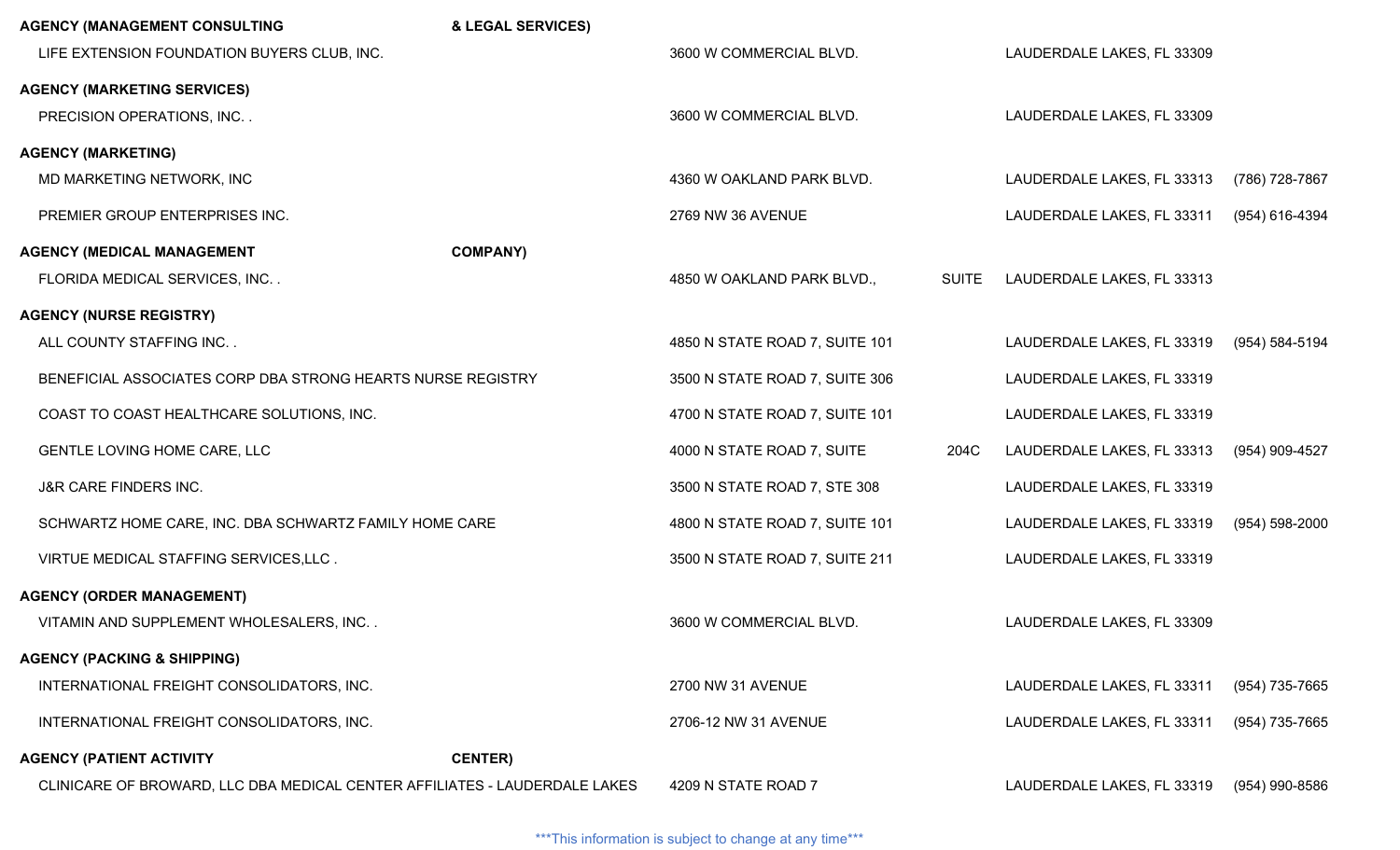| <b>AGENCY (PROPERTY MANAGEMENT)</b>                                                                  |                                         |                                                     |              |                            |                    |
|------------------------------------------------------------------------------------------------------|-----------------------------------------|-----------------------------------------------------|--------------|----------------------------|--------------------|
| PHOENIX MANAGEMENT SERVICES, INC                                                                     |                                         | 4800 N STATE ROAD 7, SUITES 104 & 105               |              | LAUDERDALE LAKES, FL 33319 |                    |
| <b>AGENCY (RESEARCH FOR</b>                                                                          |                                         | DEVELOPMENT OF FORMULAS FOR VITAMINS & SUPPLEMENTS) |              |                            |                    |
| SUPPLEMENT FORMULATORS, INC. .                                                                       |                                         | 3600 W COMMERCIAL BLVD.                             |              | LAUDERDALE LAKES, FL 33309 |                    |
| <b>AGENCY (SCIENTIFIC RESEARCH/</b>                                                                  | <b>CONSULTING)</b>                      |                                                     |              |                            |                    |
| <b>SCIENTIFIC INFORMATION, INC</b>                                                                   |                                         | 3600 W COMMERCIAL BLVD.                             |              | LAUDERDALE LAKES, FL 33309 |                    |
| <b>AGENCY (SEWING BLANKETS FOR</b>                                                                   | <b>CHILDREN)</b>                        |                                                     |              |                            |                    |
| SON EXTENDED INC. DBA LOVE AND WARMTH PROJECT                                                        |                                         | 4539 NW 42 STREET                                   |              | LAUDERDALE LAKES, FL 33319 | (954) 485-9925     |
| <b>AGENCY (USED CLOTHING</b>                                                                         | <b>PROCESSING WAREHOUSE)</b>            |                                                     |              |                            |                    |
| RNS RECYCLING RAGS L.L.C.                                                                            |                                         | 2754 NW 31 AVENUE                                   |              | LAUDERDALE LAKES, FL 33311 | (954) 736-0807     |
| AGENCY(INFORMATION TECHNOLOGY)                                                                       |                                         |                                                     |              |                            |                    |
| LIFE EXTENSION.COM, INC                                                                              |                                         | 3600 W COMMERCIAL BLVD.                             |              | LAUDERDALE LAKES, FL 33309 |                    |
| <b>AGENCY/AGENT</b>                                                                                  |                                         |                                                     |              |                            |                    |
| BELLSOUTH TELECOMMUNICATIONS, LLC DBA AT&T FLORIDA                                                   |                                         | 4200 W OAKLAND PARK BLVD.                           |              | LAUDERDALE LAKES, FL 33313 |                    |
| NORTH SHORE MEDICAL CENTER, INC. DBA FLORIDA MEDICAL CENTER - A CAMPUS OF<br>NORTH SHORE NORTH SHORE |                                         | 4850 W OAKLAND PARK BLVD.,                          | <b>SUITE</b> | LAUDERDALE LAKES, FL 33313 |                    |
| <b>APPLICATION SUPPORT CENTER FOR</b>                                                                | US CITIZENSHIP AND IMMIGRATION SERVICES |                                                     |              |                            |                    |
| PAE PROFESSIONAL SERVICES LLC DBA APPLICATION SUPPORT CENTER                                         |                                         | 3718 W OAKLAND PARK BLVD                            |              | LAUDERDALE LAKES, FL 33311 |                    |
| <b>ASSEMBLY</b>                                                                                      |                                         |                                                     |              |                            |                    |
| LIGHTHOUSE OF BROWARD COUNTY, INC.                                                                   |                                         | 3595-97 NW 19 STREET                                |              | LAUDERDALE LAKES, FL 33311 |                    |
| <b>ASSEMBLY; WHOLESALE MERCHANT</b>                                                                  |                                         |                                                     |              |                            |                    |
| FIBERBUILT UMBRELLAS INC                                                                             |                                         | 2782-86 NW 29 TERRACE                               |              | LAUDERDALE LAKES, FL 33311 | (954) 484-9139     |
| <b>ATTORNEY</b>                                                                                      |                                         |                                                     |              |                            |                    |
| LAW OFFICE OF JEFFREY S. GROSSMAN.                                                                   |                                         | 3712 W OAKLAND PARK BLVD.                           |              | LAUDERDALE LAKES, FL 33311 | $(954) 525 - 4858$ |
| <b>AUCTION SALES</b>                                                                                 |                                         |                                                     |              |                            |                    |
| SOUTH FLORIDA AUTO AUCTION OF FORT LAUDERDALE, LLC                                                   |                                         | 3500 NW 21 STREET                                   |              | LAUDERDALE LAKES, FL 33311 | (954) 739-9996     |
|                                                                                                      |                                         |                                                     |              |                            |                    |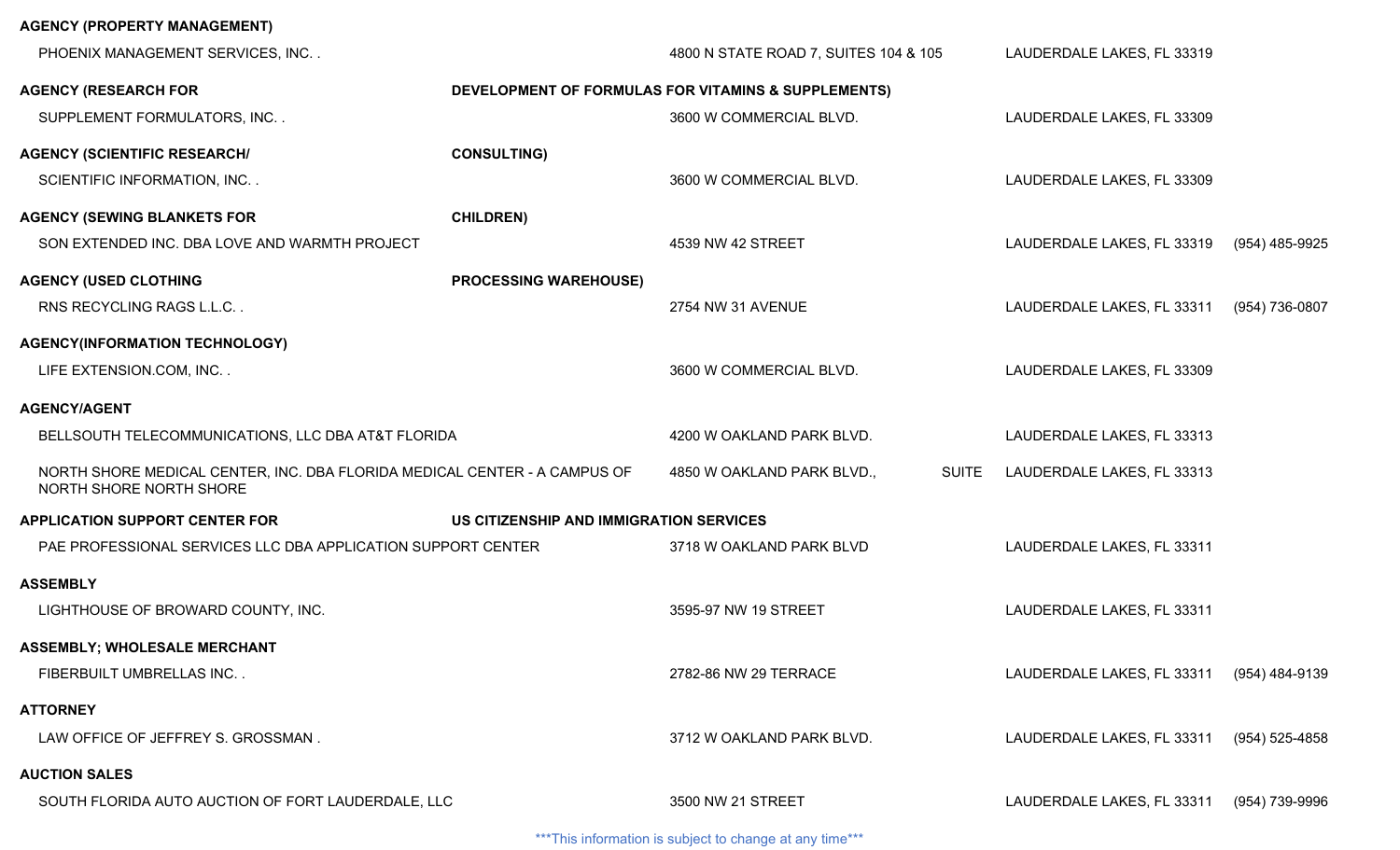| <b>AUTO DETAILING</b>                                               |                                                           |                            |                |
|---------------------------------------------------------------------|-----------------------------------------------------------|----------------------------|----------------|
| QUICK DETAIL, LLC                                                   | 2700A N STATE ROAD 7                                      | LAUDERDALE LAKES, FL 33313 | (954) 777-3327 |
| <b>AUTO DETAILING: GLASS TINTING</b>                                |                                                           |                            |                |
| XCELL PROFESSIONAL AUTO CARE & ACCESSORIES INC                      | 3079-83 NW 28 STREET                                      | LAUDERDALE LAKES, FL 33311 | (954) 909-0394 |
| <b>AUTOMATIC TRADE MACHINE - 1</b>                                  |                                                           |                            |                |
| THE HILLMAN GROUP, INC. .                                           | 3001 N STATE ROAD 7                                       | LAUDERDALE LAKES, FL 33313 | (623) 707-0610 |
| <b>AUTOMATIC TRADE MACHINE - 2</b>                                  |                                                           |                            |                |
| REDBOX AUTOMATED RETAIL LLC.                                        | 3001 N STATE ROAD 7                                       | LAUDERDALE LAKES, FL 33313 |                |
| <b>AUTOMOBILE DEALER</b>                                            |                                                           |                            |                |
| AMB AUTOS II LLC DBA CARMART OF BROWARD                             | 3698 N STATE ROAD 7                                       | LAUDERDALE LAKES, FL 33319 | (954) 769-1471 |
| AUTOMOTIVE GROUP ENTERPRISES, INC. DBA CARRIO MOTOR CARS            | 2300 N STATE ROAD 7                                       | LAUDERDALE LAKES, FL 33313 |                |
| DRIVETIME CAR SALES COMPANY, LLC DBA DRIVETIME                      | 2300 N STATE ROAD 7                                       | LAUDERDALE LAKES, FL 33313 |                |
| ENTERPRISE LEASING COMPANY OF FLORIDA, LLC DBA ENTERPRISE CAR SALES | 2150 N STATE ROAD 7                                       | LAUDERDALE LAKES, FL 33313 | (954) 486-4370 |
| HAIMS MOTORS INC                                                    | 2000 N STATE ROAD 7                                       | LAUDERDALE LAKES, FL 33313 | (954) 981-1119 |
| M & J UNITED AUTO SALES, INC                                        | 3511-15 NW 19 STREET                                      | LAUDERDALE LAKES, FL 33311 | (954) 530-9366 |
| TUCKER LEASING, INC. DBA TUCKER SALES & SERVICE                     | 2300 N STATE ROAD 7                                       | LAUDERDALE LAKES, FL 33313 | (954) 778-8808 |
| <b>AUTOMOBILE TOWING SERVICE</b>                                    |                                                           |                            |                |
| WEST WAY TOWING, INC                                                | 3681 W OAKLAND PARK BLVD.                                 | LAUDERDALE LAKES, FL 33311 | (954) 731-1115 |
| <b>AUTOMOBILE TRANSPORTATION,</b>                                   | OFFICE ONLY (NO PARKING OR STORAGE OF VEHICLES PERMITTED) |                            |                |
| GOLD STAR TRANSPORTATION, INC. .                                    | 3500 N STATE ROAD 7, SUITE 407                            | LAUDERDALE LAKES, FL 33319 | (754) 245-3621 |
| <b>BAKERY</b>                                                       |                                                           |                            |                |
| FIVE STAR BAKERY INC                                                | 4272 N STATE ROAD 7                                       | LAUDERDALE LAKES, FL 33319 | (954) 484-7923 |
| MAXIN ORIENTAL BAKERY, INCORPORATED.                                | 4269 N STATE ROAD 7                                       | LAUDERDALE LAKES, FL 33319 | (954) 335-1388 |
| <b>BANK</b>                                                         |                                                           |                            |                |
| BANK OF AMERICA, N.A. .                                             | 3661 W OAKLAND PARK BLVD., SUITE 100                      | LAUDERDALE LAKES, FL 33311 |                |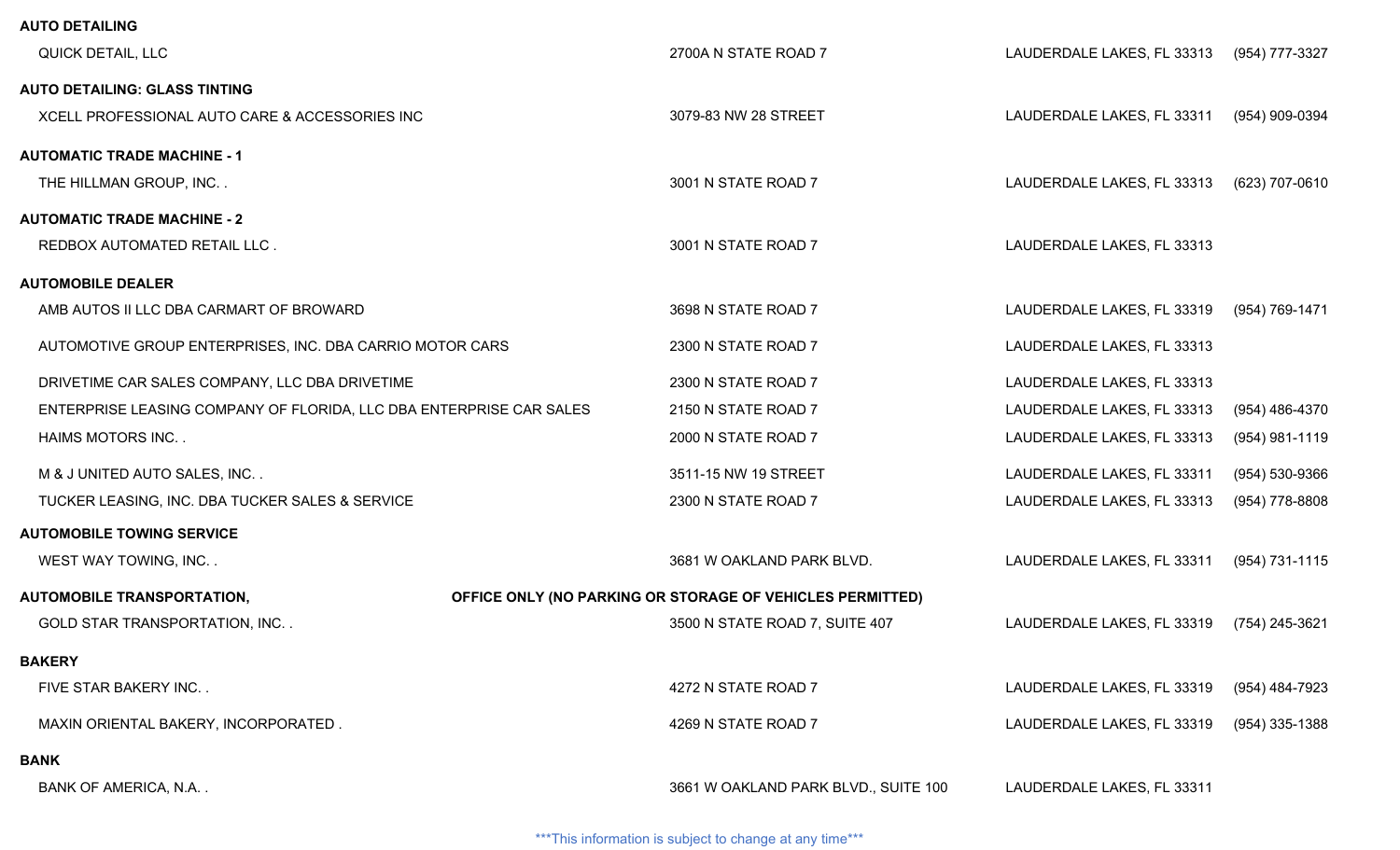| <b>BANKUNITED.</b>                                                | 3660 W OAKLAND PARK BLVD.         |       | LAUDERDALE LAKES, FL 33319                | (954) 484 -2113    |
|-------------------------------------------------------------------|-----------------------------------|-------|-------------------------------------------|--------------------|
| JPMORGAN CHASE BANK, N.A.                                         | 4820 W OAKLAND PARK BLVD.         |       | LAUDERDALE LAKES, FL 33313                |                    |
| <b>SUNTRUST BANKS, INC</b>                                        | 3649 W OAKLAND PARK BLVD.         |       | LAUDERDALE LAKES, FL 33311                |                    |
| <b>BARBERSHOP</b>                                                 |                                   |       |                                           |                    |
| A PLUS BARBER SHOP AND BEAUTY SALON INC                           | 4332 N STATE ROAD 7               |       | LAUDERDALE LAKES, FL 33319                | (954) 266-9847     |
| BEST OF THE BEST BARBER & SALON INC                               | 4257 N STATE ROAD 7               |       | LAUDERDALE LAKES, FL 33319                | $(561)$ 381-1422   |
| FOUR SONS BARBER SHOP.                                            | 3696 N STATE ROAD 7               |       | LAUDERDALE LAKES, FL 33319                | (305) 781-3457     |
| HAIR MASTERS BARBERSHOP LIMITED LIABILITY COMPANY                 | 4111 N STATE ROAD 7               |       | LAUDERDALE LAKES, FL 33319                | (954) 404-2866     |
| L & WILL BARBERSHOP BEAUTY SALON, INC                             | 4125 N STATE ROAD 7               |       | LAUDERDALE LAKES, FL 33319                | (954) 652-9040     |
| L.K. BARBERSHOP.                                                  | 2870 N STATE ROAD 7               |       | LAUDERDALE LAKES, FL 33313                | $(954)$ 318-1010   |
| LE CHIC BARBERSHOP AND SALON INC                                  | 3411 W OAKLAND PARK BLVD.         |       | LAUDERDALE LAKES, FL 33311                | $(954) 696 - 3965$ |
| MAXIMUM POWER BARBER SHOP, INC                                    | 4202 N STATE ROAD 7               |       | LAUDERDALE LAKES, FL 33319                | (754) 246-2849     |
| NICE CUT BARBERSHOP LIMITED LIABILITY COMPANY                     | 3220 N STATE ROAD 7               |       | LAUDERDALE LAKES, FL 33319                | (954) 773-5855     |
| <b>R&amp;G BARBER LLC</b>                                         | 2460A N STATE ROAD 7              |       | LAUDERDALE LAKES, FL 33313                | (754) 281-1882     |
| SUPA CUT BARBER SHOP, INC                                         | 2572 N STATE ROAD 7               |       | LAUDERDALE LAKES, FL 33313                | (954) 470-6265     |
| TOP BARBER SHOP LLC                                               | 4020 NW 34 STREET                 |       | LAUDERDALE LAKES, FL 33319                | (954) 687-4078     |
| W. T. BLAKE ENTERPRISES, INC. DBA PLATINUM CUTS                   | 3732 W OAKLAND PARK BLVD.         |       | LAUDERDALE LAKES, FL 33311                | (954) 717-0904     |
| <b>BEAUTY SALON</b>                                               |                                   |       |                                           |                    |
| ALYSHA'S BEAUTY SALON AND SUPPLIES, INC. DBA AYSHA'S BEAUTY SALON | 3980 NW 37 STREET                 |       | LAUDERDALE LAKES, FL 33309                | (786) 366-4317     |
| BIG D ONE STOP, INC                                               | 3991 NW 19 STREET                 |       | LAUDERDALE LAKES, FL 33311 (954) 735-0021 |                    |
| BRAZILIAN WAXING BY SISTERS II INC.                               | 4477 N STATE ROAD 7               |       | LAUDERDALE LAKES, FL 33319                | (954) 900-5604     |
| CHITRA'S HOUSE OF ELEGANCE, INC.                                  | 4471 N STATE ROAD 7               |       | LAUDERDALE LAKES, FL 33319                | (954) 485-5533     |
| <b>ENHANCED BY SHENIQUE "LLC"</b>                                 | 3500 N STATE ROAD 7, SUITE 214 -4 |       | LAUDERDALE LAKES, FL 33319                | (954) 383-2112     |
| HAIR IS IN UNISEX SALON, SPA & BOUTIQUE, LLC                      | 4408 W OAKLAND PARK BLVD.         |       | LAUDERDALE LAKES, FL 33313                | (954) 486-2472     |
| ITSONLYMAKEUP ARTISTRY, LLC                                       | 3500 N STATE ROAD 7, SUITE        | 212-4 | LAUDERDALE LAKES, FL 33319                | (954) 608-7978     |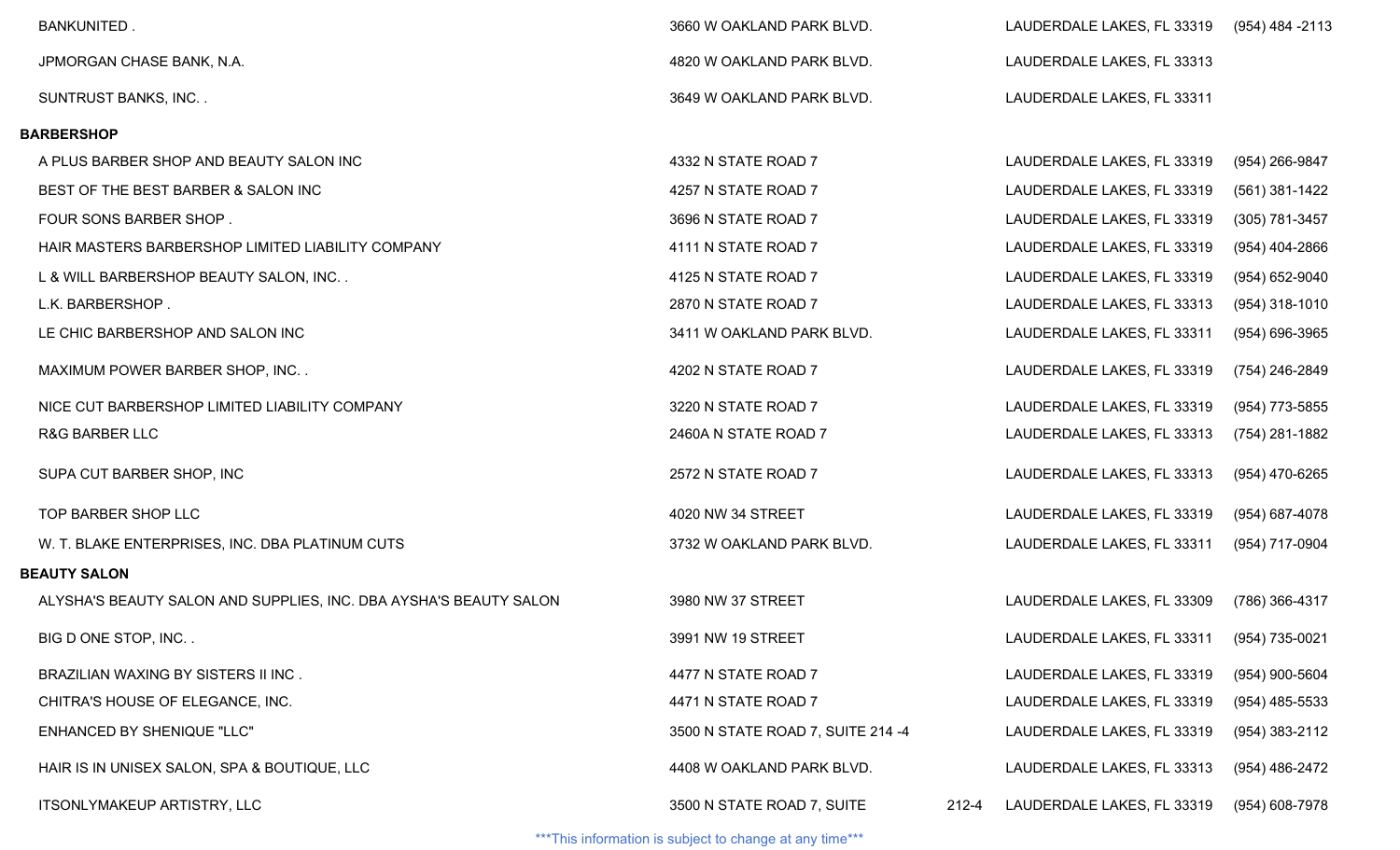| J J HAIR & NAILS SALON, INC                                         | 4071 NW 34 STREET                       | LAUDERDALE LAKES, FL 33319 | (954) 731-4620     |
|---------------------------------------------------------------------|-----------------------------------------|----------------------------|--------------------|
| JADE YADA TOTAL SKIN CARE PALACE                                    | 3500 N STATE ROAD 7, SUITE 208          | LAUDERDALE LAKES, FL 33319 | $(954)$ 638-8106   |
| NU-LIFE UNISEX BEAUTY SALON INCORPORATED                            | 4121 N STATE ROAD 7                     | LAUDERDALE LAKES, FL 33319 |                    |
| P.B.K. HAIR SALON & SPA DBA P.B.K HAIR SYSTEM, INC.                 | 4240 N STATE ROAD 7                     | LAUDERDALE LAKES, FL 33319 | (954) 822-5825     |
| S3 BEAUTY AND SPA LLC                                               | 3500 N STATE ROAD 7, SUITE 214          | LAUDERDALE LAKES, FL 33319 | (954) 205-8960     |
| SHAWNETTE'S BLESSED HANDS SALON LLC                                 | 4021 NW 34 STREET                       | LAUDERDALE LAKES, FL 33319 | (954) 579-4749     |
| <b>SLAY BEAUTY BAR LLC</b>                                          | 4090 NW 34 STREET                       | LAUDERDALE LAKES, FL 33319 |                    |
| THE BASEMENT HAIR SALON LLC                                         | 2560 N STATE ROAD 7                     | LAUDERDALE LAKES, FL 33313 |                    |
| TREPIDANT SIX LLC DBA SMARTSTYLE HAIR SALON                         | 3001 N STATE ROAD 7                     | LAUDERDALE LAKES, FL 33313 | (954) 739-6676     |
| TRULY ROOTED NATURAL HAIR AND BARBER STUDIO                         | 4051 NW 34 STREET                       | LAUDERDALE LAKES, FL 33319 | (754) 779-0875     |
| <b>BEAUTY/NAIL SALON</b>                                            |                                         |                            |                    |
| TIPPY TOE NAILS AND HAIR SALON.                                     | 4060 NW 34 STREET                       | LAUDERDALE LAKES, FL 33319 | (954) 639-6447     |
| <b>BILLING SERVICE</b>                                              |                                         |                            |                    |
| TOC BILLING & COLLECTIONS, L.L.C                                    | 4850 W OAKLAND PARK BLVD., SUITE 201    | LAUDERDALE LAKES, FL 33313 |                    |
| <b>BILLING/BUSINESS OFFICE</b>                                      |                                         |                            |                    |
| CATHOLIC HEALTH SERVICES MEDICAL GROUP                              | 3487 NW 30 STREET                       | LAUDERDALE LAKES, FL 33311 | (954) 641-4200     |
| <b>BUSINESS OFFICE</b>                                              |                                         |                            |                    |
| CORN CONSTRUCTION CORP. DBA CORN PROPERTIES                         | 4329 N STATE ROAD 7                     | LAUDERDALE LAKES, FL 33319 | (954) 484-2400     |
| FLORIDA SUPERIOR IMAGING, INC                                       | 3500 N STATE ROAD 7, SUITE<br>$300 - 6$ | LAUDERDALE LAKES, FL 33319 | (954) 446-0354     |
| <b>LEARN-IT SYSTEMS, LLC</b>                                        | 4500 N STATE ROAD 7, SUITE 305          | LAUDERDALE LAKES, FL 33319 | 305-975-5824       |
| MYMOTIONCALENDAR.COM, LLC                                           | 4500 N STATE ROAD 7, SUITE 102          | LAUDERDALE LAKES, FL 33319 | (954) 473-2646     |
| RALPH'S UPHOLSTERY.                                                 | 3768 N W 42 STREET                      | LAUDERDALE LAKES, FL 33309 | (954) 205-8107     |
| RIGHTWAY CARGO EXPRESS, INC                                         | 3921 NW 38 TERRACE                      | LAUDERDALE LAKES, FL 33309 | (954) 444-2928     |
| TRANQUIL MANOR FOUNDATION, INC. DBA MENTORING WITH A FATHER'S HEART | 4229 NW 50 TERRACE                      | LAUDERDALE LAKES, FL 33319 | $(954) 535 - 1089$ |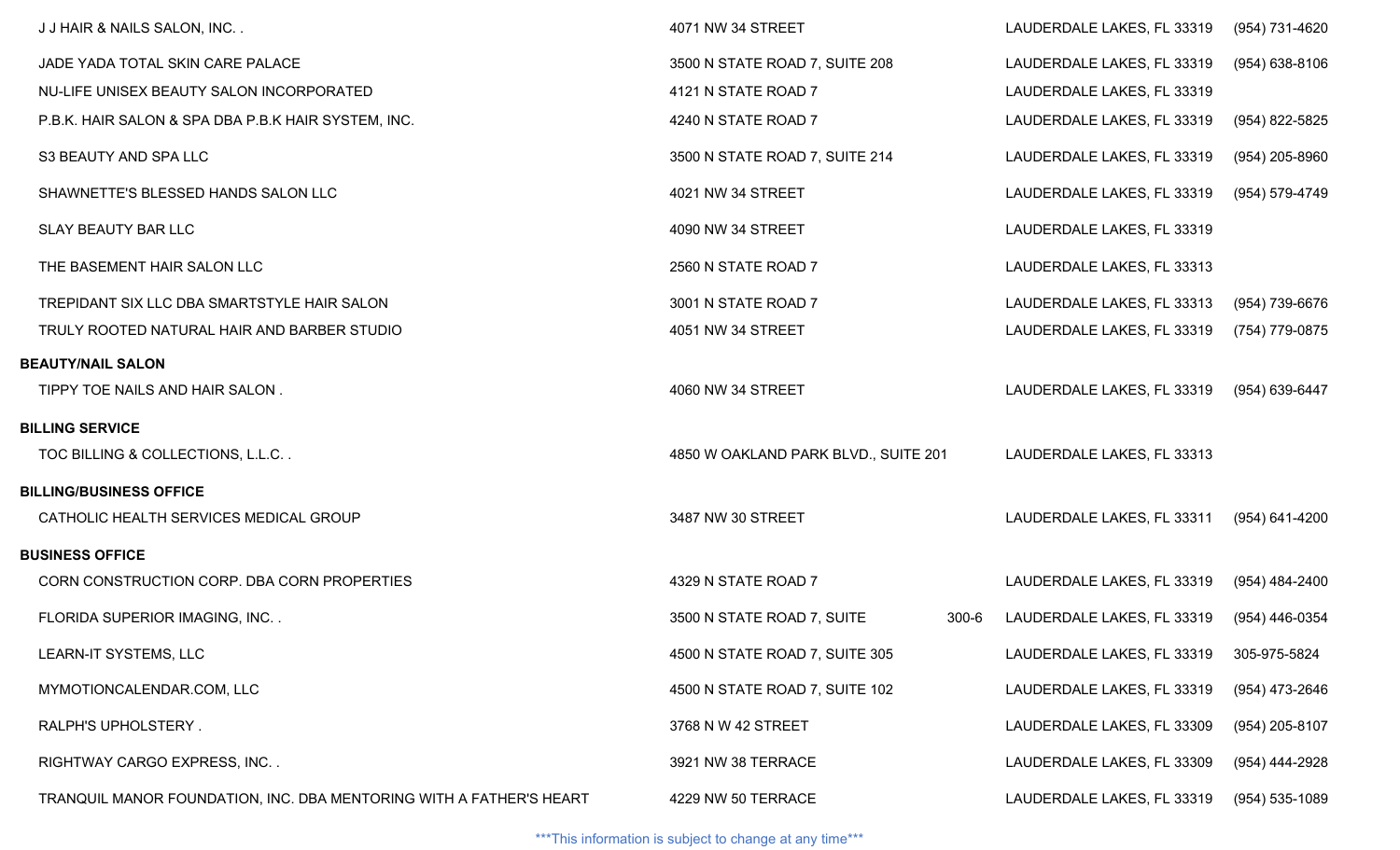| <b>VORTEXLEGAL, LLC</b>                                                                              |                                                   | 4500 N STATE ROAD 7, SUITE 102 |              | LAUDERDALE LAKES, FL 33319 | (954) 473-2646   |
|------------------------------------------------------------------------------------------------------|---------------------------------------------------|--------------------------------|--------------|----------------------------|------------------|
| <b>BUSINESS OFFICE (COMMUNITY</b>                                                                    | <b>SERVICE)</b>                                   |                                |              |                            |                  |
| THE COMMUNITY EMPOWERMENT ORGANIZATION, INC.                                                         |                                                   | 3500 N STATE ROAD 7, SUITE 302 |              | LAUDERDALE LAKES, FL 33319 | (954) 733-1119   |
| <b>BUSINESS OFFICE (FOR HOMEMAKER</b>                                                                | & COMPANION SERVICE - RESTRICTION ON CERT OF USE) |                                |              |                            |                  |
| AKIVA'S UNIQUE HEALTHCARE SERVICES, INC. DBA AKIVA UNIQUE COMPANION AND<br><b>HOMEMAKER SERVICES</b> |                                                   | 2790 SOMERSET DRIVE, Q207      |              | LAUDERDALE LAKES, FL 33311 | (954) 446-5353   |
| <b>BUSINESS OFFICE (FOR OFF-SITE)</b>                                                                | <b>JANITORIAL/CLEANING SERVICE)</b>               |                                |              |                            |                  |
| E. D ENTERPRISES LABOR INC                                                                           |                                                   | 3984 NW 35 AVENUE              |              | LAUDERDALE LAKES, FL 33309 | (754) 246-0428   |
| <b>BUSINESS OFFICE FOR</b>                                                                           | <b>IMMIGRATION FILINGS</b>                        |                                |              |                            |                  |
| <b>GARCON &amp; ASSOCIATES CONSULTING FIRM</b>                                                       |                                                   | 3500 N STATE ROAD 7, SUITE     | $300 - 2$    | LAUDERDALE LAKES, FL 33319 | (754) 423-9934   |
| <b>BUSINESS OFFICE/SHOWROOM</b>                                                                      |                                                   |                                |              |                            |                  |
| SLW ENTERPRISE, LLC DBA SAS KITCHEN, BATH, AND FLOORING                                              |                                                   | 4850 N STATE ROAD 7, SUITE 113 |              | LAUDERDALE LAKES, FL 33319 | (954) 532-0491   |
| <b>BUSINESS/ADMINISTRATIVE OFFICE</b>                                                                |                                                   |                                |              |                            |                  |
| NATIONAL HEALTH TRANSPORT INC.                                                                       |                                                   | 4850 W OAKLAND PARK BLVD.,     | <b>SUITE</b> | LAUDERDALE LAKES, FL 33313 | (954) 228-9465   |
| <b>CABINETMAKER (NO INSTALLATION)</b>                                                                |                                                   |                                |              |                            |                  |
| DARLY'S CUSTOM CABINETRY LLC.                                                                        |                                                   | 2764 NW 30 WAY                 |              | LAUDERDALE LAKES, FL 33311 | (754) 234-4510   |
| <b>GOLDEN TOUCH CARPENTRY INC.</b>                                                                   |                                                   | 2716 NW 30 AVENUE              |              | LAUDERDALE LAKES, FL 33311 | $(305)$ 527-5295 |
| MORANTZ CUSTOM CABINETRY, INC                                                                        |                                                   | 2730-36 NW 30 WAY              |              | LAUDERDALE LAKES, FL 33311 | (954) 733-9664   |
| PRESTIGIOUS FURNISHING INC                                                                           |                                                   | 2700 NW 30 WAY                 |              | LAUDERDALE LAKES, FL 33311 | (954) 485-4402   |
| SILVER LINE INTERIORS INC.                                                                           |                                                   | 3065 NW 26 STREET              |              | LAUDERDALE LAKES, FL 33311 | (954) 240-3745   |
| TAYLOR'S INTERIOR DESIGN, INC. .                                                                     |                                                   | 3043 NW 26 STREET              |              | LAUDERDALE LAKES, FL 33311 | (954) 471-7798   |
| WOOD & ART OF FORT LAUDERDALE, INC                                                                   |                                                   | 2760-62 NW 29 TERRACE          |              | LAUDERDALE LAKES, FL 33311 | $(754)$ 265-1098 |
| WOOD & ART OF FORT LAUDERDALE, INC                                                                   |                                                   | 2764 NW 29 TERRACE             |              | LAUDERDALE LAKES, FL 33311 | (954) 485-2072   |
| <b>CABINETMAKER/ASSEMBLY</b>                                                                         | (NO INSTALLATION)                                 |                                |              |                            |                  |
| JF CREATIONS LLC DBA: CLOSET MAKERS                                                                  |                                                   | 2718 NW 30 AVENUE              |              | LAUDERDALE LAKES, FL 33311 | (772) 626-0379   |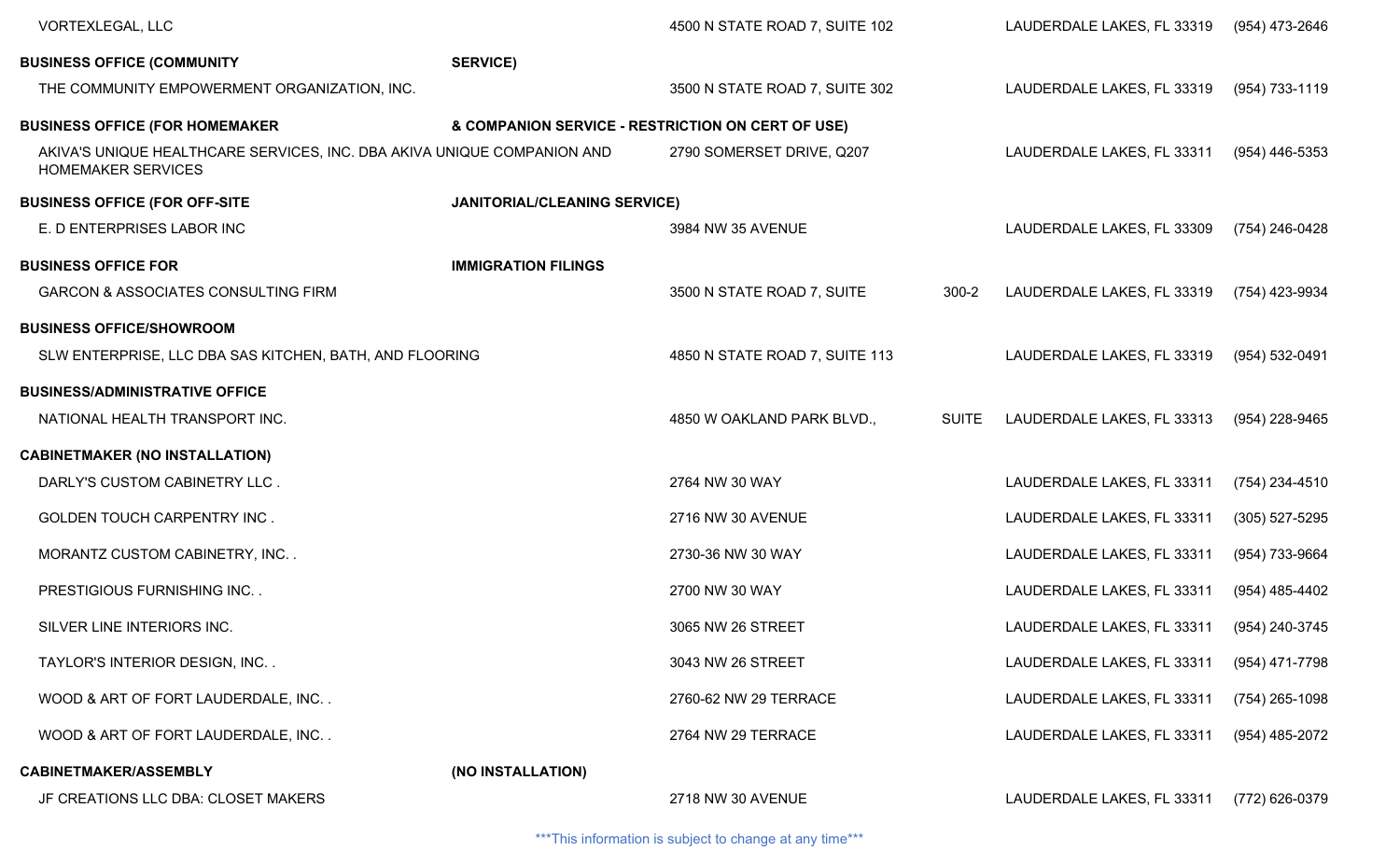| CAR WASH                                                                                  |                       |                                |                            |                |
|-------------------------------------------------------------------------------------------|-----------------------|--------------------------------|----------------------------|----------------|
| ANNELLIE'S CAR WASH LLC                                                                   |                       | 3501 W OAKLAND PARK BLVD       | LAUDERDALE LAKES, FL 33311 | (954) 990-8436 |
| <b>CERTIFIED CHIROPRACTIC</b>                                                             | PHYSICIAN'S ASSISTANT |                                |                            |                |
| TRINITY HEALTH & REHAB INC                                                                |                       | 4204 N STATE ROAD 7            | LAUDERDALE LAKES, FL 33319 | (954) 870-7286 |
| <b>CHECK CASHING</b>                                                                      |                       |                                |                            |                |
| ADVANCE AMERICA, CASH ADVANCE CENTERS OF FLORIDA, LLC DBA ADVANCE<br>AMERICA CASH ADVANCE |                       | 2460C N STATE ROAD 7           | LAUDERDALE LAKES, FL 33313 |                |
| CHECK MART OF FLORIDA, INC. DBA THE CHECK CASHING STORE                                   |                       | 3690-92 W OAKLAND PARK BLVD.   | LAUDERDALE LAKES, FL 33311 | (954) 731-4000 |
| FRANCHISE NETWORK DELRAY BEACH, INC. DBA UNITED CHECK CASHING                             |                       | 3300 N STATE ROAD 7            | LAUDERDALE LAKES, FL 33319 |                |
| <b>CHIROPRACTOR</b>                                                                       |                       |                                |                            |                |
| ELLIOTT D ZVI, D.C                                                                        |                       | 3640 N STATE ROAD 7            | LAUDERDALE LAKES, FL 33319 |                |
| IDEAL CHOICE CHIROPRACTIC, INC.                                                           |                       | 3500 N STATE ROAD 7, SUITE 125 | LAUDERDALE LAKES, FL 33319 | (954) 306-2989 |
| MAURICE FRAZER, D.C.                                                                      |                       | 3419-21 W OAKLAND PARK BLVD.   | LAUDERDALE LAKES, FL 33311 |                |
| <b>OCEAN HEALTH INC</b>                                                                   |                       | 3640 N STATE ROAD 7            | LAUDERDALE LAKES, FL 33319 | (954) 731-8999 |
| ORIENTALOS VOLMAR, DC                                                                     |                       | 4412 W OAKLAND PARK BLVD.      | LAUDERDALE LAKES, FL 33313 | 754-701-5616   |
| ROBERT H. WARMUND, D.C                                                                    |                       | 3770 W OAKLAND PARK BLVD.      | LAUDERDALE LAKES, FL 33311 |                |
| TRINITY HEALTH & REHAB INC                                                                |                       | 4204 N STATE ROAD 7            | LAUDERDALE LAKES, FL 33319 | (954) 870-6287 |
| <b>CLEANING SERVICE (AIR DUCT &amp;</b>                                                   | A/C CLEANING)         |                                |                            |                |
| MASSIVE AIR, INC.                                                                         |                       | 2905 NW 28 STREET              | LAUDERDALE LAKES, FL 33311 | (954) 900-5936 |
| <b>COMPUTER REPAIR</b>                                                                    |                       |                                |                            |                |
| ASA COMPUTER CENTERS, INC                                                                 |                       | 3810 NW 25 STREET              | LAUDERDALE LAKES, FL 33311 | (954) 731-9030 |
| <b>COMPUTERS: DESKTOP PUBLISHING</b>                                                      |                       |                                |                            |                |
| INTO THINE HAND.                                                                          |                       | 4141 NW 39 AVENUE              | LAUDERDALE LAKES, FL 33309 | (954) 730-7448 |
| <b>CONSULTANT</b>                                                                         |                       |                                |                            |                |
| <b>JW JUST WORKS</b>                                                                      |                       | 3500 N STATE ROAD 7, SUITE 108 | LAUDERDALE LAKES, FL 33319 | (954) 732-8439 |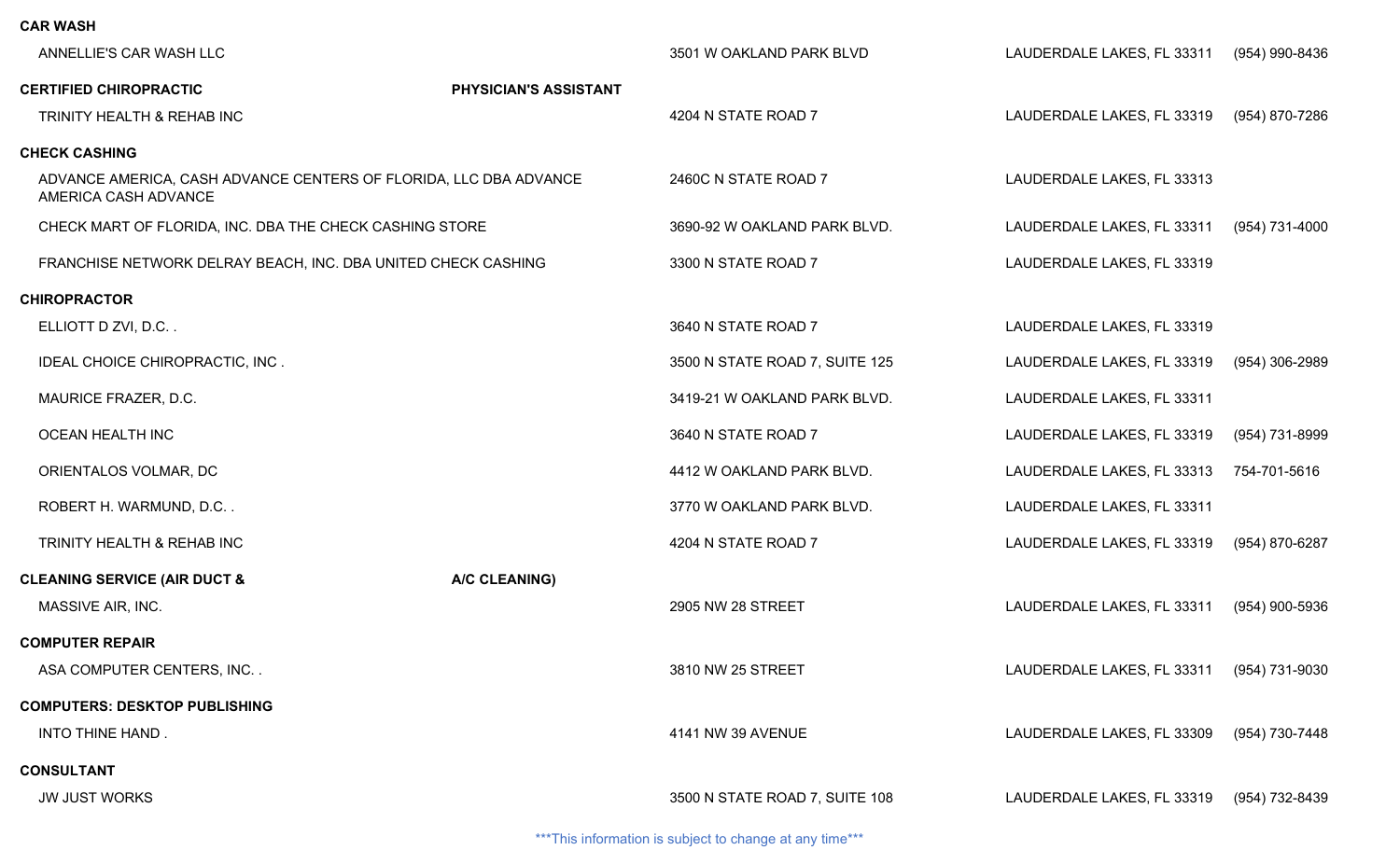| PROMISELAND PROPERTIES LLC.                                     |                                     | 3500 N STATE ROAD 7, SUITE | $212 - 2$ | LAUDERDALE LAKES, FL 33319 | (954) 652-1231   |
|-----------------------------------------------------------------|-------------------------------------|----------------------------|-----------|----------------------------|------------------|
| <b>CONTACTOR NON-COMP -</b>                                     | <b>LANDSCAPE CONTRACTOR</b>         |                            |           |                            |                  |
| <b>GREEN EARTH ENVIRONMENTAL INC</b>                            |                                     | 2824-28 NW 30 AVENUE       |           | LAUDERDALE LAKES, FL 33311 | (754) 227-2952   |
| <b>CONTRACTOR - AIR CONDITIONING</b>                            |                                     |                            |           |                            |                  |
| CHALLENGE AIR MECHANICAL INC                                    |                                     | 3039 NW 26 STREET          |           | LAUDERDALE LAKES, FL 33311 |                  |
| UNIQUE AIR CONDITIONING, INC. HINES, NORRETT N                  |                                     | 2672 NW 31 AVENUE          |           | LAUDERDALE LAKES, FL 33311 | (954) 318-2006   |
| <b>CONTRACTOR - BUILDING</b>                                    |                                     |                            |           |                            |                  |
| PROFICIENT CONSTRUCTION COMPANY, INC. .                         |                                     | 3073 NW 26 STREET          |           | LAUDERDALE LAKES, FL 33311 |                  |
| <b>CONTRACTOR - ELECTRICAL</b>                                  |                                     |                            |           |                            |                  |
| L & S ENTERPRISES LLC                                           |                                     | 2751-53 NW 30 AVENUE       |           | LAUDERDALE LAKES, FL 33311 | (386) 304-0722   |
| <b>CONTRACTOR - FINISH CARPENTRY;</b>                           | <b>TILE/MARBLE CONTRACTOR</b>       |                            |           |                            |                  |
| KELLER INTERIORS, LLC                                           |                                     | 2900 NW 28 STREET          |           | LAUDERDALE LAKES, FL 33311 | (954) 484-5746   |
| <b>CONTRACTOR - GENERAL</b>                                     |                                     |                            |           |                            |                  |
| VPR CONSTRUCTION CORPORATION PARBATTIE RAMSAYWACK               |                                     | 3507 NW 19 STREET          |           | LAUDERDALE LAKES, FL 33311 | (754) 204-3610   |
| <b>CONTRACTOR - GENERAL; ASBESTOS;</b>                          | <b>COMMERCIAL POOL/SPA</b>          |                            |           |                            |                  |
| DECON ENVIRONMENTAL & ENGINEERING INC                           |                                     | 2652-60 NW 31 AVENUE       |           | LAUDERDALE LAKES, FL 33311 | (954) 485-8800   |
| <b>CONTRACTOR - ROOFING</b>                                     |                                     |                            |           |                            |                  |
| COMMERCIAL ROOFING INDUSTRIES, LLC EDWARD G MURTON - CCC1331823 |                                     | 3483 NW 19 STREET          |           | LAUDERDALE LAKES, FL 33311 | (954) 701-6021   |
| <b>CONTRACTOR - SWIMMING POOL</b>                               | <b>MAINTENANCE; RETAIL MERCHANT</b> |                            |           |                            |                  |
| SVENSK MANAGEMENT, INC. DBA ADVANCED POOLS                      |                                     | 3129 NW 35 AVENUE          |           | LAUDERDALE LAKES, FL 33309 | (954) 733-8441   |
| <b>CONTRACTOR NON-COMP -</b>                                    | <b>LANDSCAPE CONTRACTOR</b>         |                            |           |                            |                  |
| GREEN DESIGN LAWN SERVICES, INC.                                |                                     | 3691 NW 19 STREET          |           | LAUDERDALE LAKES, FL 33311 | $(954)$ 304-4918 |
| PROFESSIONAL BLINDS, INC                                        |                                     | 3073 NW 26 STREET          |           | LAUDERDALE LAKES, FL 33319 | (954) 486-9390   |
| <b>CONTRACTOR NON-COMP - WELDING</b>                            |                                     |                            |           |                            |                  |
| LG WELDING INSTALLATION LLC                                     |                                     | 3671 NW 19 STREET          |           | LAUDERDALE LAKES, FL 33311 | (954) 873-3939   |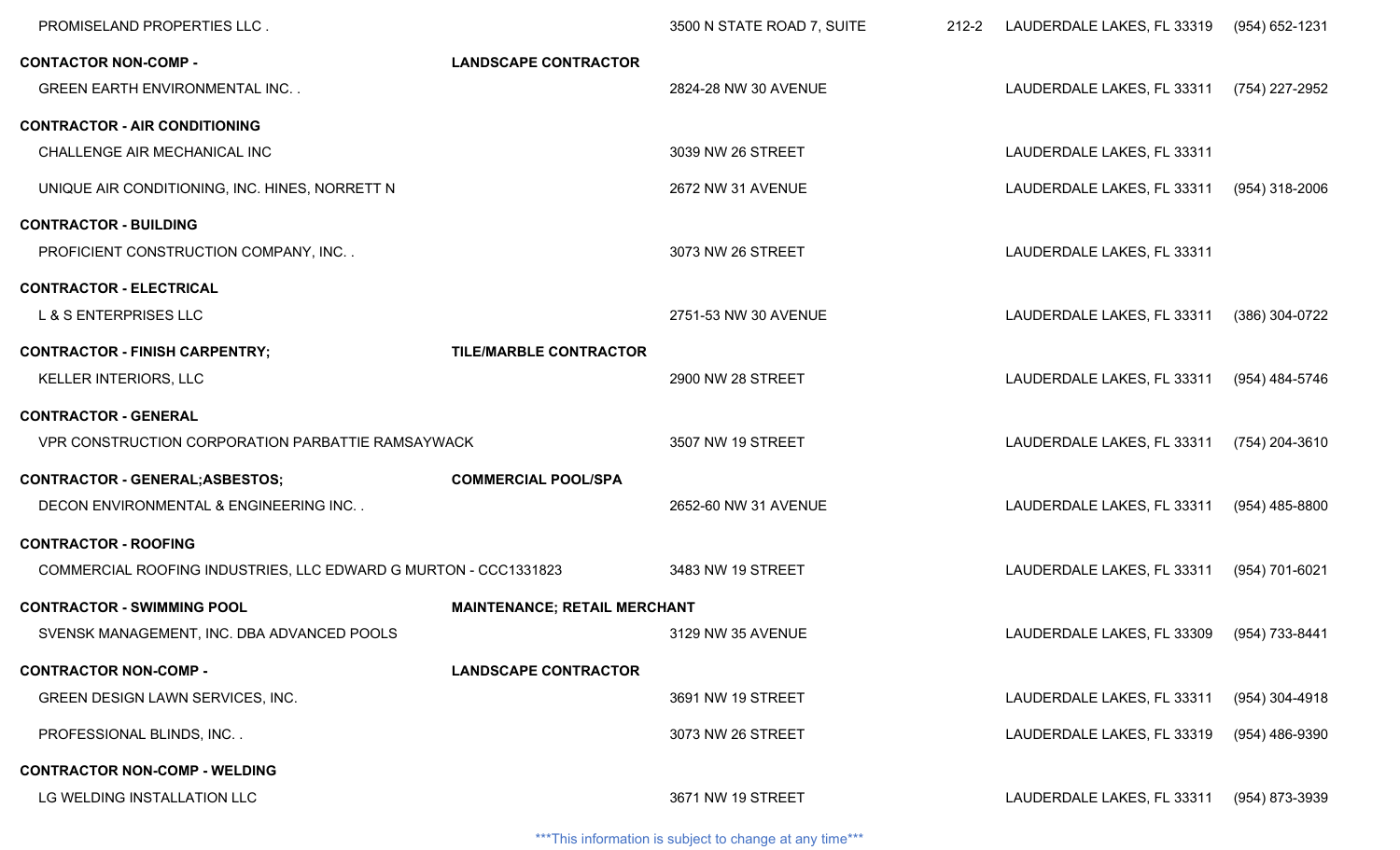| WELDING BY GEORGE INC                                      |                               | 3045 NW 26 STREET              | LAUDERDALE LAKES, FL 33311              | (954) 485-9377     |
|------------------------------------------------------------|-------------------------------|--------------------------------|-----------------------------------------|--------------------|
| <b>CONVALESCENT HOME</b>                                   |                               |                                |                                         |                    |
| PALMS FACILITY INC DBA PALMS CARE CENTER                   |                               | 3370 NW 47 TERRACE             | LAUDERDALE LAKES, FL 33313              | (954) 733-0655     |
| <b>CONVENIENCE STORE</b>                                   |                               |                                |                                         |                    |
| A & A ENTERPRISES & INVESTMENTS, INC. DBA STOP -N- SHOP    |                               | 3991 NW 41 STREET              | LAUDERDALE LAKES, FL 33309              | (954) 731-5559     |
| FAIROUZ INVESTMENT INC. DBA SUPER STAR K #4100             |                               | 4100 W OAKLAND PARK BLVD.      | LAUDERDALE LAKES, FL 33313              | (954) 733-8899     |
| FLORIDA NUTRITION SALES, INC. DBA FLORIDA BABY FOOD CENTER |                               | 4479 N STATE ROAD 7            | LAUDERDALE LAKES, FL 33319              | (954) 828-3989     |
| LAUDERDALE LAKES FOOD INC DBA KWICK E MART                 |                               | 3950 NW 37 STREET              | LAUDERDALE LAKES, FL 33309              | (954) 714-4002     |
| M&N ENERGY, INC.                                           |                               | 3990 W OAKLAND PARK BLVD.      | LAUDERDALE LAKES, FL 33311              | $(954)$ 485-4899   |
| ROUTI ENTERPRISE INC DBA LOCAL STAR FOOD                   |                               | 3131 NW 35 AVENUE              | LAUDERDALE LAKES, FL 33309              | (954) 731-8150     |
| YARMOUK INC DBA HAZE MARKET                                |                               | 4101 N STATE ROAD 7            | LAUDERDALE LAKES, FL 33319              | $(954) 682 - 1916$ |
| ZEM FOUR BROTHERS, INC. DBA KWIK STOP FOOD MARKET          |                               | 2584 N STATE ROAD 7            | LAUDERDALE LAKES, FL 33313              | $(954)$ 990-5156   |
| <b>COURIER SERVICE</b>                                     |                               |                                |                                         |                    |
| BOYETT ENTERPRISES, LLC DBA BLUE STREAK COURIERS           |                               | 3050 NW 27 STREET              | LAUDERDALE LAKES, FL 33311              | $(904)$ 448-8000   |
| <b>DEALER, SECONDHAND GOODS</b>                            | (ELECTRONICS RECYCLING KIOSK) |                                |                                         |                    |
| ECOATM, LLC                                                |                               | 3001 N STATE ROAD 7            | LAUDERDALE LAKES, FL 33313              | (858) 766-7250     |
| <b>DENTAL LAB</b>                                          |                               |                                |                                         |                    |
| LOGAN DENTAL LAB, INC.                                     |                               | 4131 N STATE ROAD 7            | LAUDERDALE LAKES, FL 33319              | (954) 294-4300     |
| <b>DENTIST</b>                                             |                               |                                |                                         |                    |
| DAVID ALEJANDRO TIJERINO, DDS                              |                               | 4500 N STATE ROAD 7, SUITE 101 | LAUDERDALE LAKES, FL 33319              |                    |
| DYLAN'S DENTAL SMILES INC                                  |                               | 3500 N STATE ROAD 7, SUITE 150 | LAUDERDALE LAKES, FL 33319 954-530-3318 |                    |
| HAPPY BITES DENTAL GROUP LLC                               |                               | 2910 N STATE ROAD 7            | LAUDERDALE LAKES, FL 33313              | (954) 533-3185     |
| <b>DOCUMENT PREPARATION</b>                                |                               |                                |                                         |                    |
| MASTER FILING GENERAL SERVICES & MARKETING LLC             |                               | 3500 N STATE ROAD 7, SUITE 200 | LAUDERDALE LAKES, FL 33319              | (954) 822-3972     |
| <b>DRUM/DANCE ACADEMY STUDIO</b>                           |                               |                                |                                         |                    |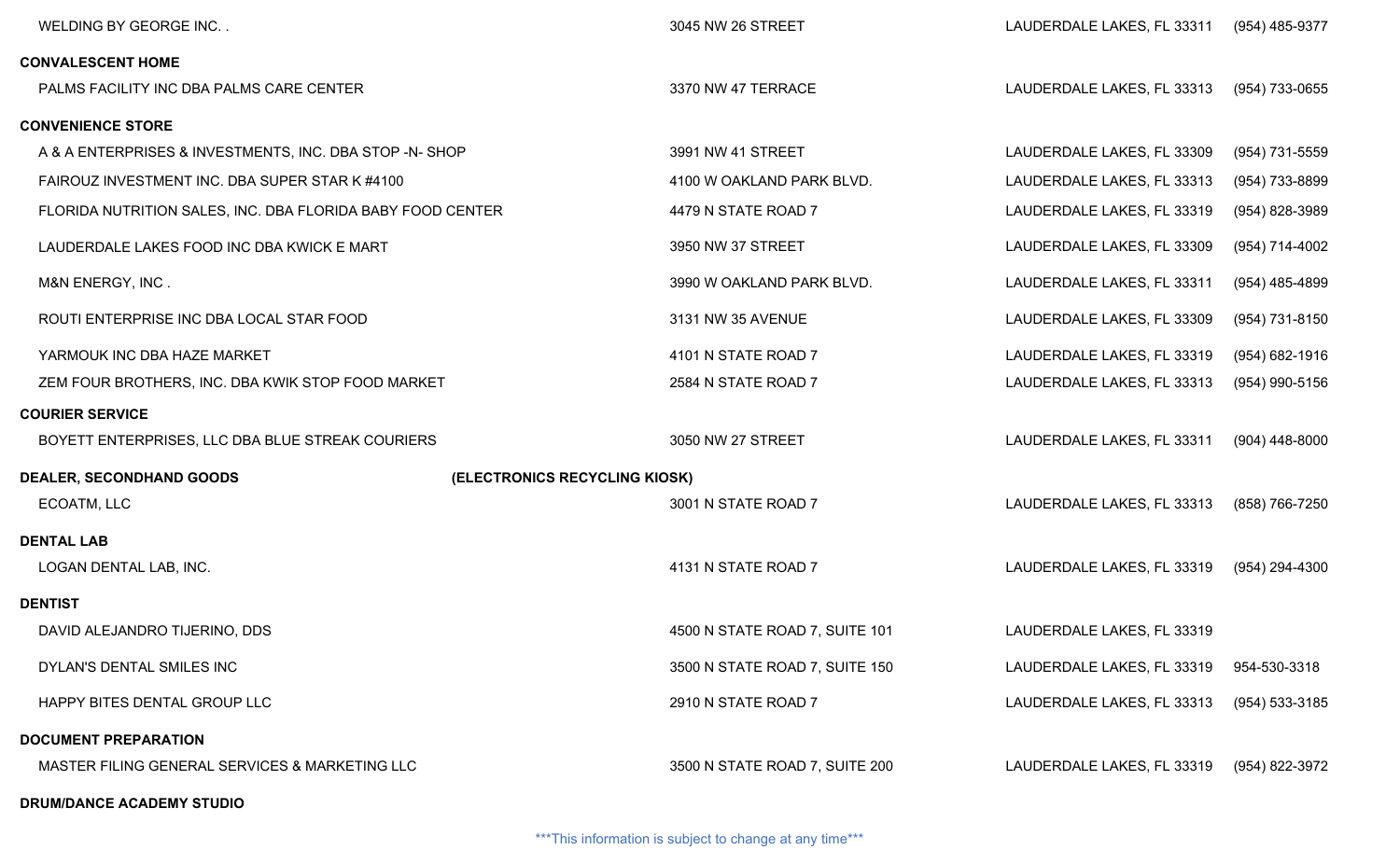| ROY ANDERSON.                                                                              |                                   | 2664 NW 31 AVENUE              | LAUDERDALE LAKES, FL 33311                | (954) 770-4700 |
|--------------------------------------------------------------------------------------------|-----------------------------------|--------------------------------|-------------------------------------------|----------------|
| DRY CLEANING PLANT                                                                         |                                   |                                |                                           |                |
| BOBBYETTE THE DRY CLEANERS LLC.                                                            |                                   | 4334 N STATE ROAD 7            | LAUDERDALE LAKES, FL 33319                | (954) 733-6200 |
| VARABAS, INC. DBA CROWN ONE HOUR CLEANERS                                                  |                                   | 2578 N STATE ROAD 7            | LAUDERDALE LAKES, FL 33313                | (954) 733-1234 |
| <b>EMPLOYMENT AGENCY</b>                                                                   | (HEALTHCARE STAFFING)             |                                |                                           |                |
| CYNLOU, INC. DBA CWG HEALTHCARE SOLUTIONS                                                  |                                   | 4850 N STATE ROAD 7, SUITE 101 | LAUDERDALE LAKES, FL 33319                | (954) 581-9968 |
| <b>EXPORT</b>                                                                              |                                   |                                |                                           |                |
| PATJAM SHIPPING, MOVING AND STORAGE INC.                                                   |                                   | 3477 NW 19 STREET              | LAUDERDALE LAKES, FL 33311                | (954) 733-5311 |
| <b>FAMILY DAY CARE HOME</b>                                                                |                                   |                                |                                           |                |
| A PLACE FOR ME CHILDCARE SERVICES, INC                                                     |                                   | 3760 NW 27 COURT               | LAUDERDALE LAKES, FL 33311                | (954) 714-9034 |
| <b>FLORIST HOME OFFICE</b>                                                                 |                                   |                                |                                           |                |
| MY CHOSEN ONE.                                                                             |                                   | 4551 NW 41 PLACE               | LAUDERDALE LAKES, FL 33319                | (954) 709-2955 |
| <b>FUNDS TRANSMITTER</b>                                                                   |                                   |                                |                                           |                |
| JN MONEY SERVICES (USA) INC. DBA JN MONEY                                                  |                                   | 3895 NW 24 STREET              | LAUDERDALE LAKES, FL 33311                | (954) 735-6002 |
| <b>FUNERAL HOME</b>                                                                        |                                   |                                |                                           |                |
| BROWARD FUNERAL CHOICES, INC.                                                              |                                   | 3776 W OAKLAND PARK BLVD.      | LAUDERDALE LAKES, FL 33311                | (954) 391-5052 |
| ELIJAH BELL'S FUNERAL SERVICES, LLC DBA BELL'S FUNERAL HOME & CREMATION<br><b>SERVICES</b> |                                   | 3750 N STATE ROAD 7            | LAUDERDALE LAKES, FL 33319                | (954) 714-6080 |
| <b>GASOLINE SERVICE STATION;</b>                                                           | <b>CONVENIENC STORE; CAR WASH</b> |                                |                                           |                |
| 4 BU L.L.C.                                                                                |                                   | 1900 N STATE ROAD 7            | LAUDERDALE LAKES, FL 33313 (954) 748-4040 |                |
| KAZA BABA, INC. DBA ARIFA'S MARATHON FOOD SHOP                                             |                                   | 4449 N STATE ROAD 7            | LAUDERDALE LAKES, FL 33319                | (954) 667-1159 |
| PETRO-BANGLA INC. DBA CHEVRON FOOD MART                                                    |                                   | 2400 N STATE ROAD 7            | LAUDERDALE LAKES, FL 33313                | (954) 485-2299 |
| RACETRAC PETROLEUM, INC. DBA RACETRAC                                                      |                                   | 3290 W OAKLAND PARK BLVD.      | LAUDERDALE LAKES, FL 33311                |                |
| RACETRAC PETROLEUM, INC. DBA RACETRAC                                                      |                                   | 4697 N STATE ROAD 7            | LAUDERDALE LAKES, FL 33319                |                |
| SHIVA INVESTMENTS LLC.                                                                     |                                   | 3101 N STATE ROAD 7            | LAUDERDALE LAKES, FL 33319                | (954) 677-8613 |
| SUNSHINE GASOLINE DISTRIBUTORS, INC. DBA SUNSHINE #154                                     |                                   | 3990 W OAKLAND PARK BLVD.      | LAUDERDALE LAKES, FL 33311                | (954) 485-4899 |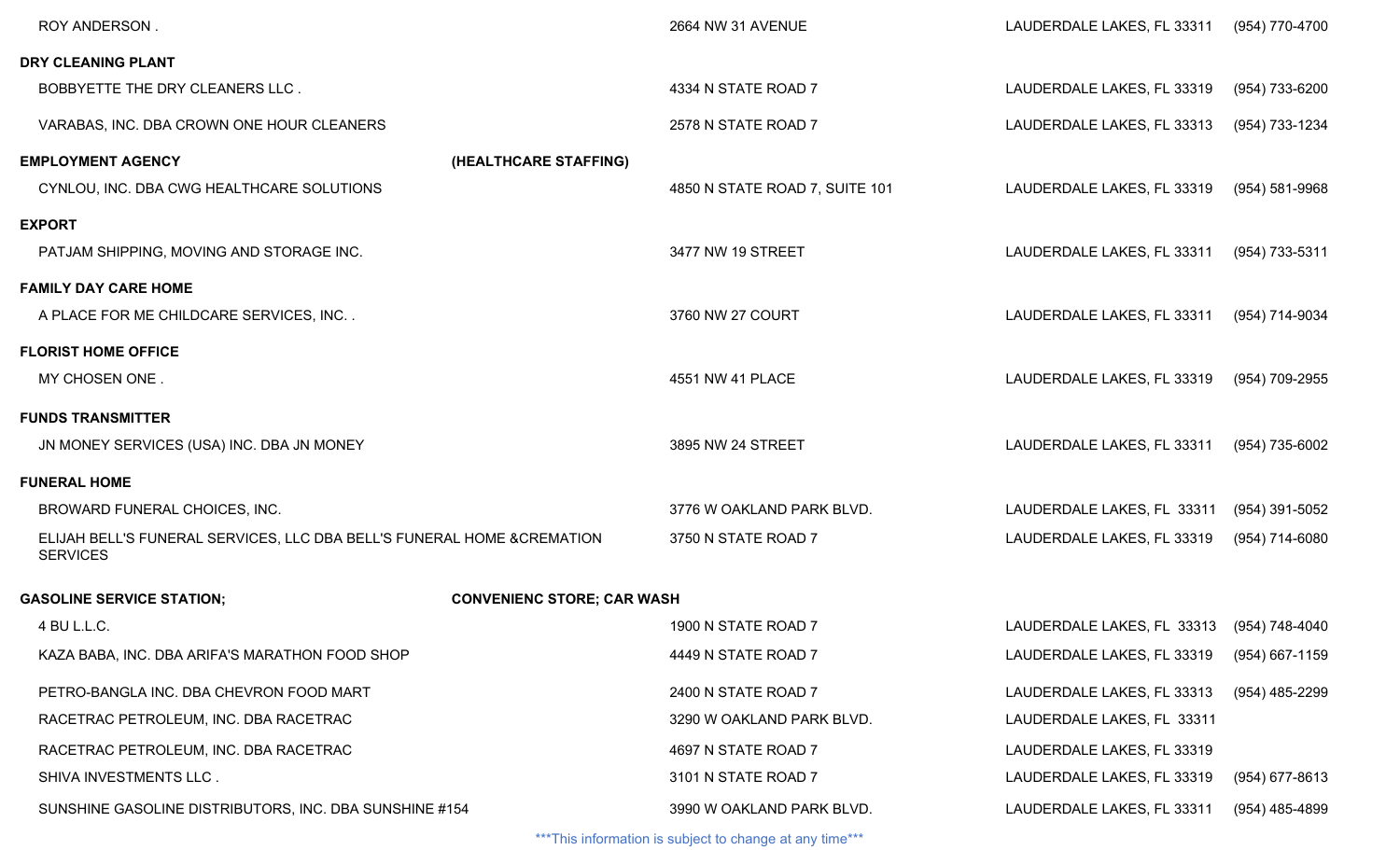| SYNERGY PETROLEUM GROUP, INC.                                  | 3100 W OAKLAND PARK BLVD.      | LAUDERDALE LAKES, FL 33311                | (954) 485-7569 |
|----------------------------------------------------------------|--------------------------------|-------------------------------------------|----------------|
| <b>GENERAL CONTRACTOR</b>                                      |                                |                                           |                |
| TOMMIE B. BUTTS JR. ENTERPRISES, INC                           | 2704 NW 30 WAY                 | LAUDERDALE LAKES, FL 33311                | (954) 735-9826 |
| <b>GROCERY STORE</b>                                           |                                |                                           |                |
| 19TH STREET FOOD STOP, INC.                                    | 3851 NW 19 STREET              | LAUDERDALE LAKES, FL 33311                | (954) 735-6949 |
| <b>DANMC MARKET INC</b>                                        | 4312 N STATE ROAD 7            | LAUDERDALE LAKES, FL 33319                | (954) 908-5057 |
| LAUDERHILL SUPERMARKET INC. DBA FISH, MEAT & PRODUCE           | 3891 NW 24 STREET              | LAUDERDALE LAKES, FL 33311                | (954) 777-9935 |
| SAHARA MIDDLE EAST, INC.                                       | 3560-96 N STATE ROAD 7         | LAUDERDALE LAKES, FL 33319                | (954) 731-3033 |
| <b>GROUP HOME</b>                                              |                                |                                           |                |
| <b>EMERALD MANOR INC</b>                                       | 4079 NW 35 WAY                 | LAUDERDALE LAKES, FL 33309                | (954) 733-7405 |
| <b>HEALTH STUDIO</b>                                           |                                |                                           |                |
| YF LAUDERDALE LAKES, LLC DBA YOU FIT HEALTH CLUBS              | 3708 W OAKLAND PARK BLVD.      | LAUDERDALE LAKES, FL 33311                | (954) 414-9719 |
| <b>HOME BAKERY</b><br>(ISSUED UNDER SEC 500.80 F.S.)           |                                |                                           |                |
| SWEET REALITIES CAKERY, LLC                                    | 4130 NW 49 TERRACE             | LAUDERDALE LAKES, FL 33319                | (954) 330-1399 |
| THE 30 DAY CAKE COMPANY LLC.                                   | 3550 NW 25 STREET              | LAUDERDALE LAKES, FL 33311                | (954) 717-8600 |
| <b>HOME HEALTH AGENCY</b>                                      |                                |                                           |                |
| ALL COUNTY HEALTH CARE, INC                                    | 4850 N STATE ROAD 7, SUITE 103 | LAUDERDALE LAKES, FL 33319                | (954) 717-7027 |
| JOSY ENTERPRISES II, INC. DBA STRONG HEARTS HOME HEALTH AGENCY | 3500 N STATE ROAD 7, SUITE 304 | LAUDERDALE LAKES, FL 33319                |                |
| JUSTKIER HOME HEALTH LLC.                                      | 4000 N STATE ROAD 7, SUITE 206 | LAUDERDALE LAKES, FL 33319                | (954) 533-2613 |
| MAXIMUM HOME HEALTH, INC. .                                    | 3500 N STATE ROAD 7, SUITE 456 | LAUDERDALE LAKES, FL 33319 (954) 485-4884 |                |
| PRIMA HOME HEALTH, LLC.                                        | 3500 N STATE ROAD 7, SUITE 499 | LAUDERDALE LAKES, FL 33319                | (954) 731-4511 |
| <b>HOME OFFICE</b>                                             |                                |                                           |                |
| A1 EMERGENCY ROADSIDE SERVICE LLC                              | 3531 NW 34 AVENUE              | LAUDERDALE LAKES, FL 33309                | (954) 237-4888 |
| CACHETOUT HAIR FASHION AND ACCESSORIES                         | 2841 SOMERSET DRIVE APT D101   | LAUDERDALE LAKES, FL 33311                | (954) 347-0155 |
| <b>DYNAMIC AIR INC</b>                                         | 3377 NW 23 STREET              | LAUDERDALE LAKES, FL 33311                | (954) 205-5873 |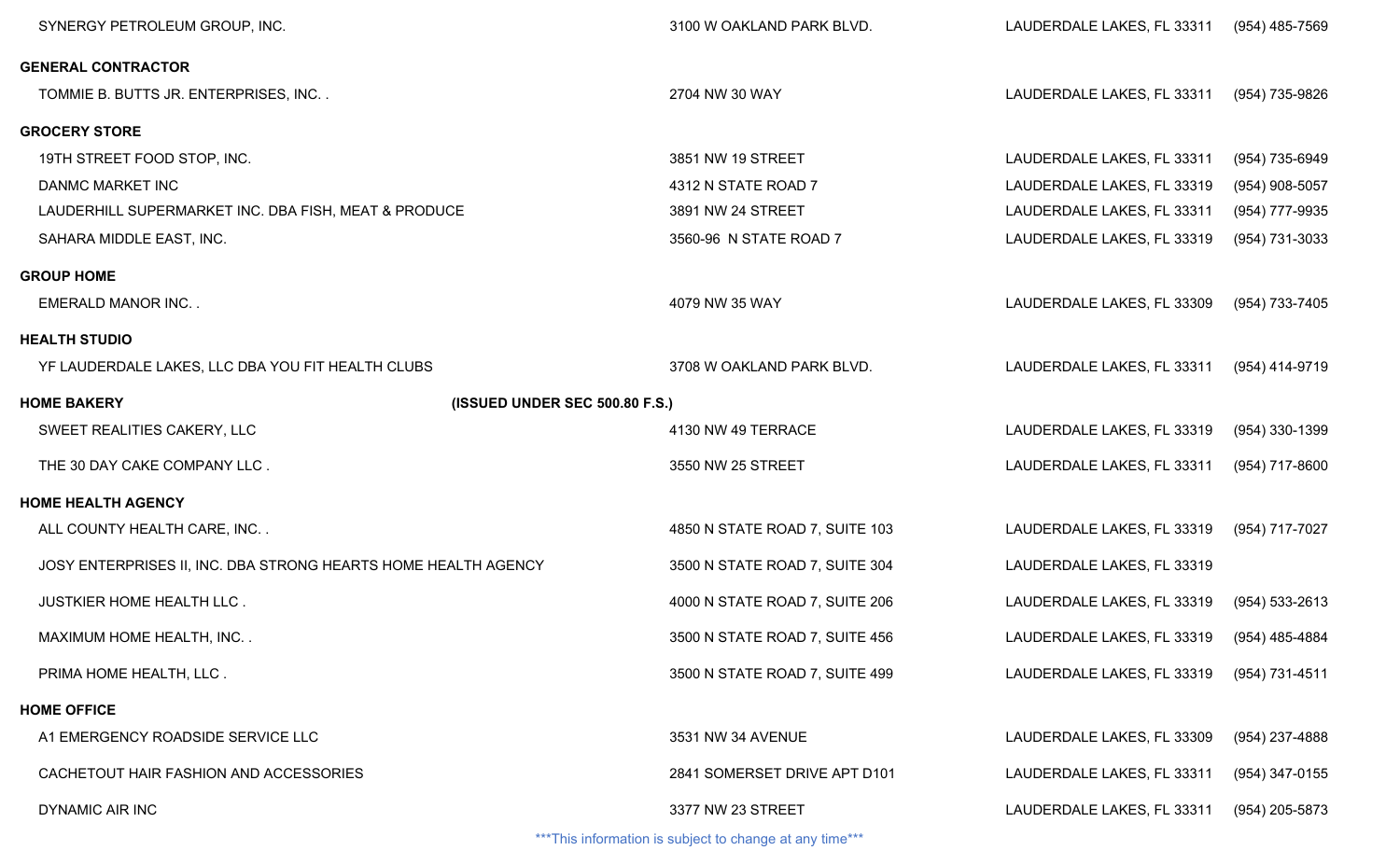| <b>ERNEST VEILLEUX.</b>                            |                          | 3501 NW 47 AVENUE, #401      | LAUDERDALE LAKES, FL 33319 | (954) 640-8499     |
|----------------------------------------------------|--------------------------|------------------------------|----------------------------|--------------------|
| LAMAR CONSTRUCTION.                                |                          | 3385 NW 23 STREET            | LAUDERDALE LAKES, FL 33311 | (754) 234-8805     |
| SHABOON'S AIR & REFRIGERATION, INC                 |                          | 3530 NW 32 COURT             | LAUDERDALE LAKES, FL 33309 |                    |
| THE SHOES GARDEN                                   |                          | 3740 NW 27 STREET            | LAUDERDALE LAKES, FL 33311 |                    |
| <b>TONY TITSHALL</b>                               |                          | 4805 NW 35 STREET #516       | LAUDERDALE LAKES, FL 33319 | (561) 994-5351     |
| TW TRANSPORT                                       |                          | 4130 NW 39 AVENUE            | LAUDERDALE LAKES, FL 33309 | (954) 709-9826     |
| HOME OFFICE (FOR ELECTRICAL                        | <b>CONTRACTOR)</b>       |                              |                            |                    |
| JTS ELECTRIC INC.                                  |                          | 3091 NW 46 AVENUE #309       | LAUDERDALE LAKES, FL 33313 | (954) 643-5419     |
| SIRIUS ELECTRICAL CONTRACTORS LLC                  |                          | 3193 NW 42 STREET            | LAUDERDALE LAKES, FL 33309 | (954) 745-4667     |
| <b>HOME OFFICE (FOR HOMEMAKER</b>                  | & COMPANION SERVICES)    |                              |                            |                    |
| <b>MANNA COMPANION SERVICES</b>                    |                          | 3099 NW 48 AVENUE, #464      | LAUDERDALE LAKES, FL 33313 | (954) 607-0135     |
| <b>HOME OFFICE (FOR OFF-SITE</b>                   | <b>LAWN MAINTENANCE)</b> |                              |                            |                    |
| <b>BRION LAWN SERVICE INC</b>                      |                          | 3141 NW 47 TERRACE, APT. 320 | LAUDERDALE LAKES, FL 33319 |                    |
| E-MECHANICAL AIR & HEAT LLC                        |                          | 3333 NW 33 STREET            | LAUDERDALE LAKES, FL 33309 | $(954) 560 - 3567$ |
| <b>GEMINI AIR CONDITIONING, INC</b>                |                          | 3931 NW 34 AVENUE            | LAUDERDALE LAKES, FL 33309 | (954) 733-2280     |
| HUBERT'S MOBILE TRUCK REPAIRS INC.                 |                          | 5080 NW 41 PLACE             | LAUDERDALE LAKES, FL 33319 | (954) 907-3123     |
| IN TOUCH PEST CONTROL LLC                          |                          | 3489 NW 24 STREET            | LAUDERDALE LAKES, FL 33311 | (954) 822-3092     |
| ISLAND CLEANING COMPANY.                           |                          | 4800 NW 35 STREET #616       | LAUDERDALE LAKES, FL 33319 | (954) 865-2190     |
| KLOSE KUTTERS LAWN SERVICE INC                     |                          | 3537 NW 24 STREET            | LAUDERDALE LAKES, FL 33311 | (954) 203-1294     |
| MGM SOLAR MAINTENANCE & SERVICES, LLC.             |                          | 3501 NW 28 COURT             | LAUDERDALE LAKES, FL 33311 | (954) 842-0189     |
| PHILLIPS PRIDE DETAILING                           |                          | 3581 NW 37 STREET            | LAUDERDALE LAKES, FL 33309 | (954) 821-8209     |
| PRO-GLOBAL BY JACKIE PRESSURE CLEANING SERVICE LLC |                          | 3528 NW 33 COURT             | LAUDERDALE LAKES, FL 33309 | (954) 934-4799     |
| R. M. TRUCKING SERVICE INC                         |                          | 3931 NW 34 AVENUE            | LAUDERDALE LAKES, FL 33309 | (954) 296-8286     |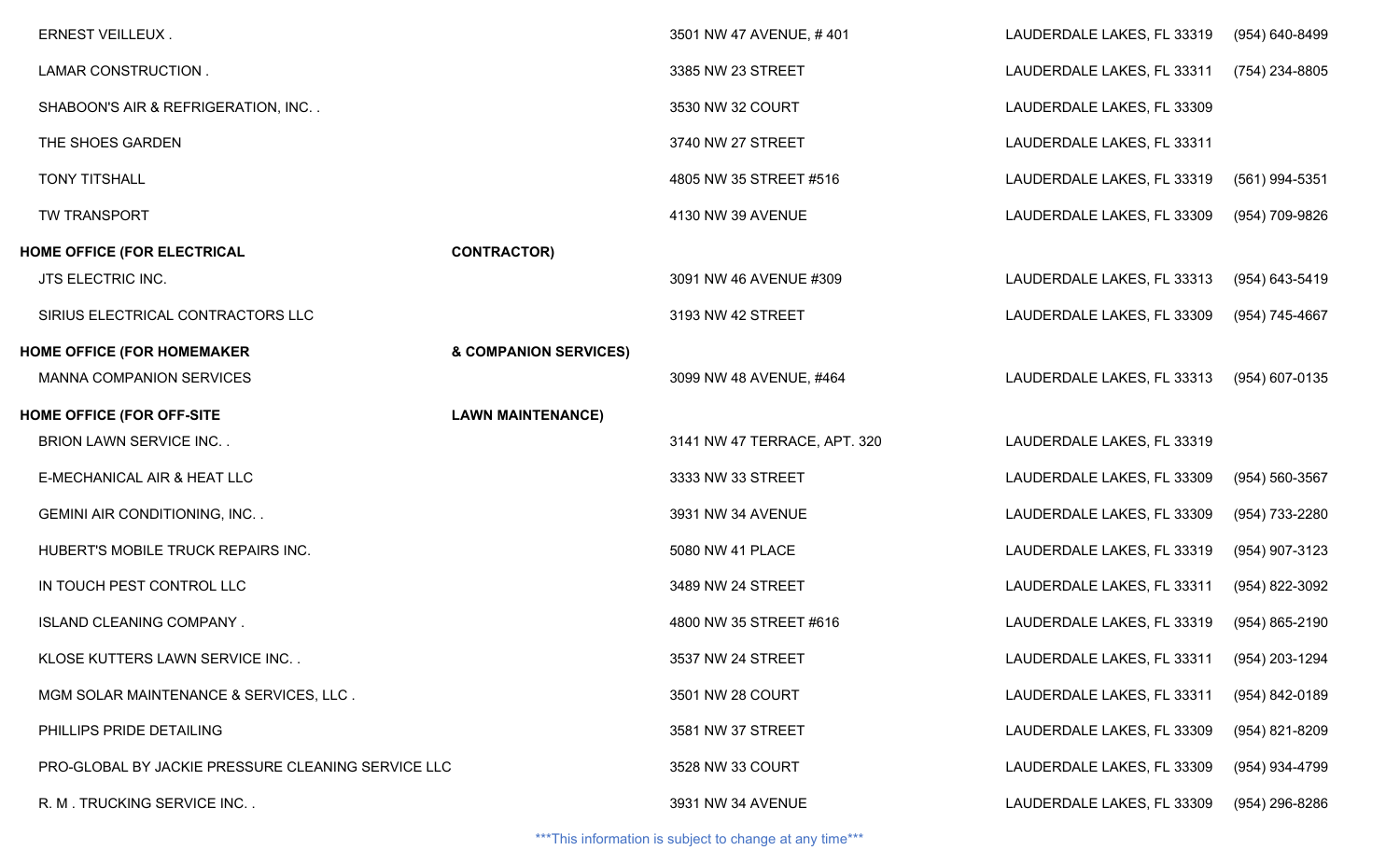| SAMMY'S COMMERCIAL & RESIDENTIAL CLEANING SERVICE                                                        |                                             | 4410 NW 36 STREET, APT 109                             | LAUDERDALE LAKES, FL 33319 | (561) 572-1271 |
|----------------------------------------------------------------------------------------------------------|---------------------------------------------|--------------------------------------------------------|----------------------------|----------------|
| SAMUELS, MERL                                                                                            |                                             | 3921 NW 38 AVENUE                                      | LAUDERDALE LAKES, FL 33309 | (754) 234-7114 |
| TIBOR VARADI, LLC                                                                                        |                                             | 2860 SOMERSET DRIVE #410                               | LAUDERDALE LAKES, FL 33311 | (954) 274-4344 |
| <b>HOME OFFICE (FOR ROOFING</b>                                                                          | <b>CONTRACTOR)</b>                          |                                                        |                            |                |
| TOP CONSTRUCTION SERVICES, LLC                                                                           |                                             | 5041 NW 43 STREET                                      | LAUDERDALE LAKES, FL 33319 | (954) 534-5676 |
| HOME OFFICE (FOR YACHT SVCS                                                                              | <b>PROVIDED OFF SITE)</b>                   |                                                        |                            |                |
| SKYLINE YACHT SERVICES                                                                                   |                                             | 4290 NW 35 AVENUE                                      | LAUDERDALE LAKES, FL 33309 | (954) 348-8815 |
| <b>HOME OFFICE (MOLD-RELATED</b>                                                                         | <b>SERVICES/REMEDIATION)</b>                |                                                        |                            |                |
| ABC PROPERTY ENTERPRISES, LLC                                                                            |                                             | 2961 NW 44 AVENUE                                      | LAUDERDALE LAKES, FL 33313 | (954) 993-4864 |
| HOME OFFICE (REFERRAL SERVICE)                                                                           |                                             |                                                        |                            |                |
| TRU-VALUE PLUMBING, LLC.                                                                                 |                                             | 4380 NW 32 COURT                                       | LAUDERDALE LAKES, FL 33319 | (754) 246-7141 |
| <b>HOME OFFICE (STORAGE OF</b>                                                                           | <b>CONSTRUCTION MATERIAL NOT PERMITTED)</b> |                                                        |                            |                |
| WHITESTONE CONSTRUCTION SERVICES, INC                                                                    |                                             | 2618 NW 47 LANE                                        | LAUDERDALE LAKES, FL 33313 |                |
| HOME OFFICE (TREE TRIMMING                                                                               | <b>SERVICE)</b>                             |                                                        |                            |                |
| MCDONALD TREE TRIMMING LLC                                                                               |                                             | 4640 NW 41 PLACE                                       | LAUDERDALE LAKES, FL 33319 |                |
| HOME OFFICE(PLUMBING CONTRACTR                                                                           |                                             | SERVICES PROVIDED OFF SITE) STATE LICENSE # CFC1429850 |                            |                |
| JAMPRO PLUMBING INC.                                                                                     |                                             | 3316 NW 33 COURT                                       | LAUDERDALE LAKES, FL 33309 | (954) 558-2191 |
| <b>HOSPITAL</b>                                                                                          |                                             |                                                        |                            |                |
| NORTH SHORE MEDICAL CENTER, INC. DBA FLORIDA MEDICAL CENTER - A CAMPUS OF<br>NORTH SHORE NORTH SHORE     |                                             | 5000 W OAKLAND PARK BLVD.                              | LAUDERDALE LAKES, FL 33313 |                |
| ST. JOHN'S REHABILITATION HOSPITAL AND NURSING CENTER, INC. DBA ST.<br>ANTHONY'S REHABILITATION HOSPITAL |                                             | 3487 NW 30 STREET                                      | LAUDERDALE LAKES, FL 33311 |                |
| <b>ICE CREAM PARLOR; TAKE-OUT</b>                                                                        | <b>FOODS</b>                                |                                                        |                            |                |
| GRECIA ENTERPRISES INC. DBA CARVEL ICE CREAM/BLIMPIE SUBS                                                |                                             | 3600 W COMMERCIAL BLVD., SUITE 108                     | LAUDERDALE LAKES, FL 33309 |                |
| <b>IMMIGRATION SERVICES;</b>                                                                             | INCOME TAX PREPARATION - NOT PROFESSIONAL   |                                                        |                            |                |
| <b>IMPECCABLE FINANCIAL &amp; MULTI SERVICES INC</b>                                                     |                                             | 4000 N STATE ROAD 7, SUITE 102                         | LAUDERDALE LAKES, FL 33319 | (954) 822-9640 |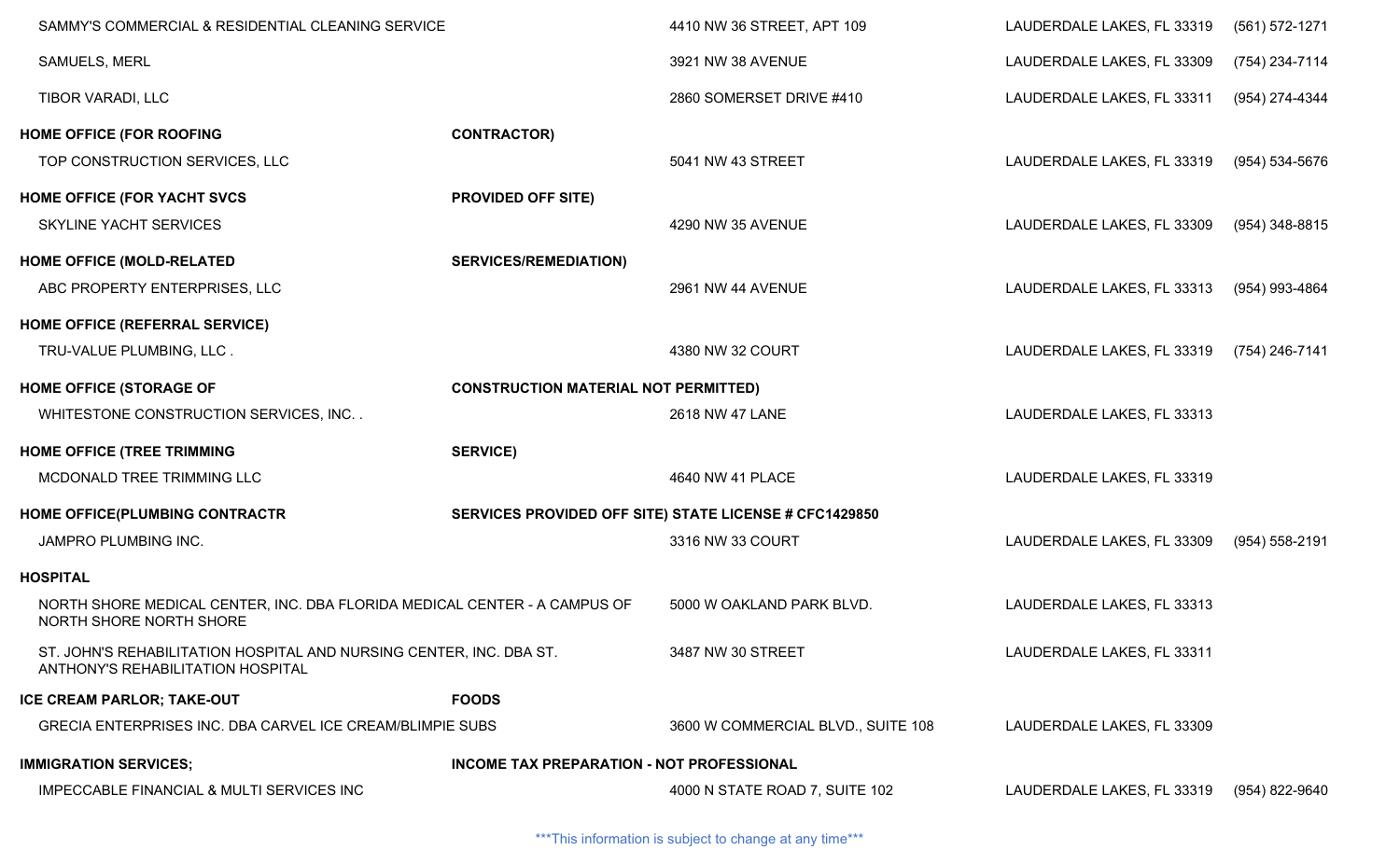| LUXURY CRUISE SUPPLY, INC                                                        |                                                    | 2902 NW 28 STREET                    |           | LAUDERDALE LAKES, FL 33311 |                    |
|----------------------------------------------------------------------------------|----------------------------------------------------|--------------------------------------|-----------|----------------------------|--------------------|
|                                                                                  |                                                    |                                      |           |                            |                    |
| <b>INCOME TAX PREP - NOT PROF;</b>                                               | <b>IMMIGRATION SVCS; INSURANCE AGENCY</b>          |                                      |           |                            |                    |
| ELIM SERVICES GROUP INC. DBA ELIM INSURANCE AND FINANCIAL SERVICES GROUP<br>INC. |                                                    | 3500 N STATE ROAD 7, SUITE 201       |           | LAUDERDALE LAKES, FL 33319 | (954) 934-2937     |
| INCOME TAX PREPARATION - NOT PROFESSIONAL                                        |                                                    |                                      |           |                            |                    |
| ARROWMASH INC. DBA ARROW FINANCIAL SERVICES                                      |                                                    | 3500 N STATE ROAD 7, SUITE 104       |           | LAUDERDALE LAKES, FL 33319 | $(954) 590 - 0410$ |
| CAPSA TAX IMMIGRATION AND MULTI SERVICES.                                        |                                                    | 3500 N STATE ROAD 7, STE 103-1       |           | LAUDERDALE LAKES, FL 33319 | (954) 822-8715     |
| E-Z REFUND TAX PREPARE LLC                                                       |                                                    | 4117 N STATE ROAD 7                  |           | LAUDERDALE LAKES, FL 33319 | (954) 274-2341     |
| FAST - TAX, INC.                                                                 |                                                    | 2946 N STATE ROAD 7                  |           | LAUDERDALE LAKES, FL 33313 | (954) 733-9552     |
| HORIZON TAX SERVICES, LLC                                                        |                                                    | 3500 N STATE ROAD 7, SUITE 190       |           | LAUDERDALE LAKES, FL 33319 | (954) 706-1191     |
| IVAN LEWIS & ASSOCIATES, P.A.                                                    |                                                    | 3500 N STATE ROAD 7, SUITE 205       |           | LAUDERDALE LAKES, FL 33319 | (954) 717-8892     |
| KRS TAX & ACCOUNTING SERVICES                                                    |                                                    | 4850 W OAKLAND PARK BLVD., SUITE 110 |           | LAUDERDALE LAKES, FL 33313 |                    |
| MICHELLE TAX SERVICES LLC                                                        |                                                    | 3500 N STATE ROAD 7, SUITE           | $214 - 2$ | LAUDERDALE LAKES, FL 33319 | (954) 731-5610     |
| PRIORITY TAX AND ACCOUNTING SERVICES INC                                         |                                                    | 3620 N STATE ROAD 7                  |           | LAUDERDALE LAKES, FL 33319 | $(954)$ 616-5861   |
| QUICKTEL INC.                                                                    |                                                    | 4000 N STATE ROAD 7, SUITE 202       |           | LAUDERDALE LAKES, FL 33319 | (954) 240-5284     |
| SOUTH FLORIDA FRANCHISE GROUP INC. DBA LIBERTY TAX SERVICE                       |                                                    | 4397 N STATE ROAD 7                  |           | LAUDERDALE LAKES, FL 33319 |                    |
| TAX DEPOT HOLDING CORP.                                                          |                                                    | 3678 W OAKLAND PARK BLVD.            |           | LAUDERDALE LAKES, FL 33311 | (954) 535-5340     |
| TAX HOUSE SERVICE BUREAU LLC.                                                    |                                                    | 4249 N STATE ROAD 7                  |           | LAUDERDALE LAKES, FL 33319 | (954) 484-7199     |
| TAX SERVICES OF AMERICA, INC. DBA JACKSON HEWITT TAX SERVICE                     |                                                    | 3001 N STATE ROAD 7                  |           | LAUDERDALE LAKES, FL 33313 | (407) 691-0004     |
| TAX USA TREVOR INC.                                                              |                                                    | 4800 N STATE ROAD 7, SUITE 103       |           | LAUDERDALE LAKES, FL 33319 |                    |
| TIMETRAVEL INSURANCE COMPANY                                                     |                                                    | 4081-91 NW 34 STREET                 |           | LAUDERDALE LAKES, FL 33319 | (954) 535-5500     |
| U & I TAX & MULTI SERVICES, INC.                                                 |                                                    | 4418 W OAKLAND PARK BLVD.            |           | LAUDERDALE LAKES, FL 33313 | (954) 368-2746     |
| <b>INCOME TAX PREPRATION - not</b>                                               | professional; AGENCY (NON-ATTORNEY LEGAL SERVICES) |                                      |           |                            |                    |
| OSBORNE LEGAL & TAX PREPARATIONS SERVICES                                        |                                                    | 3500 N STATE ROAD 7, SUITE 408       |           | LAUDERDALE LAKES, FL 33319 |                    |
| <b>INSPECTION SERVICES</b>                                                       |                                                    |                                      |           |                            |                    |
| ABC PROPERTY ENTERPRISES, LLC                                                    |                                                    | <b>2961 NW 44 AVENUE</b>             |           | LAUDERDALE LAKES, FL 33313 | (954) 993-4864     |
| <b>INSURANCE AGENCY</b>                                                          |                                                    |                                      |           |                            |                    |
|                                                                                  |                                                    |                                      |           |                            |                    |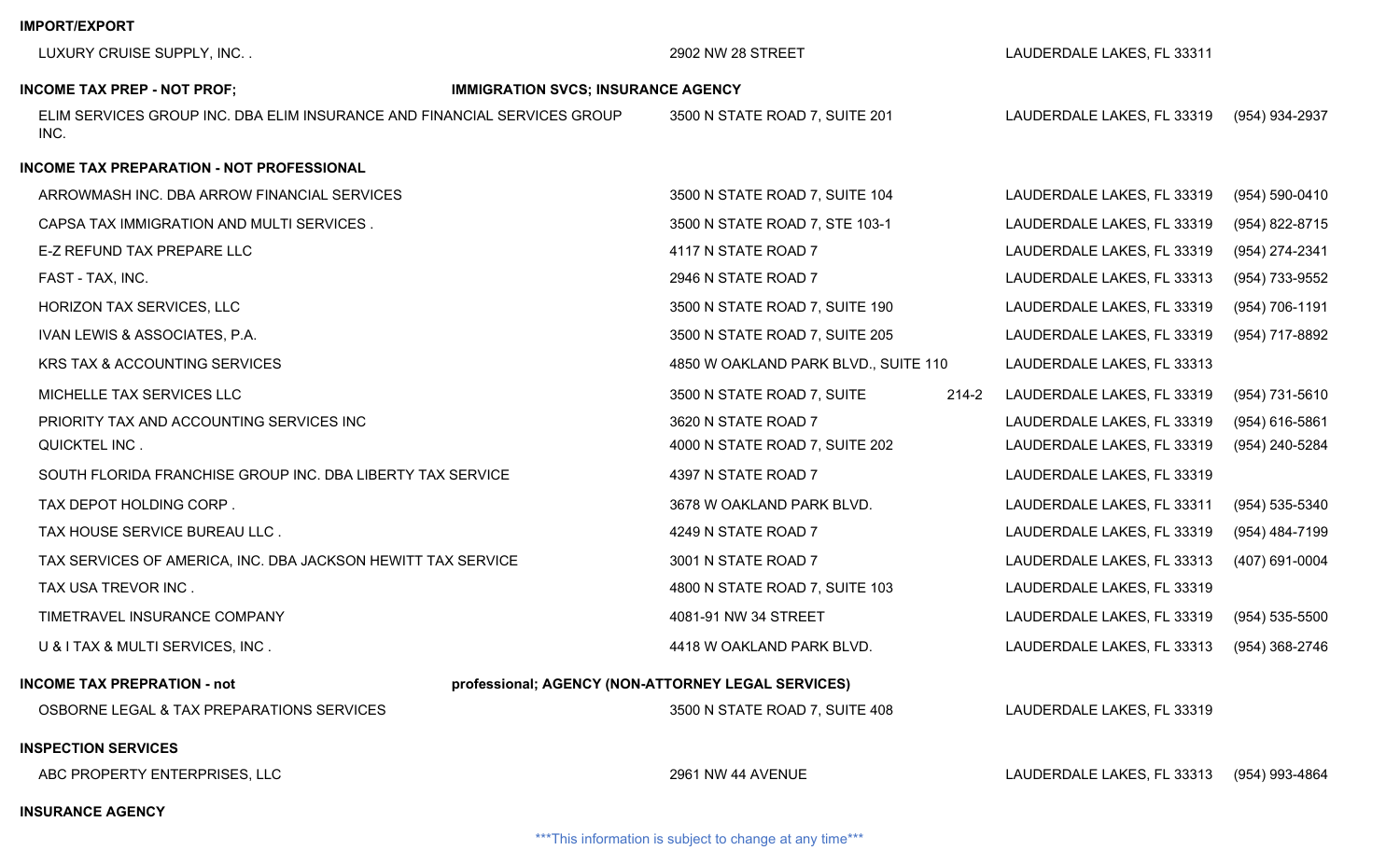| A AABLE CHOICE INSURANCE & TAGS, INC                   |                                       | 3975 NW 19 STREET              | LAUDERDALE LAKES, FL 33311 | (954) 730-0373 |
|--------------------------------------------------------|---------------------------------------|--------------------------------|----------------------------|----------------|
| ABCAR INSURANCE AGENCY LLC DBA ABC DISCOUNT INSURANCE  |                                       | 3690 N STATE ROAD 7            | LAUDERDALE LAKES, FL 33319 | (954) 735-7743 |
| AGS MARKETING CORPORATION.                             |                                       | 3734 W OAKLAND PARK BLVD.      | LAUDERDALE LAKES, FL 33311 | (954) 530-8326 |
| BEST CHOICE, LLC.                                      |                                       | 3720-22 W OAKLAND PARK BLVD.   | LAUDERDALE LAKES, FL 33311 | (954) 251-3446 |
| BSV INC. DBA PRIDE INSURANCE AGENCY                    |                                       | 4261 N STATE ROAD 7            | LAUDERDALE LAKES, FL 33319 | (954) 968-7000 |
| FREEWAY INSURANCE SERVICES OF FLORIDA, INC.            |                                       | 2906 N STATE ROAD 7            | LAUDERDALE LAKES, FL 33313 | (954) 733-7283 |
| FUNDAMENTAL HEALTH INSURANCE AGENCY INC.               |                                       | 3500 N STATE ROAD 7, SUITE 300 | LAUDERDALE LAKES, FL 33319 | (954) 530-2887 |
| INSURE WITH US AGENCY INC. DBA UNITED INSURANCE AGENCY |                                       | 4414 W OAKLAND PARK BLVD.      | LAUDERDALE LAKES, FL 33313 | (954) 739-2222 |
| PROFESSIONAL FINANCIAL GROUP, INC                      |                                       | 4700 N STATE ROAD 7, SUITE 105 | LAUDERDALE LAKES, FL 33319 |                |
| SUN LIFE PERSONAL SERVICE INC. DBA ESTRELLA INSURANCE  |                                       | 3991 W OAKLAND PARK BLVD.      | LAUDERDALE LAKES, FL 33311 | (954) 730-9777 |
| THE BRAMWELL GROUP LLC DBA PEOPLES INSURANCE SERVICES  |                                       | 4475 N STATE ROAD 7            | LAUDERDALE LAKES, FL 33319 | (954) 733-8500 |
| TIM INSURANCE SERVICES, INC                            |                                       | 3407 W OAKLAND PARK BLVD.      | LAUDERDALE LAKES, FL 33311 | (754) 223-4314 |
| <b>INSURANCE AGENCY; INCOME TAX</b>                    | <b>PREPARATION - not professional</b> |                                |                            |                |
| JMC INSURANCE & FINANCIAL SERVICES GROUP INC           |                                       | 4041 NW 34 STREET              | LAUDERDALE LAKES, FL 33319 | (954) 485-7700 |
| T&T INSURANCE AND SERVICES INC                         |                                       | 4115 N STATE ROAD 7            | LAUDERDALE LAKES, FL 33319 | (954) 733-4014 |
| <b>INSURANCE WHOLESALER</b>                            |                                       |                                |                            |                |
| MARKETSCOUT CORPORATION                                |                                       | 4500 N STATE ROAD 7, SUITE 303 | LAUDERDALE LAKES, FL 33319 |                |
| <b>JANITORIAL SERVICE</b>                              |                                       |                                |                            |                |
| L & B JANITORIAL SERVICES, INC                         |                                       | 2692 NW 31 AVENUE              | LAUDERDALE LAKES, FL 33311 | (954) 739-1790 |
| SOUTH STAR ONE, INC.                                   |                                       | 3459 NW 19 STREET              | LAUDERDALE LAKES, FL 33311 | (954) 536-9194 |
| SUN-CARE MULTI SERVICES, INC.                          |                                       | 3039 NW 28 STREET              | LAUDERDALE LAKES, FL 33311 | (954) 583-0292 |
| <b>JANITORIAL SERVICE (WATER,</b>                      | <b>MOLD &amp; FIRE MITIGATION)</b>    |                                |                            |                |
| PROPERTY RESTORATION SERVICES, INC.                    |                                       | 2731-37 NW 30 AVENUE           | LAUDERDALE LAKES, FL 33311 | (954) 733-1006 |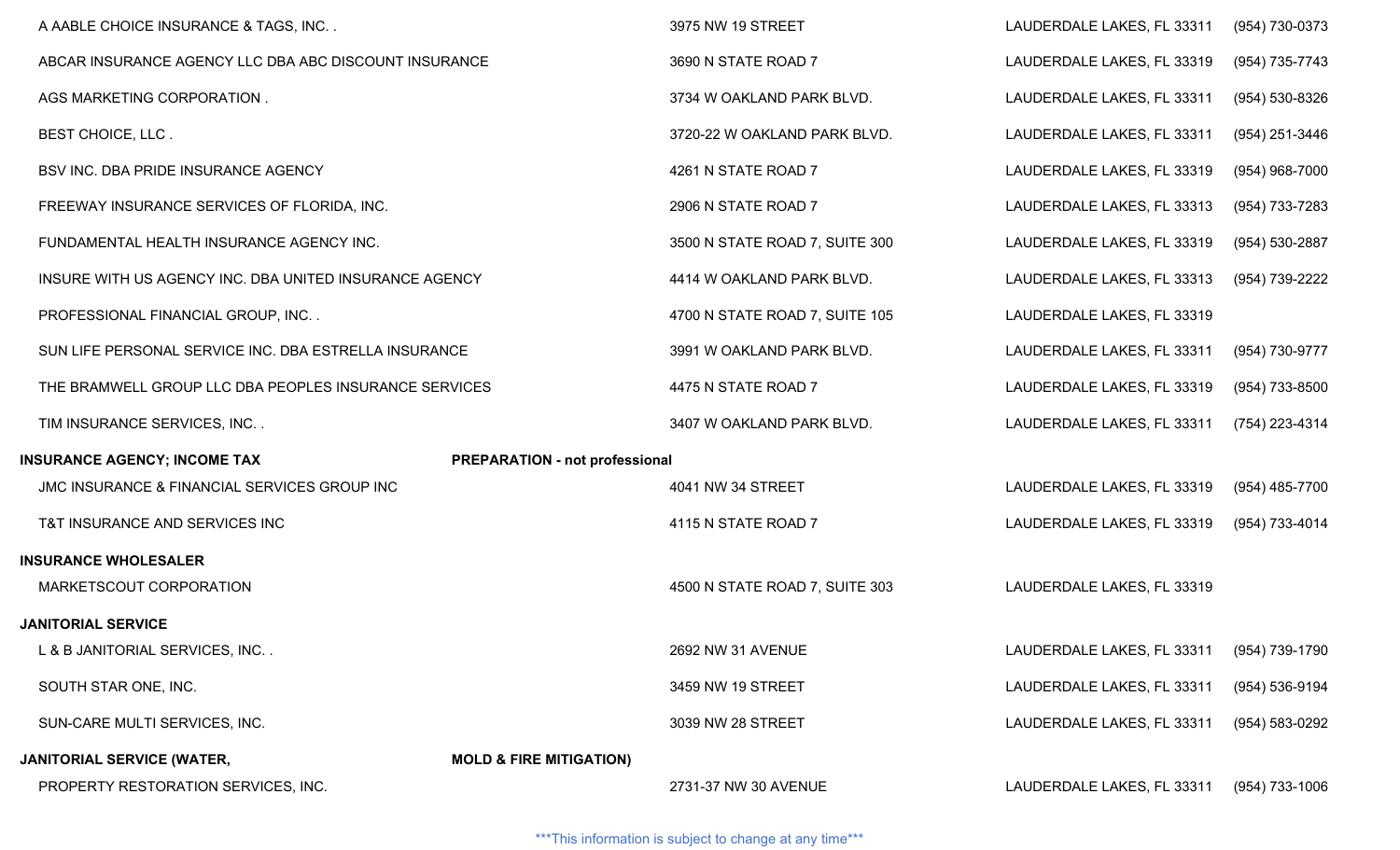## **JOB PRINTING**

| ALPHA D SIGN LLC DBA XPRESSCOLOR              |                                 | 2766 NW 31 AVENUE                                                                        | LAUDERDALE LAKES, FL 33311 | (954) 581-9202     |
|-----------------------------------------------|---------------------------------|------------------------------------------------------------------------------------------|----------------------------|--------------------|
| JUST SAY PRINT, INC                           |                                 | 3674 W OAKLAND PARK BLVD.                                                                | LAUDERDALE LAKES, FL 33311 |                    |
| <b>JUST SAY PRINT, INC</b>                    |                                 | 3676 W OAKLAND PARK BLVD.                                                                | LAUDERDALE LAKES, FL 33311 |                    |
| LANDSCAPE CONTRACTOR(NON-COMP)                |                                 |                                                                                          |                            |                    |
| AR MAINTENANCE SOLUTIONS, INC                 |                                 | 2718-24 NW 30 WAY                                                                        | LAUDERDALE LAKES, FL 33311 | (786) 615-3844     |
| <b>LAUNDRY</b>                                |                                 |                                                                                          |                            |                    |
| ARZ LAUNDRY LLC DBA MAYTAG COIN LAUNDRY       |                                 | 2602 N STATE ROAD 7                                                                      | LAUDERDALE LAKES, FL 33313 | (954) 731-6116     |
| FOX MULDER, LLC DBA G&J DISCOUNT LAUNDRYMART  |                                 | 4085 NW 31 AVENUE                                                                        | LAUDERDALE LAKES, FL 33309 |                    |
| KELLY'S COIN LAUNDRY (LAUDERDALE LAKES), INC. |                                 | 4110 N STATE ROAD 7                                                                      | LAUDERDALE LAKES, FL 33319 | (954) 514-7217     |
| LAUDERDALE LAUNDRY INC                        |                                 | 2536 N STATE ROAD 7                                                                      | LAUDERDALE LAKES, FL 33313 | (561) 320-1899     |
| <b>LIBERTY LAUNDRY LLC</b>                    |                                 | 3240 N STATE ROAD 7                                                                      | LAUDERDALE LAKES, FL 33319 | (954) 541-3272     |
| <b>LAWN MAINTENANCE</b>                       |                                 |                                                                                          |                            |                    |
| <b>BOTANICAL DESIGNS, INC</b>                 |                                 | 3501-03 NW 19 STREET                                                                     | LAUDERDALE LAKES, FL 33311 | $(954) 530 - 3655$ |
| G. & B. & S.C.S. OF FLORIDA, INC              |                                 | 3067 NW 28 STREET                                                                        | LAUDERDALE LAKES, FL 33311 | (954) 485-8871     |
| UNIVERSAL LANDSCAPE CORP.                     |                                 | 3663 NW 19 STREET                                                                        | LAUDERDALE LAKES, FL 33311 | (954) 777-9970     |
| <b>LEASE COMMERCIAL DISHWASHER</b>            | <b>EQUIPMENT &amp; SUPPLIES</b> |                                                                                          |                            |                    |
| AUTO-CHLOR SERVICES, LLC.                     |                                 | 3000-10 NW 27 STREET                                                                     | LAUDERDALE LAKES, FL 33311 |                    |
| <b>LICENSED MARRIAGE &amp; FAMILY</b>         | <b>THERAPIST</b>                |                                                                                          |                            |                    |
| FIFTH STREET COUNSELING CENTER IV, INC        |                                 | 3720-22 W OAKLAND PARK BLVD.                                                             | LAUDERDALE LAKES, FL 33311 | (954) 797-5222     |
| <b>LOCKSMITH</b>                              |                                 |                                                                                          |                            |                    |
| KEY ME LOCKSMITH SERVICES, LLC                |                                 | 3047 NW 26 STREET                                                                        | LAUDERDALE LAKES, FL 33311 | (954) 791-6898     |
| <b>LOUNGE</b>                                 |                                 |                                                                                          |                            |                    |
| NEXT LEVEL BAR AND LOUNGE CORP                |                                 | 3670 N STATE ROAD 7                                                                      | LAUDERDALE LAKES, FL 33319 | (954) 733-3131     |
| <b>MAILING SERVICE</b>                        |                                 |                                                                                          |                            |                    |
| SPARTAN SHIPPING INC.                         |                                 | 3748-50 W OAKLAND PARK BLVD.<br>*** This information is subject to change at any time*** | LAUDERDALE LAKES, FL 33311 | (954) 581-4422     |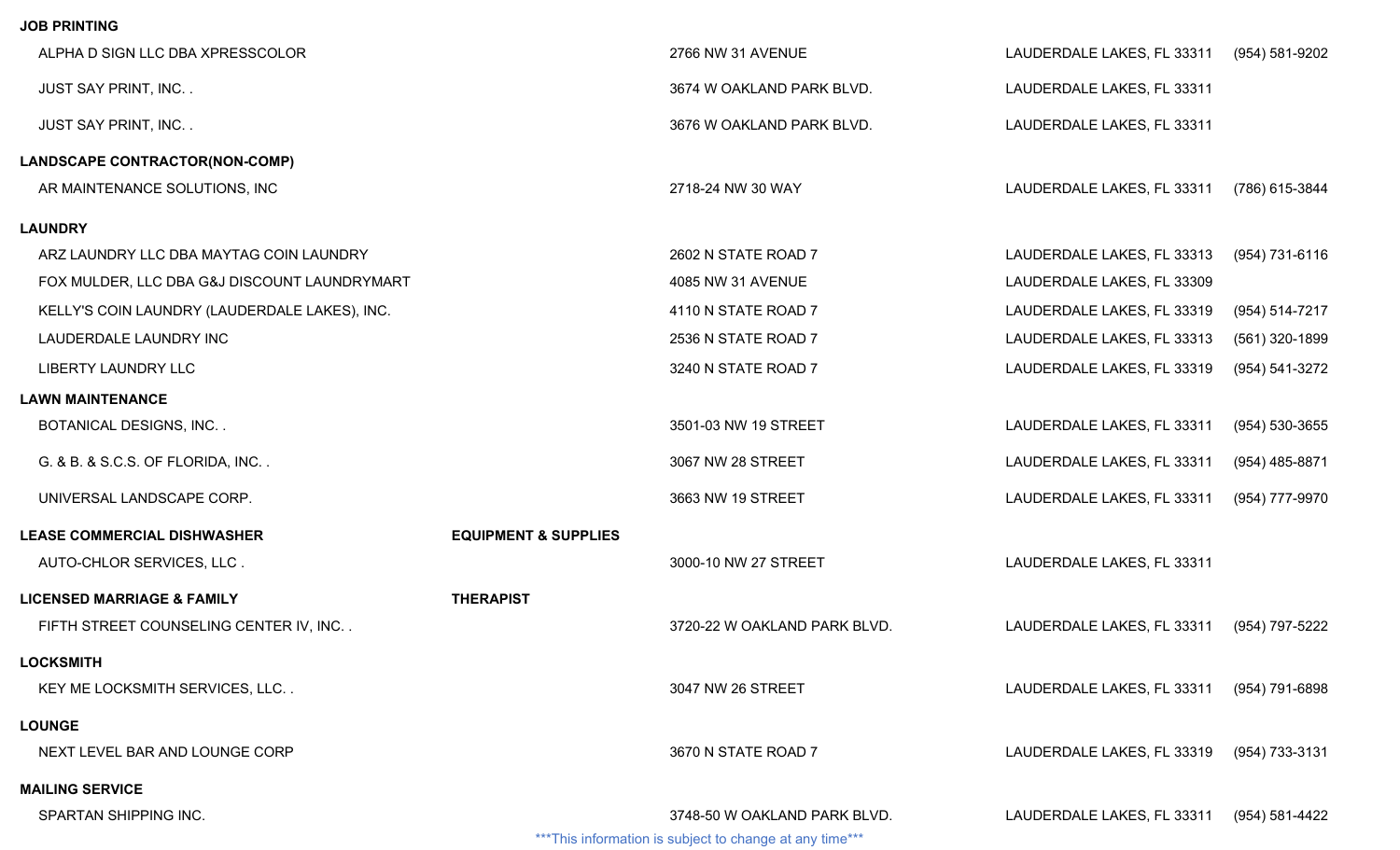| <b>MAKING OF WIGS</b>                         |                                       |                                                          |                            |                    |
|-----------------------------------------------|---------------------------------------|----------------------------------------------------------|----------------------------|--------------------|
| <b>BARBIE MAKES WIGZ</b>                      |                                       | 3500 N STATE ROAD 7, SUIE 105                            | LAUDERDALE LAKES, FL 33319 | 754-707-3099       |
| <b>MANAGEMENT LEASING OFFICE</b>              |                                       |                                                          |                            |                    |
| AW FLORIDA MEDICAL CENTER MALL, LLC           |                                       | 4850 W OAKLAND PARK BLVD., SUITE 247                     | LAUDERDALE LAKES, FL 33313 | (954) 739-2300     |
| <b>INVESTMENTS LIMITED.</b>                   |                                       | 3500 N STATE ROAD 7, SUITE 198                           | LAUDERDALE LAKES, FL 33319 |                    |
| LEVY REALTY ADVISORS, INC                     |                                       | 2696 NW 31 AVENUE                                        | LAUDERDALE LAKES, FL 33311 | (954) 485-9200     |
| POMPANO/LINCOLN INDUSTRIAL, LTD. .            |                                       | 3443-45 & 3449B NW 19 STREET                             | LAUDERDALE LAKES, FL 33311 | (954) 735-5429     |
| <b>MANUFACTURER</b>                           |                                       |                                                          |                            |                    |
| AZ-GROUP USA, INC.                            |                                       | 3479-81 NW 19 STREET                                     | LAUDERDALE LAKES, FL 33311 | (844) 442-9872     |
| CEASAR'S, INC                                 |                                       | 3059 NW 28 STREET                                        | LAUDERDALE LAKES, FL 33311 | (954) 533-5097     |
| <b>EYC ENTERPRISE INC</b>                     |                                       | 3697 NW 19 STREET                                        | LAUDERDALE LAKES, FL 33311 | $(954) 861 - 8463$ |
| FIBERBUILT UMBRELLAS INC                      |                                       | 2770-72 NW 29 TERRACE                                    | LAUDERDALE LAKES, FL 33311 | (954) 484-9139     |
| FIBERBUILT UMBRELLAS INC                      |                                       | 2780 NW 29 TERRACE                                       | LAUDERDALE LAKES, FL 33311 | (954) 484-9139     |
| LTC ELEVATOR CABS, INC. DBA ACE ELEVATOR CABS |                                       | 3529-31 NW 19 STREET                                     | LAUDERDALE LAKES, FL 33311 | (954) 777-0086     |
| MRAW CORP. DBA GRAY CANVAS                    |                                       | 2913 NW 28 STREET                                        | LAUDERDALE LAKES, FL 33311 | (954) 731-0847     |
| <b>MANUFACTURER (MARBLE &amp; GRANITE</b>     | <b>COUNTERTOPS - NO INSTALLATION)</b> |                                                          |                            |                    |
| IMG MARBLE & GRANITE INC.                     |                                       | 3689 NW 19 STREET                                        | LAUDERDALE LAKES, FL 33311 | (954) 330-2821     |
| VMC MARBLE & GRANITE LLC.                     |                                       | 3635 NW 19 STREET                                        | LAUDERDALE LAKES, FL 33311 | (561) 929-0149     |
| <b>MANUFACTURER;</b>                          | <b>CONTRACTOR - AWNING ERECTION</b>   |                                                          |                            |                    |
| FLORIDA SHUTTER FACTORY, INC.                 |                                       | 3077-79 NW 26 STREET                                     | LAUDERDALE LAKES, FL 33311 | (954) 687-4793     |
| <b>MANUFACTURER; RETAIL</b>                   | <b>MERCHANT</b>                       |                                                          |                            |                    |
| OVER AND UNDER, INC. DBA ADVANCED SEWING      |                                       | 3619 NW 19 STREET                                        | LAUDERDALE LAKES, FL 33311 | (954) 484-2100     |
| <b>MARKETING &amp; CONSULTING</b>             |                                       |                                                          |                            |                    |
| 3 COMPANIES INVESTMENT LLC                    |                                       | 4850 N STATE ROAD 7, SUITE 104                           | LAUDERDALE LAKES, FL 33319 | (561) 285-1338     |
|                                               |                                       | *** This information is subject to change at any time*** |                            |                    |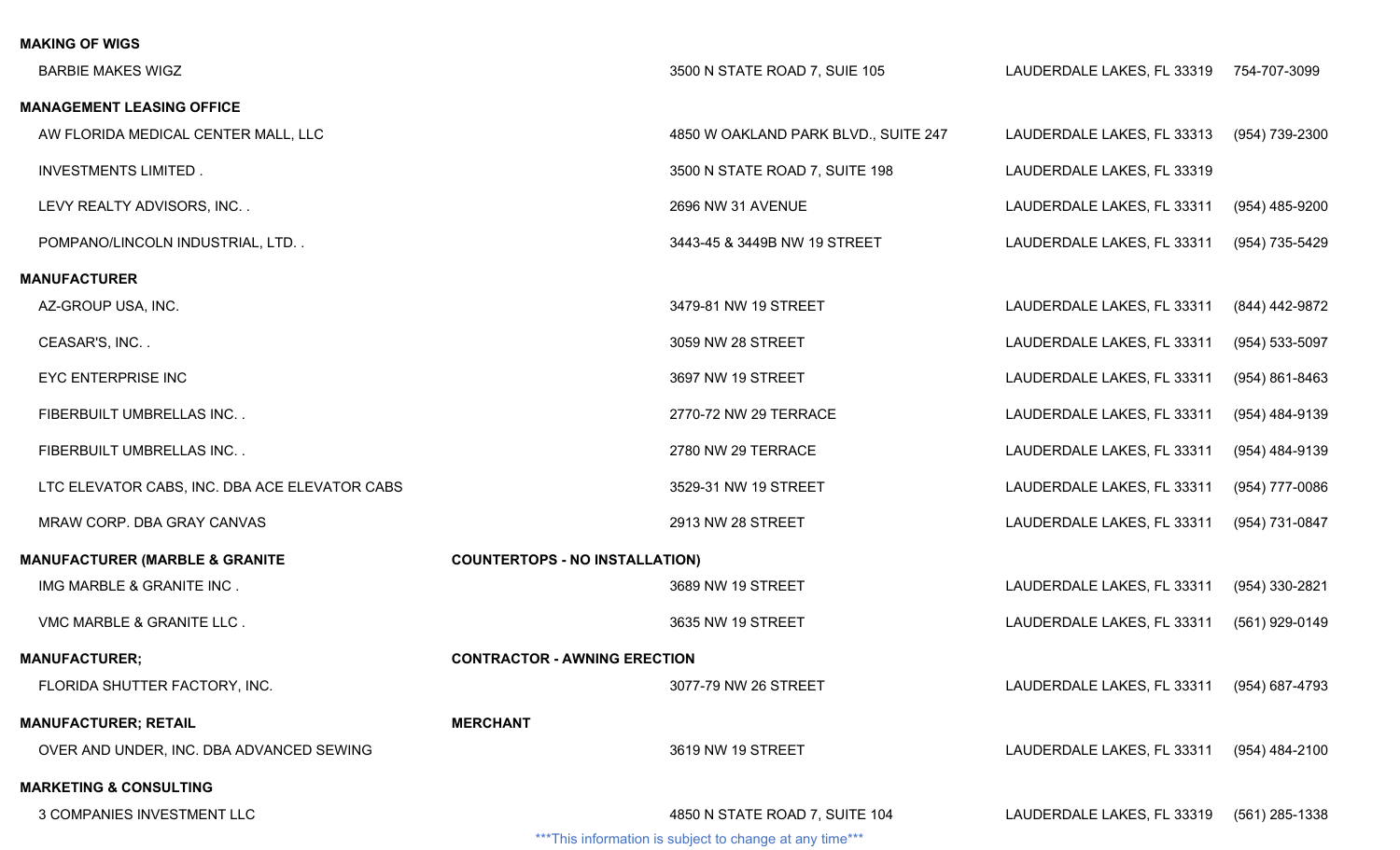| <b>MASSAGE THERAPIST</b>                                                 |                                   |                                         |                  |
|--------------------------------------------------------------------------|-----------------------------------|-----------------------------------------|------------------|
| ANELIS ESCOBAR, LMT                                                      | 3419-21 W OAKLAND PARK BLVD.      | LAUDERDALE LAKES, FL 33311              |                  |
| NAGY N. ANSARA, LMT.                                                     | 4201-05 N STATE ROAD 7            | LAUDERDALE LAKES, FL 33319              |                  |
| <b>MEDICAL BILLING</b>                                                   |                                   |                                         |                  |
| INFINITY BEHAVIORAL HEALTH SERVICES, LLC                                 | 3RD<br>4620 N STATE ROAD 7, 2ND & | LAUDERDALE LAKES, FL 33319              | (954) 874-7942   |
| <b>MOTOR VEHICLE RENTAL</b>                                              |                                   |                                         |                  |
| ENTERPRISE LEASING COMPANY OF FLORIDA, LLC DBA ENTERPRISE RENT-A-CAR     | 2200 N STATE ROAD 7               | LAUDERDALE LAKES, FL 33313              | (954) 486-3400   |
| <b>MOVING AND STORAGE COMPANY</b>                                        |                                   |                                         |                  |
| ALL-ROADS EXPRESS CORP.                                                  | 3451 NW 19 STREET                 | LAUDERDALE LAKES, FL 33311              | (888) 770-6876   |
| ALL-ROADS EXPRESS CORP.                                                  | 3461 NW 19 STREET                 | LAUDERDALE LAKES, FL 33311              | (888) 770-6876   |
| BOOMING WHALES MOVING & STORAGE LLC                                      | 3491 NW 19 STREET                 | LAUDERDALE LAKES, FL 33311              | (954) 599-8890   |
| <b>NAIL SALON</b>                                                        |                                   |                                         |                  |
| ANGEL NAILS T, INC.                                                      | 4274 N STATE ROAD 7               | LAUDERDALE LAKES, FL 33319              | (954) 641-5746   |
| <b>CENTRAL NAILS, LLC</b>                                                | 2524 N STATE ROAD 7               | LAUDERDALE LAKES, FL 33313              | $(954)$ 484-6565 |
| <b>CLASSY NAILS.</b>                                                     | 3650 N STATE ROAD 7               | LAUDERDALE LAKES, FL 33319              | $(954)$ 486-1080 |
| DBA TOP NAIL & SPA THANH NGUYEN SOLE PROP                                | 2938 N STATE ROAD 7               | LAUDERDALE LAKES, FL 33313              | (954) 486-4764   |
| FANCY NAILS BY PHAN INC.                                                 | 3230 N STATE ROAD 7               | LAUDERDALE LAKES, FL 33319              | $(954)$ 485-6245 |
| LOVELY NAILS I, INC. .                                                   | 2912-14 N STATE ROAD 7            | LAUDERDALE LAKES, FL 33313              | (954) 739-9828   |
| TENKS NAILS, INC. DBA QUEEN NAILS & SPA                                  | 3415 W OAKLAND PARK BLVD.         | LAUDERDALE LAKES, FL 33311              | (954) 727-9739   |
| THUY BICH LAI LLC DBA DAVI NAIL #3625                                    | 3001 N STATE ROAD 7               | LAUDERDALE LAKES, FL 33313 954-706-7929 |                  |
| <b>NIGHTCLUB</b>                                                         |                                   |                                         |                  |
| SUPER DUPER LAUDERDALE LAKES, INC. DBA SUPER DUPER LIQUORS & VYPZ LOUNGE | 4260 N STATE ROAD 7               | LAUDERDALE LAKES, FL 33319              | (954) 777-3066   |
| TOP HOP INC. DBA THE GARDEN                                              | 4340 N STATE ROAD 7               | LAUDERDALE LAKES, FL 33319              | (954) 777-3319   |

**NURSERY (PRE-K THROUGH KINDERGARTEN)**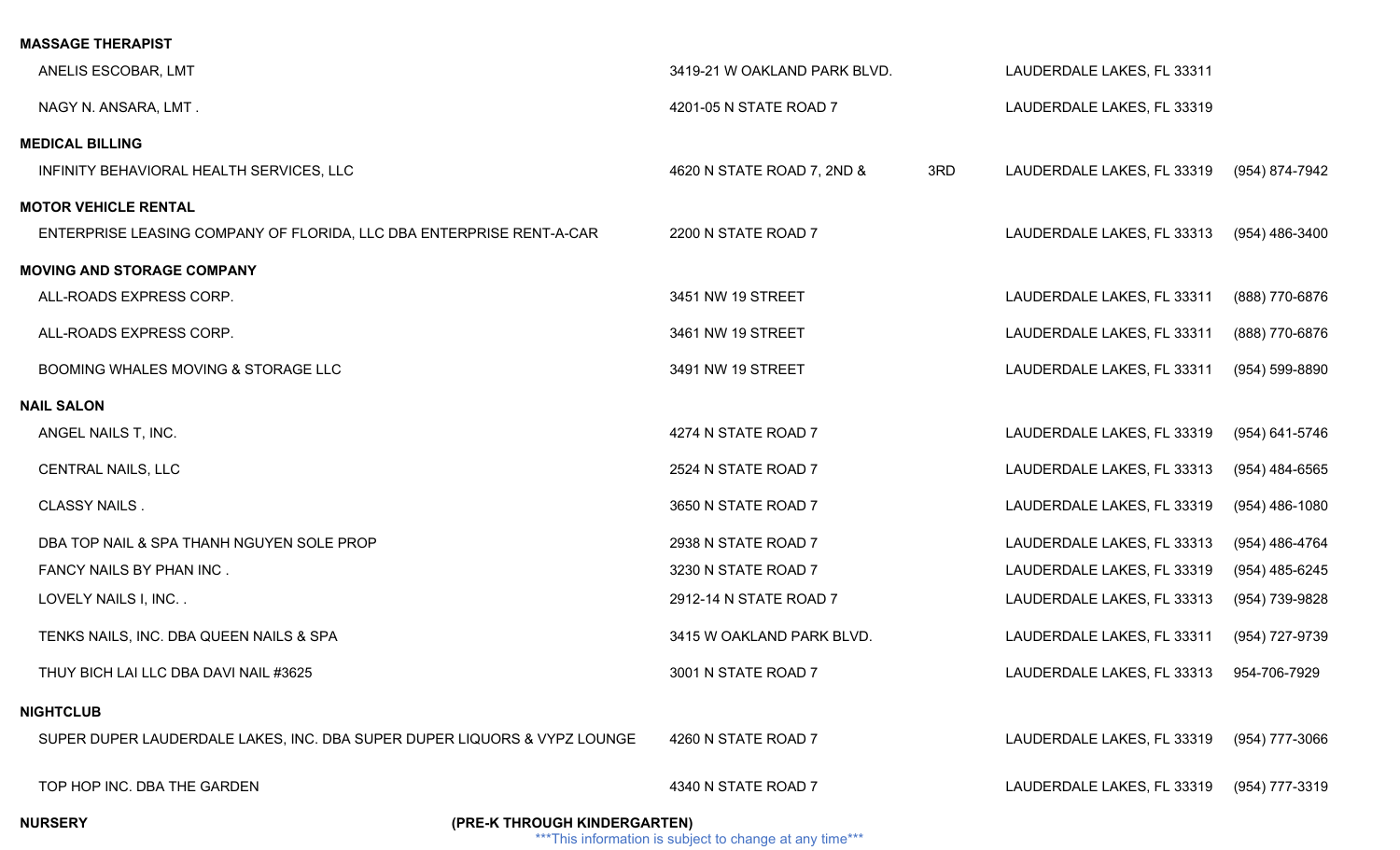| ASSISTANCE UNLIMITED, INC. DBA CENTRAL CHARTER SCHOOL                                 |               | 4693-95 N STATE ROAD 7               | LAUDERDALE LAKES, FL 33319 | (954) 735-6295 |
|---------------------------------------------------------------------------------------|---------------|--------------------------------------|----------------------------|----------------|
| <b>NURSERY - CHILDS DAY CARE</b>                                                      |               |                                      |                            |                |
| ADONAI EXCEL CHILDCARE LIMITED LIABILITY COMPANY DBA ADONAI EXCEL<br><b>PRESCHOOL</b> |               | 4000 N STATE ROAD 7, SUITE 106       | LAUDERDALE LAKES, FL 33319 | (754) 701-1260 |
| KRADLE TO KINDERGARTEN, INC. DBA KRADLE TO KINDERGARTEN PRESCHOOL I                   |               | 2500-12 N STATE ROAD 7               | LAUDERDALE LAKES, FL 33313 | (954) 835-5228 |
| KREATIVE KIDZ LEARNING CENTER.                                                        |               | 4100 N STATE ROAD 7                  | LAUDERDALE LAKES, FL 33319 | (954) 999-5037 |
| LITTLE BETHELITES PRESCHOOL AND CHILDCARE INC.                                        |               | 3401-03 W OAKLAND PARK BLVD.         | LAUDERDALE LAKES, FL 33311 | (954) 535-0730 |
| NEW LIFE CHILD CARE AND EDUCATIONAL CENTER, INC.                                      |               | 4440 W OAKLAND PARK BLVD.            | LAUDERDALE LAKES, FL 33313 | (954) 733-3040 |
| PARADISE DAYCARE CENTER INC.                                                          |               | 3311 NW 29 STREET                    | LAUDERDALE LAKES, FL 33311 | (954) 730-3351 |
| TEDDY BEAR CHILD CARE/LEARNING CENTER, INC.                                           |               | 4340 W OAKLAND PARK BLVD.            | LAUDERDALE LAKES, FL 33313 | (954) 730-3360 |
| OFFICE FOR OFF-SITE DISC                                                              | <b>JOCKEY</b> |                                      |                            |                |
| ULTIMATE TOUCH DISCO.                                                                 |               | 4299 NW 44 STREET                    | LAUDERDALE LAKES, FL 33319 | (954) 536-1290 |
| <b>ONLINE - DISTRIBUTION OF BOOKS</b>                                                 |               |                                      |                            |                |
| <b>TAHA SHOP</b>                                                                      |               | 2911 NW 28 STREET                    | LAUDERDALE LAKES, FL 33311 | (954) 278-5284 |
| <b>ONLINE MERCHANT</b>                                                                |               |                                      |                            |                |
| FLAWLESS CYCLE PARTS INC                                                              |               | 3055 NW 28 STREET                    | LAUDERDALE LAKES, FL 33311 | (954) 368-4887 |
| <b>OPTOMETRIST</b>                                                                    |               |                                      |                            |                |
| AMIR CUKIERMAN. O.D                                                                   |               | 3682 W OAKLAND PARK BLVD.            | LAUDERDALE LAKES, FL 33311 | (954) 730-8087 |
| <b>OSTEOPATHIC PHYSICIAN</b>                                                          |               |                                      |                            |                |
| RHEA RAMLAL, DO                                                                       |               | 4900 W OAKLAND PARK BLVD., SUITE 105 | LAUDERDALE LAKES, FL 33313 |                |
| <b>OUTPATIENT SURGERY CENTER</b>                                                      |               |                                      |                            |                |
| TAMARAC SURGERY CENTER, LLC DBA THE SURGERY CENTER OF FT LAUDERDALE                   |               | 4485 N STATE ROAD 7                  | LAUDERDALE LAKES, FL 33319 | (954) 735-0096 |
| <b>PACKAGING</b>                                                                      |               |                                      |                            |                |
| THE BRAMWELL GROUP LLC DBA GLOBAL PACKAGING SERVICES (GPS)                            |               | 2752-54 NW 30 WAY                    | LAUDERDALE LAKES, FL 33311 | (954) 330-4034 |
| <b>PAWNBROKER</b>                                                                     |               |                                      |                            |                |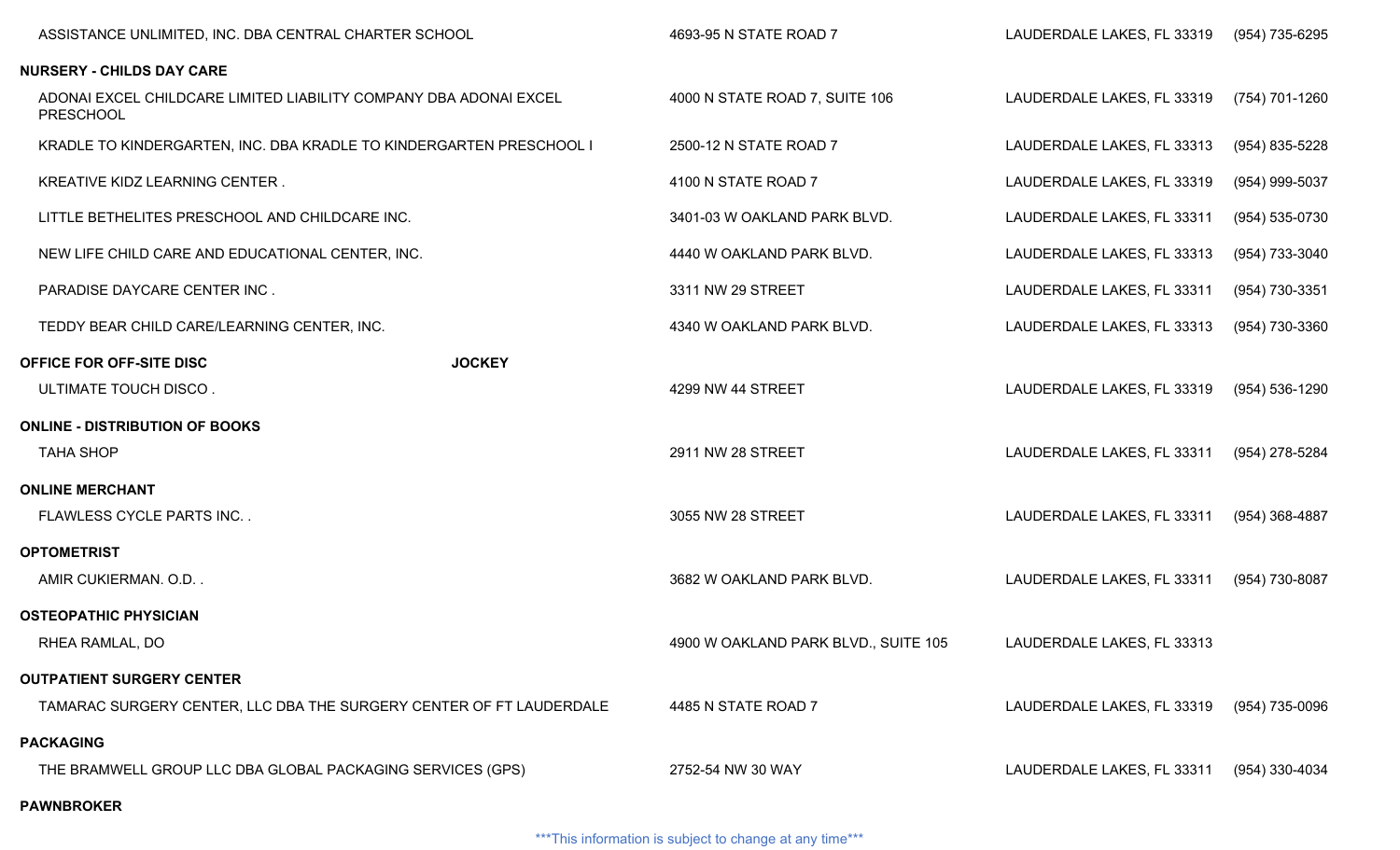| A & M PAWN MANAGEMENT, INC. DBA PAWN MAX                         | 2868 N STATE ROAD 7                  | LAUDERDALE LAKES, FL 33313 (954) 739-1647 |                |
|------------------------------------------------------------------|--------------------------------------|-------------------------------------------|----------------|
| CASH AMERICA EAST, INC. DBA CASH AMERICA PAWN OF FORT LAUDERDALE | 2880 N STATE ROAD 7                  | LAUDERDALE LAKES, FL 33313                |                |
| EZPAWN FLORIDA INC. DBA VALUE PAWN AND JEWELRY                   | 2950 N STATE ROAD 7                  | LAUDERDALE LAKES, FL 33313                |                |
| PEOPLE'S PAWN SHOPS INC                                          | 3260 N STATE ROAD 7                  | LAUDERDALE LAKES, FL 33319                | (954) 739-8483 |
| PHOTOGRAPHY STUDIO                                               |                                      |                                           |                |
| CUTE PHOTO, INC                                                  | 3686 W OAKLAND PARK BLVD.            | LAUDERDALE LAKES, FL 33311                | (954) 937-9007 |
| <b>JUSS CHILL ENTERTAINMENT</b>                                  | 4176 N STATE ROAD 7                  | LAUDERDALE LAKES, FL 33319                | (954) 544-1651 |
| PHYSICAL THERAPIST                                               |                                      |                                           |                |
| ERENY HANNA, PT                                                  | 4850 W OAKLAND PARK BLVD., SUITE 201 | LAUDERDALE LAKES, FL 33313                |                |
| <b>JOSE CHARRIS, PT</b>                                          | 4850 W OAKLAND PARK BLVD., SUITE 201 | LAUDERDALE LAKES, FL 33313                |                |
| MABEL TORREGROSA, DPT                                            | 4850 W OAKLAND PARK BLVD., SUITE 201 | LAUDERDALE LAKES, FL 33313                |                |
| ROBERTO MCGRATH, DPT                                             | 4850 W OAKLAND PARK BLVD., SUITE 201 | LAUDERDALE LAKES, FL 33313                |                |
| PHYSICIAN                                                        |                                      |                                           |                |
| ABDON J MEDINA, M.D.                                             | 4850 W OAKLAND PARK BLVD., SUITE C   | LAUDERDALE LAKES, FL 33313                |                |
| ACCESS FAMILY HEALTH CARE, LLC.                                  | 2951 NW 49 AVENUE, SUITE 104C        | LAUDERDALE LAKES, FL 33313                | (954) 484-9292 |
| AHMET OZAKTAY, M.D                                               | 4485 N STATE ROAD 7                  | LAUDERDALE LAKES, FL 33319                |                |
| AKINBOYEDE AKINYEMI, M.D.                                        | 4900 W OAKLAND PARK BLVD., SUITE 300 | LAUDERDALE LAKES, FL 33313                |                |
| ALAN G. SCHWARTZ, M.D                                            | 4800 N STATE ROAD 7, SUITE 103       | LAUDERDALE LAKES, FL 33319                |                |
| ALBERTO ORTA-IGLESIAS                                            | 3670-72 W OAKLAND PARK BLVD          | LAUDERDALE LAKES, FL 33311                |                |
| ANDRES PALACIO M.D.                                              | 3001 NW 49 AVENUE, SUITE 303         | LAUDERDALE LAKES, FL 33313                |                |
| ANDREW JENSEN, DO                                                | 3419-21 W OAKLAND PARK BLVD.         | LAUDERDALE LAKES, FL 33311                |                |
| ANTOINE JOSEPH LOFTON, M.D                                       | 4400 N STATE ROAD 7                  | LAUDERDALE LAKES, FL 33319                |                |
| ARNALDO VILLAFRANCA, M.D.                                        | 3670-72 W OAKLAND PARK BLVD.         | LAUDERDALE LAKES, FL 33311                |                |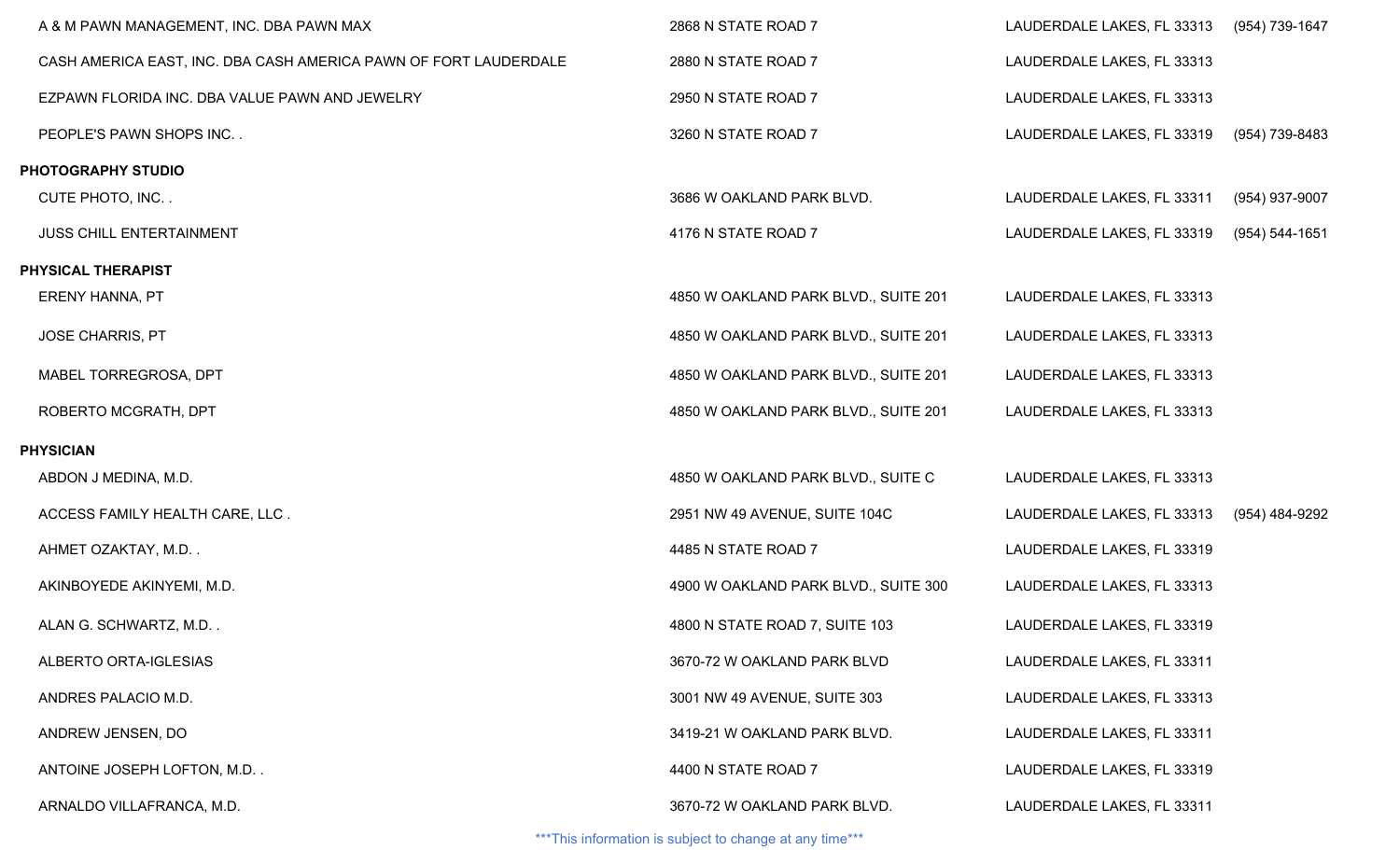| ASLAM M KHAN M.D.                            | 4900 W OAKLAND PARK BLVD.            |              | SUITE 207-209 LAUDERDALE LAKES, FL 33313 (954) 733-7550 |                  |
|----------------------------------------------|--------------------------------------|--------------|---------------------------------------------------------|------------------|
| <b>BABAK SHEIKH M.D</b>                      | 4850 W OAKLAND PARK BLVD., SUITE 201 |              | LAUDERDALE LAKES, FL 33313                              |                  |
| <b>BASHIR U SHAIKH, MD</b>                   | 3716 W OAKLAND PARK BLVD.            |              | LAUDERDALE LAKES, FL 33311                              |                  |
| <b>BASIL MANGRA M.D</b>                      | 3296 N STATE ROAD 7                  |              | LAUDERDALE LAKES, FL 33319                              | (954) 484-6440   |
| BELA L. KOVACS M.D                           | 2951 NW 49 AVENUE, SUITE 307         |              | LAUDERDALE LAKES, FL 33313                              | (954) 484-1111   |
| BRUCE A. PERLMAN, M.D.                       | 3001 NW 49 AVENUE, SUITE 205-206     |              | LAUDERDALE LAKES, FL 33313                              |                  |
| BRUCHA DICKINSON, M.D.                       | 5000 W OAKLAND PARK BLVD.            |              | LAUDERDALE LAKES, FL 33313                              |                  |
| CHRISTOS DOCTORS INN WALK IN HEALTH CARE LLC | 4000 N STATE ROAD 7, SUITE 105       |              | LAUDERDALE LAKES, FL 33319                              | (954) 541-2739   |
| CRISTINA VILA, M.D.                          | 4900 W OAKLAND PARK BLVD.,           | <b>SUITE</b> | LAUDERDALE LAKES, FL 33313                              |                  |
| DANIEL KESDEN M.D. .                         | 4850 W OAKLAND PARK BLVD., SUITE 209 |              | LAUDERDALE LAKES, FL 33313                              |                  |
| DAVID GIBAJA, M.D                            | 4850 W OAKLAND PARK BLVD.,           | <b>SUITE</b> | LAUDERDALE LAKES, FL 33311                              |                  |
| DIEGO ECHEVERRI, M.D                         | 2951 NW 49 AVENUE, SUITE 101         |              | LAUDERDALE LAKES, FL 33313                              |                  |
| DONALD PULLER, M.D.                          | 5000 W OAKLAND PARK BLVD.            |              | LAUDERDALE LAKES, FL 33313                              |                  |
| DR. EVON BEKHIT.                             | 4201-05 N STATE ROAD 7               |              | LAUDERDALE LAKES, FL 33319                              |                  |
| EDOUARD R. MARTIN M.D                        | 2951 NW 49 AVENUE, SUITE 101         |              | LAUDERDALE LAKES, FL 33313                              |                  |
| EDWARD J. KAPLAN, M.D.                       | 4850 W OAKLAND PARK BLVD., SUITE C   |              | LAUDERDALE LAKES, FL 33313                              |                  |
| ERIK BEYER, M.D                              | 3001 NW 49 AVENUE, SUITE 104         |              | LAUDERDALE LAKES, FL 33313                              |                  |
| EVGENY GOLDMAN, M.D.                         | 4900 W OAKLAND PARK BLVD.,           | <b>SUITE</b> | LAUDERDALE LAKES, FL 33313                              |                  |
| FAWWAZ MOHIUDDIN, M.D                        | 3001 NW 49 AVENUE, SUITE 301         |              | LAUDERDALE LAKES, FL 33313                              | $(954)$ 486-4045 |
| FERNANDO BAYRON, M.D.                        | 4900 W OAKLAND PARK BLVD.,           | <b>SUITE</b> | LAUDERDALE LAKES, FL 33313                              |                  |
| FERNANDO GASTON MENDEZ, M.D.                 | 5000 W OAKLAND PARK BLVD.            |              | LAUDERDALE LAKES, FL 33313                              |                  |
| FRANTZ CHERY, M.D                            | 4900 W OAKLAND PARK BLVD., SUITE 201 |              | LAUDERDALE LAKES, FL 33313                              |                  |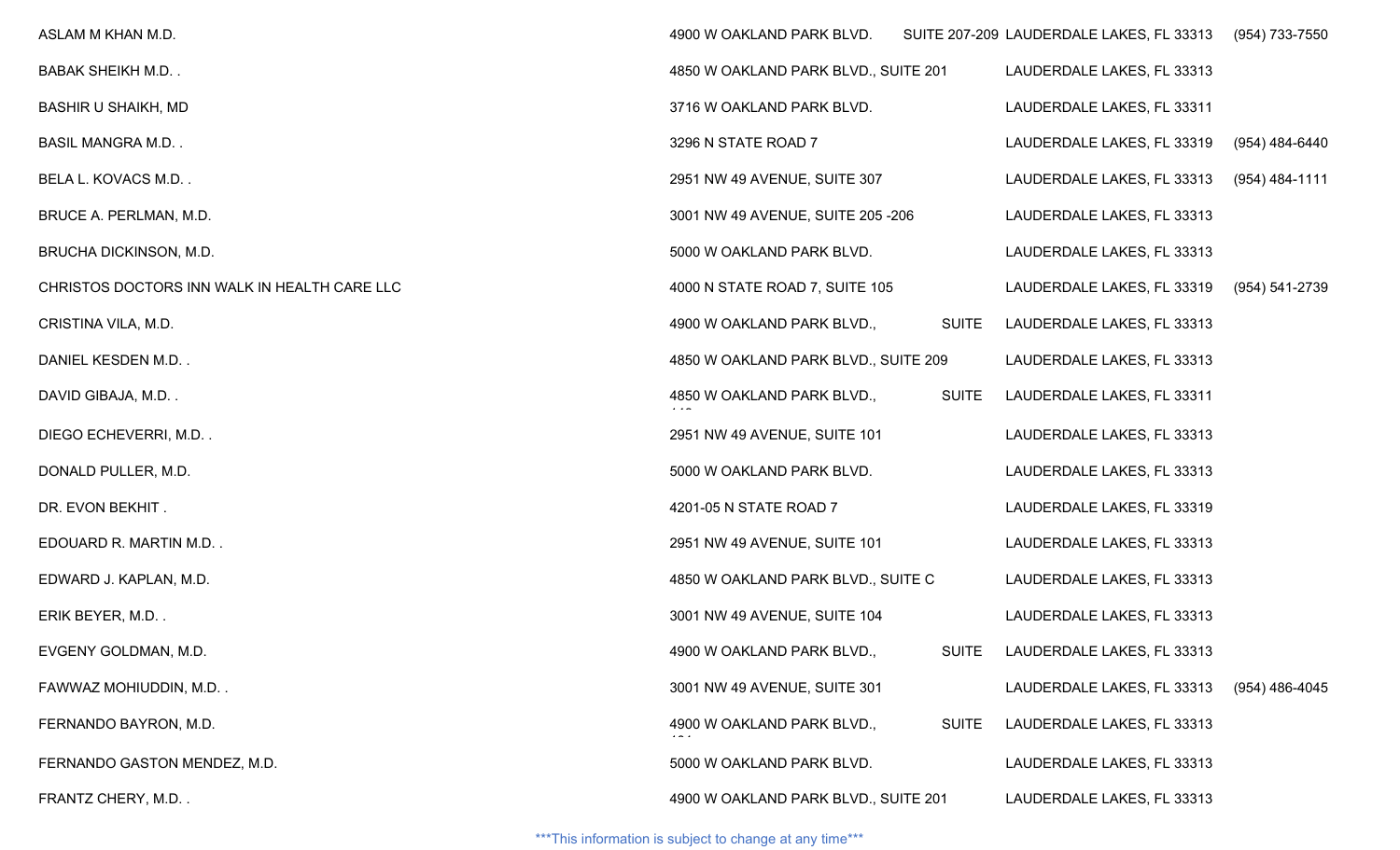| <b>GEORGE BEVERIDGE M.D</b>              | 4400 N STATE ROAD 7                                                                    | LAUDERDALE LAKES, FL 33319     |                |
|------------------------------------------|----------------------------------------------------------------------------------------|--------------------------------|----------------|
| HARRY MARCELIN, M.D                      | 4010 NW 34 STREET                                                                      | LAUDERDALE LAKES, FL 33319     |                |
| HERMAN M. EPSTEIN M.D                    | 4850 W OAKLAND PARK BLVD., SUITE 118                                                   | LAUDERDALE LAKES, FL 33313     |                |
| HUMAIRA KHAN M.D                         | 4850 W OAKLAND PARK BLVD., SUITE 132A                                                  | LAUDERDALE LAKES, FL 33313     |                |
| IGNACIO A. RODRIGUEZ M.D                 | 4850 W OAKLAND PARK BLVD., SUITE 102B                                                  | LAUDERDALE LAKES, FL 33313     |                |
| IKNA KRYSIAK, D.O                        | 3001 NW 49 AVENUE, SUITE 303                                                           | LAUDERDALE LAKES, FL 33313     |                |
| ILAN RZADKOWOLSKY-RAOLI, M.D.            | 5000 W OAKLAND PARK BLVD.                                                              | LAUDERDALE LAKES, FL 33313     |                |
| IRA FOX M.D                              | 4485 N STATE ROAD 7                                                                    | LAUDERDALE LAKES, FL 33319     |                |
| JEAN BERLONGE PIERRE M.D.                | 2412 N STATE ROAD 7, 1ST FLOOR                                                         | LAUDERDALE LAKES, FL 33313     |                |
| JERRY CAPOTE M.D.                        | 3001 NW 49 AVENUE, SUITE 202                                                           | LAUDERDALE LAKES, FL 33313     |                |
| JOEL FRANKEL M.D                         | 2951 NW 49 AVENUE, SUITE 202                                                           | LAUDERDALE LAKES, FL 33313     | (954) 486-1250 |
| JORDAN SASSON, M.D.                      | 3001 NW 49 AVENUE, SUITE 104                                                           | LAUDERDALE LAKES, FL 33313     |                |
| JORGE L. PEREZ, M.D.                     | 5000 W OAKLAND PARK BLVD.                                                              | LAUDERDALE LAKES, FL 33313     |                |
| JOSE VICENTE COBA, M.D                   | 4800 N STATE ROAD 7, SUITE 103                                                         | LAUDERDALE LAKES, FL 33319     | (954) 513-4646 |
| JOSIANE FAUBLAS, M.D                     | 4400 N STATE ROAD 7                                                                    | LAUDERDALE LAKES, FL 33319     |                |
| JUAN CAMILO VELASQUEZ, M.D.              | 3001 NW 49 AVENUE, SUITE 104                                                           | LAUDERDALE LAKES, FL 33313     |                |
| JUAN LUIS VELAZQUEZ STUART, M.D.         | 3001 NW 49 AVENUE, SUITE 104                                                           | LAUDERDALE LAKES, FL 33313     |                |
| JUAN VILLARROEL, M.D                     | 4850 W OAKLAND PARK BLVD., SUITE 148                                                   | LAUDERDALE LAKES, FL 33313     |                |
| KEITH J. LERNER M.D                      | <b>SUITE</b><br>4850 W OAKLAND PARK BLVD.,                                             | LAUDERDALE LAKES, FL 33313     |                |
| KENNETH TOURGEMAN, M.D.                  | 2951 NW 49 AVENUE, SUITE 204                                                           | LAUDERDALE LAKES, FL 33313     |                |
| KENNETH TOURGEMAN, M.D.                  | 2951 NW 49 AVENUE, SUITE 301                                                           | LAUDERDALE LAKES, FL 33313     |                |
| KEVIN R MENDEZ, M.D.                     | 5000 W OAKLAND PARK BLVD.                                                              | LAUDERDALE LAKES, FL 33313     |                |
| IZI INIAI ININDAVIANANI NIANIAVIATI NA N | EMM IN ANKI AND DADK DI VD<br>*** This information is subject to change at any time*** | I ALIDEDDAI E I AIZEC EL 99949 |                |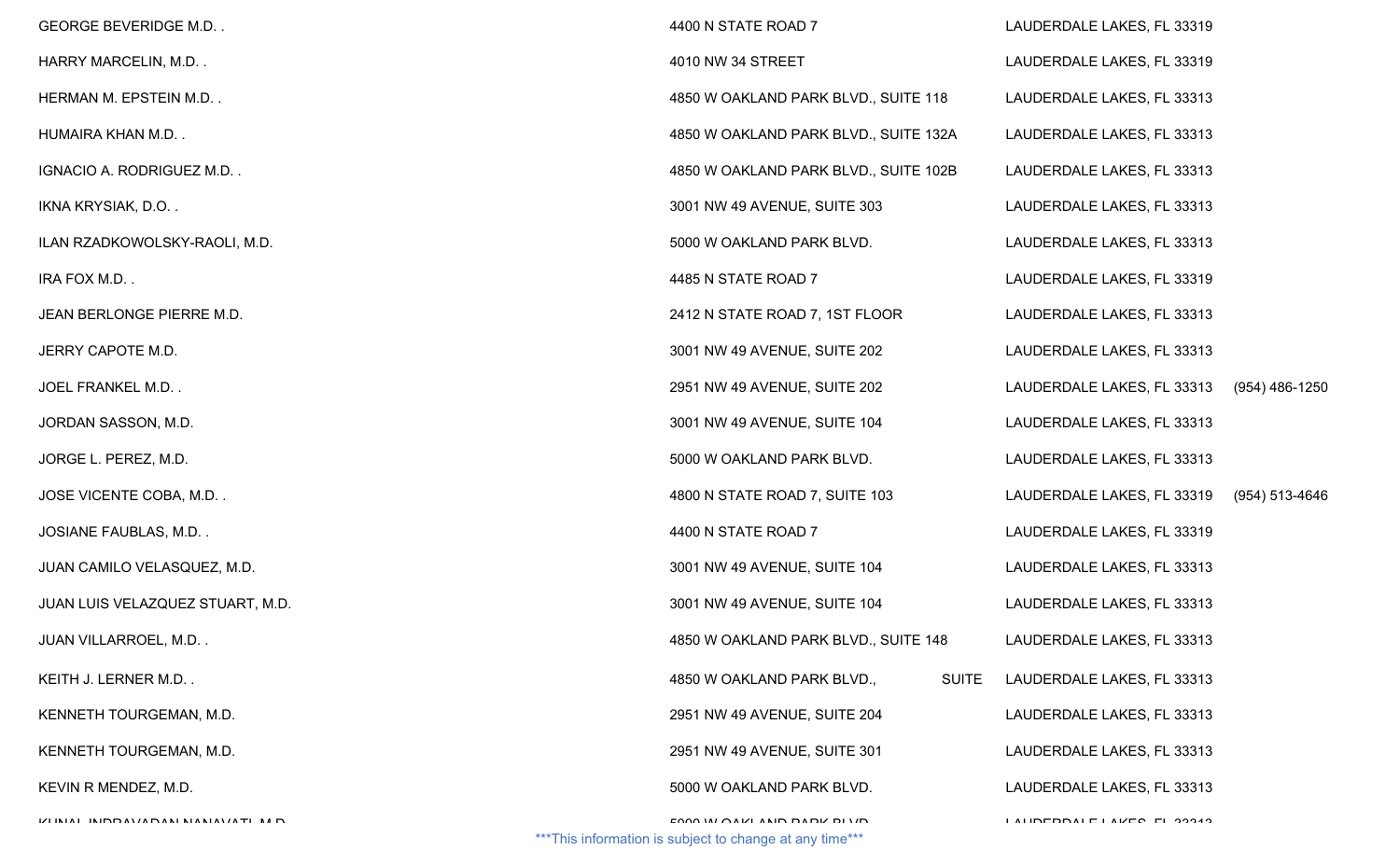| NUNAL INUKAVADAN NANAVATI, M.D.       | JUUU VV UANLAINU MARN DLVU.                | LAUDERDALE LANED, FL 33313                |                |
|---------------------------------------|--------------------------------------------|-------------------------------------------|----------------|
| LYNETTE SIERACKI D.O. .               | 4900 W OAKLAND PARK BLVD.,<br><b>SUITE</b> | LAUDERDALE LAKES, FL 33313                |                |
| M.A. HAJIANPOUR M.D. .                | 4850 W OAKLAND PARK BLVD., SUITE 201       | LAUDERDALE LAKES, FL 33313                |                |
| MARCUS GUENA SANTANA, M.D.            | 3001 NW 49 AVENUE, SUITE 202               | LAUDERDALE LAKES, FL 33313                |                |
| MARGARITA MARIA DE LA OSSA, M.D.      | 5000 W OAKLAND PARK BLVD                   | LAUDERDALE LAKES, FL 33313                |                |
| MARIA CLAUDIA MANZANARES ARCE, M.D.   | 4900 W OAKLAND PARK BLVD., SUITE 105       | LAUDERDALE LAKES, FL 33313                |                |
| MARIO A DELGADO FERNANDEZ, M.D.       | 3670-72 W OAKLAND PARK BLVD.               | LAUDERDALE LAKES, FL 33311                |                |
| MARIO BERKOWITZ M.D. .                | 4850 W OAKLAND PARK BLVD., SUITE 201       | LAUDERDALE LAKES, FL 33313                |                |
| MARJAN MIRZABEIGI, M.D.               | 5000 W OAKLAND PARK BLVD.                  | LAUDERDALE LAKES, FL 33313                |                |
| MARSHALL J. BRUMER M.D .              | 3001 NW 49 AVENUE, SUITE 307               | LAUDERDALE LAKES, FL 33313                | (954) 484-8990 |
| MARTIN ALEXANDER VALDIVIA ARENAS M.D. | 3001 NW 49 AVENUE, SUITE 202               | LAUDERDALE LAKES, FL 33313                |                |
| MICHAEL P. FEANNY M.D. .              | 4850 W OAKLAND PARK BLVD., SUITE 201       | LAUDERDALE LAKES, FL 33313                |                |
| MICHAEL P. ZAHALSKY, M.D. .           | 2951 NW 49 AVENUE, SUITE 308               | LAUDERDALE LAKES, FL 33313                |                |
| MOISES A ISSA, M.D.                   | 3001 NW 49 AVENUE, SUITE 100               | LAUDERDALE LAKES, FL 33313                |                |
| MYRTHA JURA-PIERRE, M.D.              | 2412 N STATE ROAD 7                        | LAUDERDALE LAKES, FL 33313                |                |
| NEIL I. GALINDEZ, M.D.                | 3001 NW 49 AVENUE, SUITE 104               | LAUDERDALE LAKES, FL 33313                |                |
| NELDES REGINA MARRANZINI M.D.         | <b>SUITE</b><br>4850 W OAKLAND PARK BLVD., | LAUDERDALE LAKES, FL 33313                |                |
| ODED SHECHTER M.D. .                  | 3001 NW 49 AVENUE, SUITE 203               | LAUDERDALE LAKES, FL 33313 (954) 486-7224 |                |
| OSCAR MENDEZ, M.D. .                  | 2951 NW 49 AVENUE, SUITE 204               | LAUDERDALE LAKES, FL 33313                | (954) 530-5844 |
| OSCAR MENDEZ, M.D. .                  | 2951 NW 49 AVENUE, SUITE 306               | LAUDERDALE LAKES, FL 33313                | (954) 717-4066 |
| PARAMJIT KALIRAO, M.D. .              | 2951 NW 49 AVENUE, SUITE 204               | LAUDERDALE LAKES, FL 33313                |                |
| RAMESH SOGAL, M.D. .                  | 4485 N STATE ROAD 7                        | LAUDERDALE LAKES, FL 33319                |                |
| RAYMUND DALA, M.D.                    | 5000 W OAKLAND PARK BLVD.                  | LAUDERDALE LAKES, FL 33313                |                |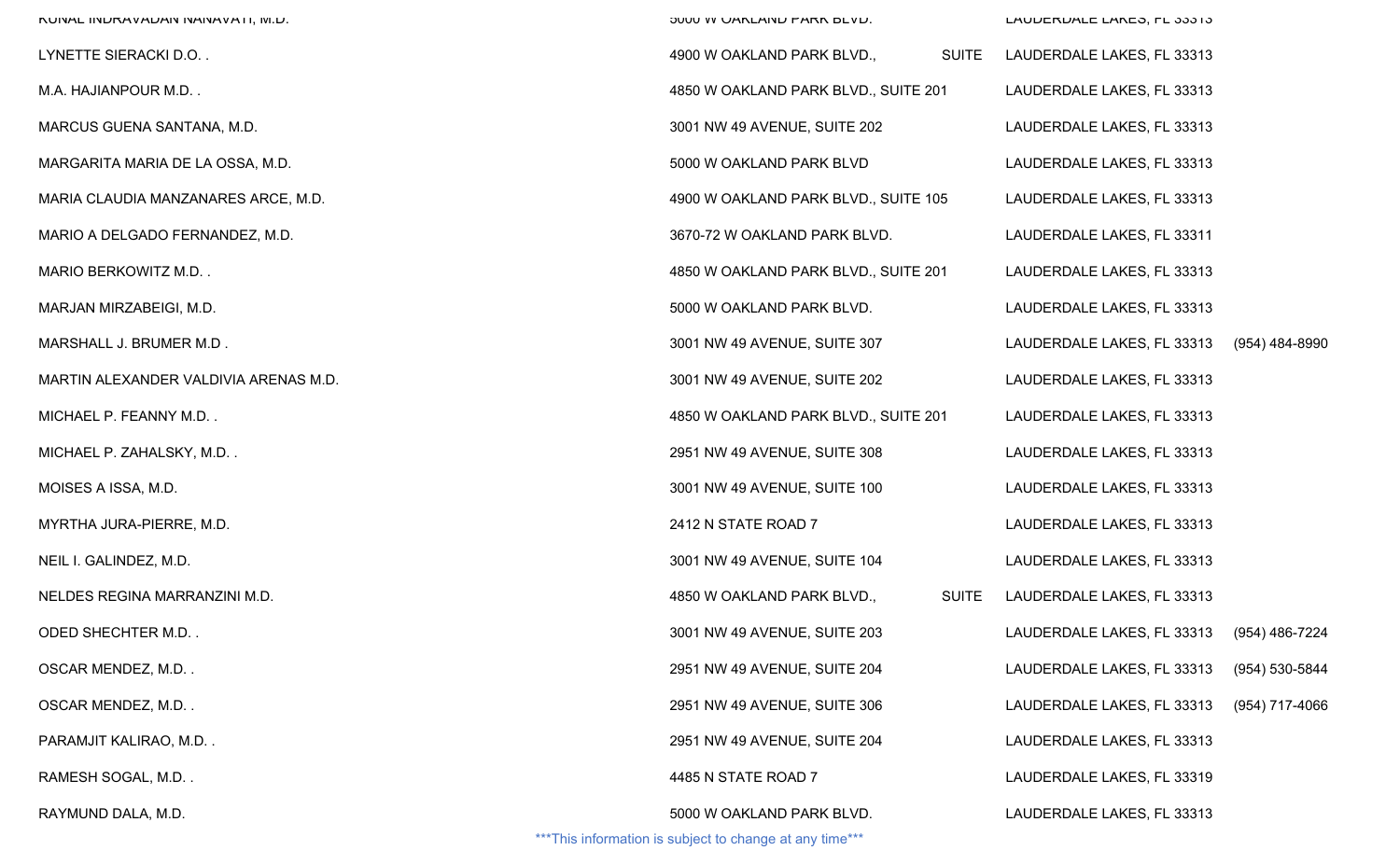| REGINA B. PORTNOVA, M.D.            | 2951 NW 49 AVENUE, SUITE 201         |              | LAUDERDALE LAKES, FL 33313 | (954) 486-5700 |
|-------------------------------------|--------------------------------------|--------------|----------------------------|----------------|
| RICHARD B POLAKOFF, M.D.            | 4850 W OAKLAND PARK BLVD., SUITE 143 |              | LAUDERDALE LAKES, FL 33313 |                |
| ROBERTO CARLOS FERNANDEZ-BLAY, M.D. | 3001 NW 49 AVENUE, SUITE 100         |              | LAUDERDALE LAKES, FL 33313 |                |
| ROMANE JOSEPH, M.D.                 | 4900 W OAKLAND PARK BLVD.,           | <b>SUITE</b> | LAUDERDALE LAKES, FL 33313 | (786) 401-6455 |
| SRINIVAS MUTYALA, M.D               | 4300 W OAKLAND PARK BLVD.            |              | LAUDERDALE LAKES, FL 33313 |                |
| SUSAN R. BAKER, M.D.                | 5000 W OAKLAND PARK BLVD.            |              | LAUDERDALE LAKES, FL 33313 |                |
| TAMIKA M. MAXWELL, DO.              | 4400 N STATE ROAD 7                  |              | LAUDERDALE LAKES, FL 33319 |                |
| VANITHA VASUDEVAN, M.D.             | 4900 W OAKLAND PARK BLVD.,           | <b>SUITE</b> | LAUDERDALE LAKES, FL 33313 |                |
| VINAY BHAMIDIPATI, M.D.             | 4900 W OAKLAND PARK BLVD.,           | <b>SUITE</b> | LAUDERDALE LAKES, FL 33313 |                |
| VINCENZO NOVARA, M.D., P.A.         | 3001 NW 49 AVENUE, SUITE 202         |              | LAUDERDALE LAKES, FL 33313 | (954) 535-5539 |
| WAGDY TADROS, M.D                   | 4469 N STATE ROAD 7                  |              | LAUDERDALE LAKES, FL 33319 |                |
| WALTER M. FINGERER M.D              | 3001 NW 49 AVENUE, SUITE 207         |              | LAUDERDALE LAKES, FL 33313 | (954) 484-5445 |
| WILSON CUEVA M.D.                   | 3001 NW 49 AVENUE, SUITE 301         |              | LAUDERDALE LAKES, FL 33313 |                |
| WILSON CUEVA, M.D.                  | 4900 W OAKLAND PARK BLVD.            | <b>SUITE</b> | LAUDERDALE LAKES, FL 33313 |                |
| PHYSICIAN ASSISTANT                 |                                      |              |                            |                |
| <b>BIANCA MENESES, PA-C</b>         | 4850 W OAKLAND PARK BLVD., SUITE 201 |              | LAUDERDALE LAKES, FL 33313 |                |
| CHAQUERA JACKSON, PA-C              | 4850 W OAKLAND PARK BLVD., SUITE 201 |              | LAUDERDALE LAKES, FL 33313 |                |
| CHIP LANDRY, PA-C                   | 4850 W OAKLAND PARK BLVD., SUITE 201 |              | LAUDERDALE LAKES, FL 33313 |                |
| ERNST GERARD DANIER, PA             | 3670-72 W OAKLAND PARK BLVD.         |              | LAUDERDALE LAKES, FL 33311 |                |
| JOHANA F. DUQUE, PA.                | 4850 W OAKLAND PARK BLVD., SUITE 201 |              | LAUDERDALE LAKES, FL 33313 |                |
| KANDY CARRILLO, PA                  | 3670-72 W OAKLAND PARK BLVD.         |              | LAUDERDALE LAKES, FL 33311 |                |
| MARIE Y JANIA VERNE, PA             | 2412 N STATE ROAD 7, 1ST FLOOR       |              | LAUDERDALE LAKES, FL 33313 |                |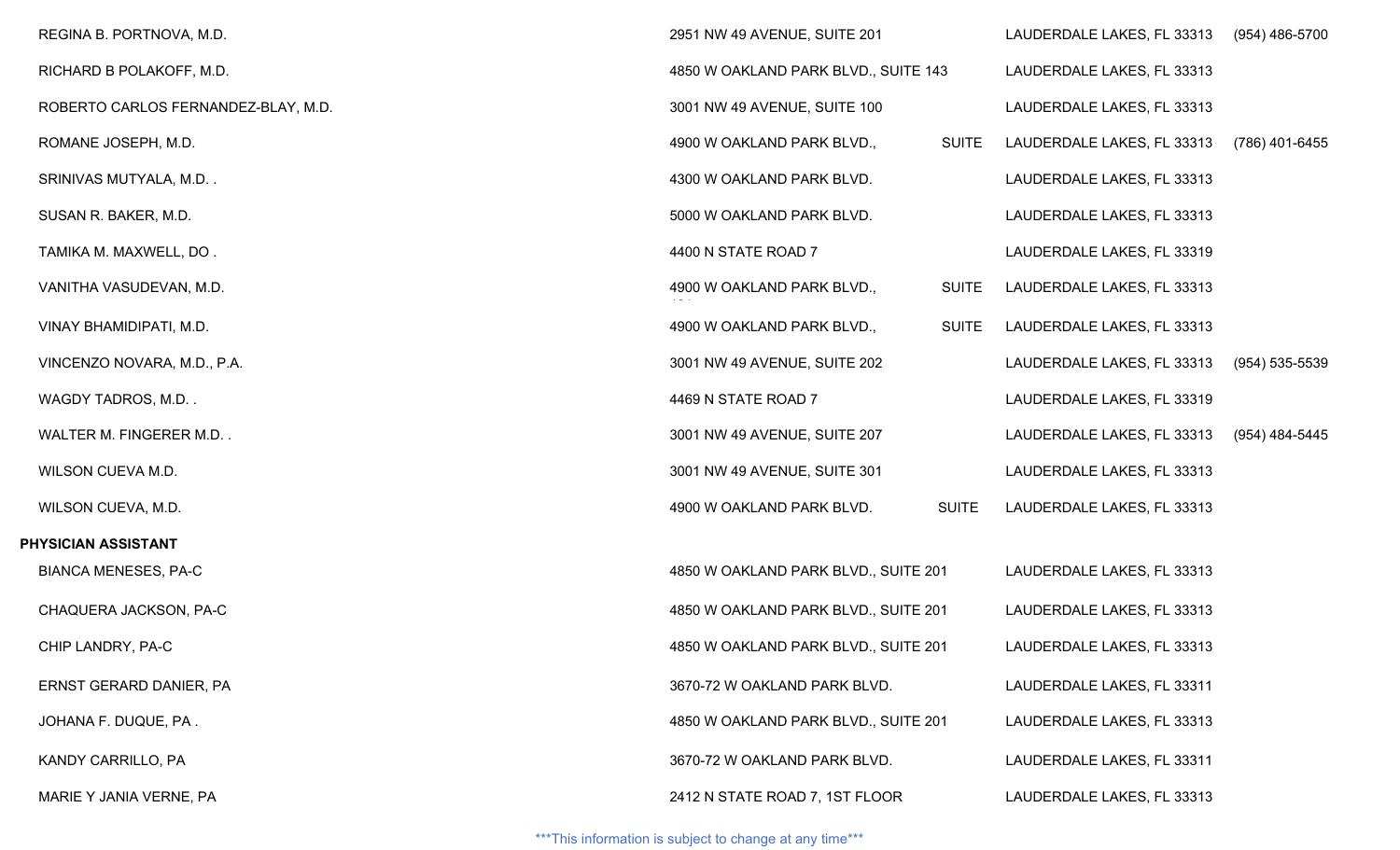| 4469 N STATE ROAD 7                                         | LAUDERDALE LAKES, FL 33319 |                |
|-------------------------------------------------------------|----------------------------|----------------|
| 4900 W OAKLAND PARK BLVD., SUITE 105                        | LAUDERDALE LAKES, FL 33313 |                |
|                                                             |                            |                |
| 4900 W OAKLAND PARK BLVD., SUITE 107                        | LAUDERDALE LAKES, FL 33313 |                |
|                                                             |                            |                |
| 3531 NW 36 AVENUE                                           | LAUDERDALE LAKES, FL 33309 | (954) 618-3040 |
|                                                             |                            |                |
| 3500 N STATE ROAD 7, SUITE 440                              | LAUDERDALE LAKES, FL 33319 | (954) 714-1011 |
| 3500 N STATE ROAD 7, SUITE 437                              | LAUDERDALE LAKES, FL 33319 | (954) 535-0827 |
| 4330 W OAKLAND PARK BLVD.                                   | LAUDERDALE LAKES, FL 33313 | (954) 731-5291 |
| 3500 N STATE ROAD 7, SUITE 479                              | LAUDERDALE LAKES, FL 33319 | (954) 730-0082 |
| 4500 W OAKLAND PARK BLVD.                                   | LAUDERDALE LAKES, FL 33313 | (954) 714-8123 |
|                                                             |                            |                |
| 3661 W OAKLAND PARK BLVD., SUITE 201                        | LAUDERDALE LAKES, FL 33311 |                |
|                                                             |                            |                |
| 3500 N STATE ROAD 7, SUITE 213 -4                           | LAUDERDALE LAKES, FL 33319 | (954) 944-3272 |
|                                                             |                            |                |
| 3682 W OAKLAND PARK BLVD.                                   | LAUDERDALE LAKES, FL 33311 |                |
|                                                             |                            |                |
| 4179 N STATE ROAD 7                                         | LAUDERDALE LAKES, FL 33319 |                |
| 3500 N STATE ROAD 7, SUITE 310                              | LAUDERDALE LAKES, FL 33319 | 954-938-0055   |
| LICENSE REQUIRED FOR ANYTHING REQUIRING CONTRACTOR LICENSE) |                            |                |
| 4150 NW 34 STREET, APT 302                                  | LAUDERDALE LAKES, FL 33319 | (954) 394-9567 |
|                                                             |                            |                |
| 4360 W OAKLAND PARK BLVD.                                   | LAUDERDALE LAKES, FL 33313 | (954) 640-6100 |
|                                                             |                            |                |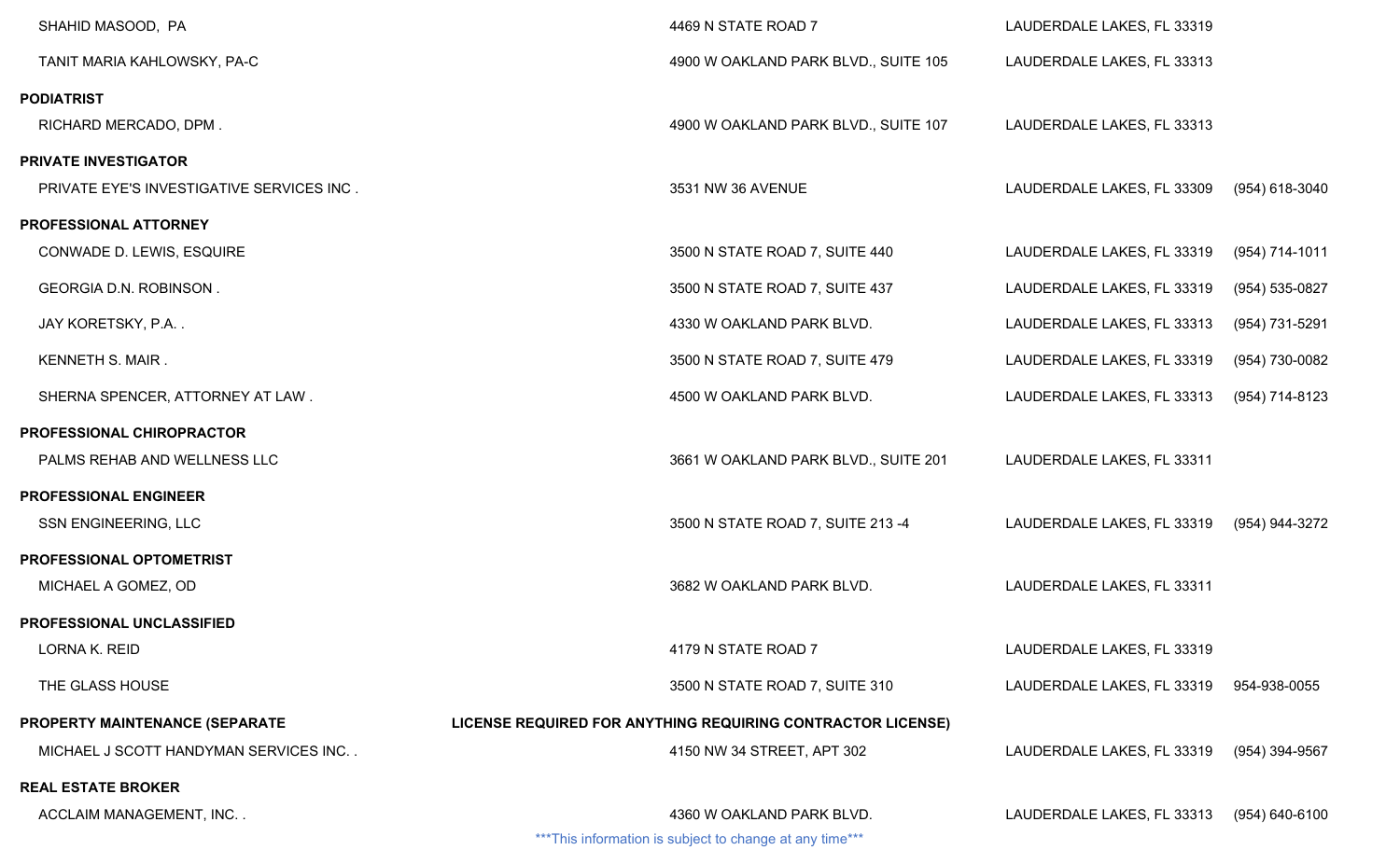| DAWSON'S WAY REALTY SERVICES LLC                                                                     | 3495 NW 24 STREET              |           | LAUDERDALE LAKES, FL 33311 |                  |
|------------------------------------------------------------------------------------------------------|--------------------------------|-----------|----------------------------|------------------|
| DROUILLARD REALTY CORP                                                                               | 3500 N STATE ROAD 7, SUITE 215 |           | LAUDERDALE LAKES, FL 33319 |                  |
| PROMISELAND PROPERTIES LLC.                                                                          | 3500 N STATE ROAD 7, SUITE     | $212 - 3$ | LAUDERDALE LAKES, FL 33319 | (954) 652-1231   |
| <b>REPAIR SHOP - MOTOR VEHICLE</b>                                                                   |                                |           |                            |                  |
| 3 BUDDIES PAINT & BODY INC. DBA LAUDERDALE LAKES COLLISION CENTER                                    | 2000 N STATE ROAD 7            |           | LAUDERDALE LAKES, FL 33313 | (954) 616-8540   |
| A&A QUICK LUBE, LLC.                                                                                 | 2700B N STATE ROAD 7           |           | LAUDERDALE LAKES, FL 33313 | (954) 777-3327   |
| ACE LUBE CENTERS LLC D/B/A JIFFY LUBE.                                                               | 1950 N STATE ROAD 7            |           | LAUDERDALE LAKES, FL 33313 |                  |
| AMERICAN MUFFLER INC. .                                                                              | 2780A N STATE ROAD 7           |           | LAUDERDALE LAKES, FL 33313 | (954) 739-1734   |
| ANROB SERVICES, INC. DBA ANR AUTO AND TRUCK REPAIRS                                                  | 3720 N STATE ROAD 7            |           | LAUDERDALE LAKES, FL 33319 | (954) 731-7868   |
| AUTO PAINTING U.S.A. BODY REPAIR CENTERS INC. OF LAUDERDALE LAKES DBA AUTO<br>PAINTING USA COLLISION | 2784-90 NW 31 AVENUE           |           | LAUDERDALE LAKES, FL 33311 | (954) 735-8600   |
| BODY MAGIC AUTO BODY AND PAINT                                                                       | 3085-87 NW 26 STREET           |           | LAUDERDALE LAKES, FL 33311 | $(954)$ 338-5993 |
| <b>COMPETITION &amp; SPORTS.</b>                                                                     | 3071-75 NW 26 STREET           |           | LAUDERDALE LAKES, FL 33311 | (954) 899-3152   |
| DR. FREDDY'S TRANSMISSION AND AUTO REPAIR INC.                                                       | 3071 NW 28 STREET              |           | LAUDERDALE LAKES, FL 33311 | (754) 246-1327   |
| <b>ENTERPRISE AUTO SERVICE INC</b>                                                                   | 2804 NW 30 AVENUE              |           | LAUDERDALE LAKES, FL 33311 | (954) 733-3830   |
| GLEN'S AUTO REPAIR CENTER, INC                                                                       | 3067 NW 26 STREET              |           | LAUDERDALE LAKES, FL 33311 | (954) 714-3080   |
| JUICE AUTO REPAIR INC.                                                                               | 3677 NW 19 STREET              |           | LAUDERDALE LAKES, FL 33311 | (954) 486-2252   |
| <b>O&amp;D AUTO REPAIR LLC.</b>                                                                      | 3601 NW 19 STREET              |           | LAUDERDALE LAKES, FL 33311 | (954) 850-4882   |
| RAM'S CAR CARE CENTER, INC                                                                           | 3330 N STATE ROAD 7            |           | LAUDERDALE LAKES, FL 33319 | (954) 733-0900   |
| ROBISONTHEJOB, LLC.                                                                                  | 3625-27 NW 19 STREET           |           | LAUDERDALE LAKES, FL 33311 |                  |
| TCA BROWARD COLLISION, LLC DBA BROWARD COLLISION                                                     | 3685 W OAKLAND PARK BLVD.      |           | LAUDERDALE LAKES, FL 33311 | (954) 748-9902   |
| TONY'S AUTO SERVICE & REPAIR INC                                                                     | 3075 NW 28 STREET              |           | LAUDERDALE LAKES, FL 33311 | $(954)$ 714-5050 |
| TRIPLE "B" TRANSMISSION, INC                                                                         | 2780B N STATE ROAD 7           |           | LAUDERDALE LAKES, FL 33313 | (954) 730-0096   |
|                                                                                                      |                                |           |                            |                  |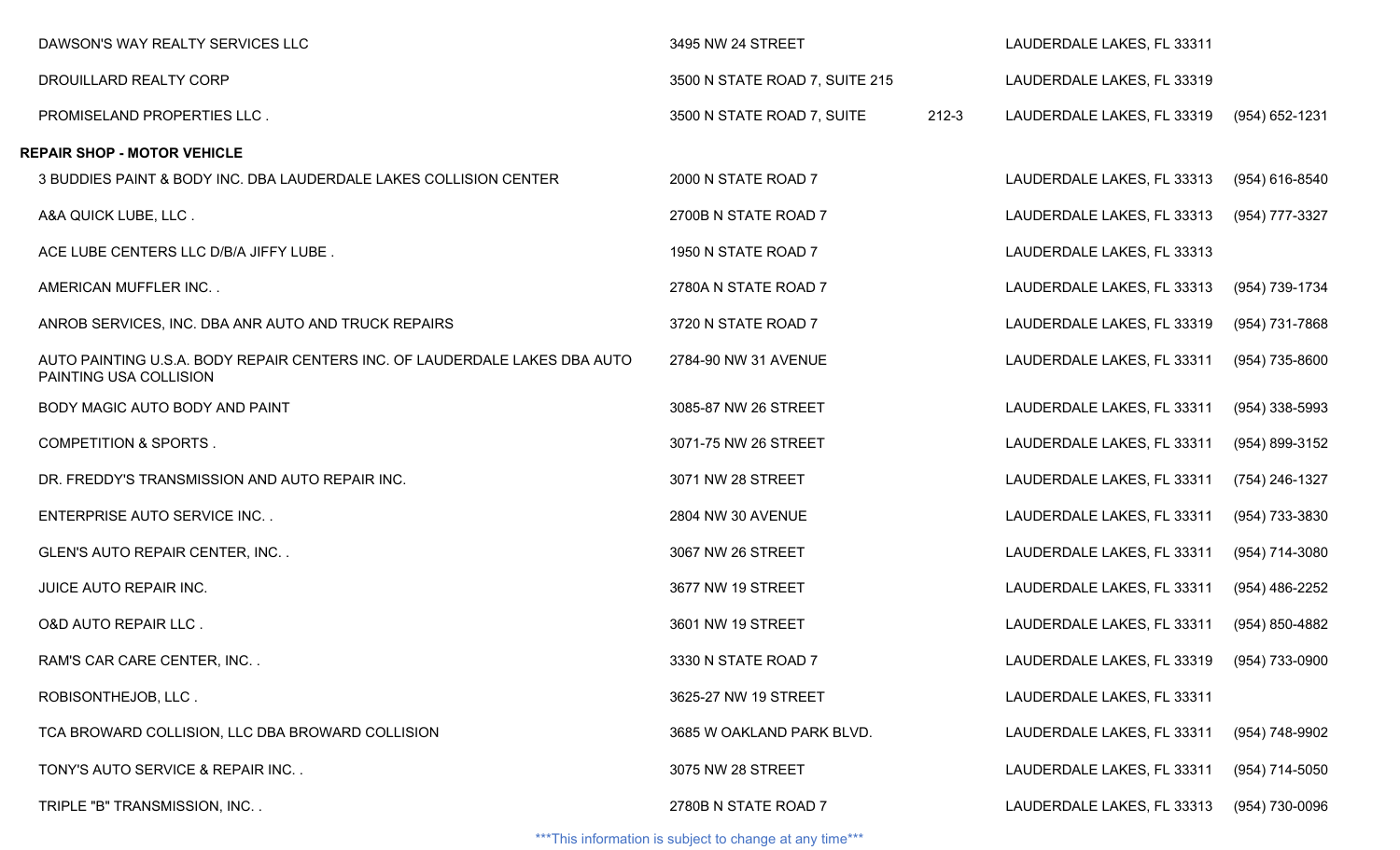| UNIQUE AUTO REPAIR CENTER INC                                    | 2812 NW 30 AVENUE         | LAUDERDALE LAKES, FL 33311 | (954) 731-2245   |
|------------------------------------------------------------------|---------------------------|----------------------------|------------------|
| VECTOR FLEET MANAGEMENT, LLC                                     | 2001 NW 31 AVENUE         | LAUDERDALE LAKES, FL 33311 | (954) 497-1611   |
| WES AUTOMOTIVE, LLC                                              | 2740D N STATE ROAD 7      | LAUDERDALE LAKES, FL 33313 | (954) 934-8002   |
| <b>REPAIR SHOP - TELEVISION</b>                                  |                           |                            |                  |
| PERFECT TV & ELECTRONICS CORPORATION                             | 4141 N STATE ROAD 7       | LAUDERDALE LAKES, FL 33319 | (954) 484-8000   |
| <b>REPAIR SHOP - UNCLASSIFIED</b>                                |                           |                            |                  |
| AIRTIME KITE, INC                                                | 2712 NW 30 AVENUE         | LAUDERDALE LAKES, FL 33311 | (541) 387-3910   |
| LENCO INTERNATIONAL INC                                          | 2766 NW 29 TERRACE        | LAUDERDALE LAKES, FL 33311 | (561) 239-1167   |
| RESTAURANT                                                       |                           |                            |                  |
| AAAS INC.                                                        | 3001 N STATE ROAD 7       | LAUDERDALE LAKES, FL 33313 |                  |
| AMEERS ENTERPRISES, INC. DBA HOOK'S FISH & CHICKEN               | 2600 N STATE ROAD 7       | LAUDERDALE LAKES, FL 33313 | (954) 535-0595   |
| AMFOODS FLORIDA LLC DBA KENTUCKY FRIED CHICKEN                   | 3298 N STATE ROAD 7       | LAUDERDALE LAKES, FL 33319 | 954-733-5427     |
| ANNE'S PARADISE TAKE OUT & CATERING RESTAURANT INC               | 2428 N STATE ROAD 7       | LAUDERDALE LAKES, FL 33313 | (954) 676-3836   |
| AYESHA, INC. DBA SUBWAY #1421                                    | 3688 W OAKLAND PARK BLVD. | LAUDERDALE LAKES, FL 33311 | (954) 486-3934   |
| <b>BAMBOO LEAVES INC</b>                                         | 3276 N STATE ROAD 7       | LAUDERDALE LAKES, FL 33319 | $(954)$ 486-6868 |
| CHEF PAT'S CUISINES, INC. DBA CHEF PAT'S SEAFOOD AND GRILL       | 2876 N STATE ROAD 7       | LAUDERDALE LAKES, FL 33313 | $(954)$ 616-8515 |
| CHEZ CHRISTINE CARIBBEAN TAKE-OUT RESTAURANT, INC.               | 2566 N STATE ROAD 7       | LAUDERDALE LAKES, FL 33313 | (954) 530-2428   |
| DOMINO'S PIZZA LLC                                               | 3851 W OAKLAND PARK BLVD. | LAUDERDALE LAKES, FL 33311 | $\sim$ $ -$      |
| DONNA'S CARIBBEAN RESTAURANT, INC.                               | 3294 N STATE ROAD 7       | LAUDERDALE LAKES, FL 33319 | (954) 733-3353   |
| FERN GULLY GRILL, INC.                                           | 3450 N STATE ROAD 7       | LAUDERDALE LAKES, FL 33319 | 561-306-8375     |
| FLAVOR UPSCALE TAKEOUT, INC. DBA FLAVOR'S CARIBBEAN RESTAURANT 3 | 3413 W OAKLAND PARK BLVD. | LAUDERDALE LAKES, FL 33311 | (954) 368-4238   |
| FLORIDA BELLS, LLC DBA TACO BELL - 26469                         | 3970 W OAKLAND PARK BLVD  | LAUDERDALE LAKES, FL 33311 | (954) 739-8612   |
| G'S SPOT CARIBBEAN KITCHEN, INC                                  | 4316-18 N STATE ROAD 7    | LAUDERDALE LAKES, FL 33319 | $\sim$ $ \sim$   |
| GOLDEN LAGOON INC DBA KICKIN CRAWFISH                            | 4341-53 N STATE ROAD 7    | LAUDERDALE LAKES, FL 33319 | (954) 990-5578   |
| H & U FOODS, INC. DBA MCDONALD'S #2533                           | 4398 N STATE ROAD 7       | LAUDERDALE LAKES, FL 33319 |                  |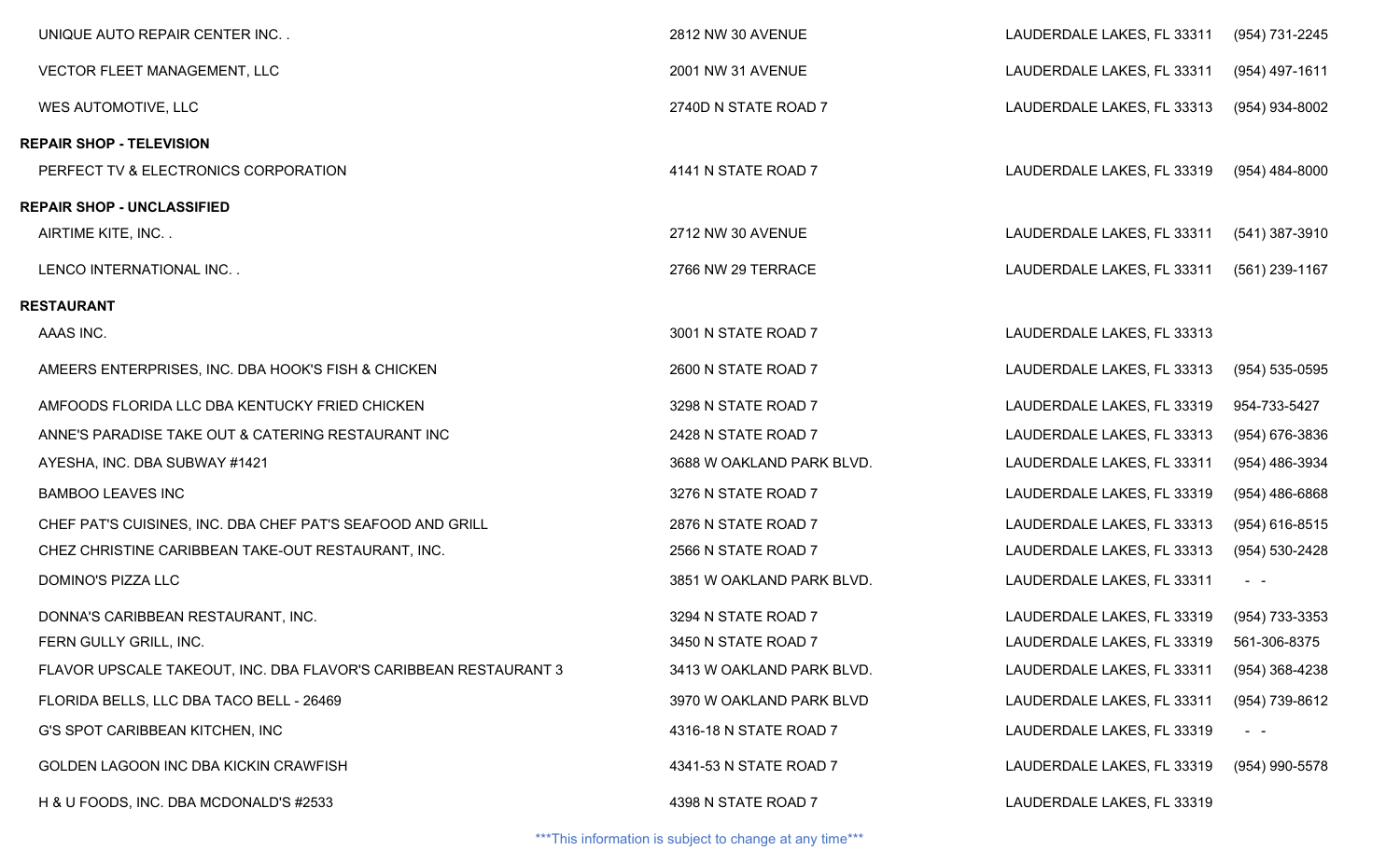| HUONG'S BISTRO SUBS AND SMOOTHIE.                                                     | 4225 N STATE ROAD 7                  | LAUDERDALE LAKES, FL 33319 | (754) 223-3060   |
|---------------------------------------------------------------------------------------|--------------------------------------|----------------------------|------------------|
| KHADIJA TRADING, INC. SUBWAY 30668                                                    | 4850 W OAKLAND PARK BLVD., SUITE 114 | LAUDERDALE LAKES, FL 33313 |                  |
| KFC CORPORATION KFC Y309105                                                           | 3298 N STATE ROAD 7                  | LAUDERDALE LAKES, FL 33319 |                  |
| LA GRANJA PARRILLA OAKLAND INC. DBA LA GRANJA CHICKEN STEAK AND SEAFOOD               | 3399 N STATE ROAD 7                  | LAUDERDALE LAKES, FL 33319 | (954) 530-5995   |
| LETTUCE TOAST IT INC                                                                  | 2518 N STATE ROAD 7                  | LAUDERDALE LAKES, FL 33313 |                  |
| MARSHALL & GREGORY VI, LLC DBA THE DUTCH POT JAMAICAN RESTAURANT                      | 2484 N STATE ROAD 7                  | LAUDERDALE LAKES, FL 33313 | (954) 533-3741   |
| MITAN ENTERPRISES, INC. DBA ISLAND PALACE RESTAURANT                                  | 4170 N STATE ROAD 7                  | LAUDERDALE LAKES, FL 33319 | (954) 735-2233   |
| MONTEGO BAY GRILLE & CAFE INC.                                                        | 4395 N STATE ROAD 7                  | LAUDERDALE LAKES, FL 33319 | (954) 731-9224   |
| MR. BILL DOLLAR SUBS AND DELI, INC.                                                   | 3683 NW 19 STREET                    | LAUDERDALE LAKES, FL 33311 | $(239)$ 821-9065 |
| NEW SILVER POND INC.                                                                  | 4281-93 N STATE ROAD 7               | LAUDERDALE LAKES, FL 33319 | 954-486-8885     |
| OAKLAND 18 RETAIL, INC. DBA DUNKIN' DONUTS                                            | 3960 W OAKLAND PARK BLVD             | LAUDERDALE LAKES, FL 33311 | $(954)$ 652-0208 |
| PHO INC DBA NOODLE HOUSE                                                              | 4461-63 N STATE ROAD 7               | LAUDERDALE LAKES, FL 33319 | $(954)$ 485-6079 |
| SAILORMEN, INC. DBA POPEYES LOUISIANA KITCHEN                                         | 3499 W OAKLAND PARK BLVD.            | LAUDERDALE LAKES, FL 33311 |                  |
| SEVEN RESTAURANTS, LLC DBA BURGER KING #16438                                         | 4003 W OAKLAND PARK BLVD.            | LAUDERDALE LAKES, FL 33313 | $(954)$ 485-4652 |
| SILVER POND, INC. .                                                                   | 4281-93 N STATE ROAD 7               | LAUDERDALE LAKES, FL 33319 | $(954)$ 486-8885 |
| SINGH'S ROTI DELIGHT, INC.                                                            | 4244 N STATE ROAD 7                  | LAUDERDALE LAKES, FL 33319 | (954) 735-4686   |
| SYLVIA'S KITCHEN INC                                                                  | 4083 NW 31 AVENUE                    | LAUDERDALE LAKES, FL 33309 | (561) 859-5142   |
| VO INVESTMENTS GROUP, INC. DBA HOUSE OF ASIA HOT POT VIETNAMESES<br><b>RESTAURANT</b> | 4297-4305 N STATE ROAD 7             | LAUDERDALE LAKES, FL 33319 | 561-906-3998     |
| <b>RESTAURANT; CATERER (OFF-SITE CATERING ONLY)</b>                                   |                                      |                            |                  |
| SOULFOOD HEAVEN                                                                       | 2542 N STATE ROAD 7                  | LAUDERDALE LAKES, FL 33313 | (954) 760-4432   |
| SPOON'S GRILL, INC                                                                    | 3987 NW 19 STREET                    | LAUDERDALE LAKES, FL 33311 | (954) 731-1044   |
| <b>RESTAURANT BAR</b>                                                                 |                                      |                            |                  |
| EVC GRANDMA CORP DBA BLUE MOON RESTAURANT & SPORT BAR                                 | 4220 N STATE ROAD 7                  | LAUDERDALE LAKES, FL 33319 | (954) 817-2238   |
| <b>RETAIL MERCHANT</b>                                                                |                                      |                            |                  |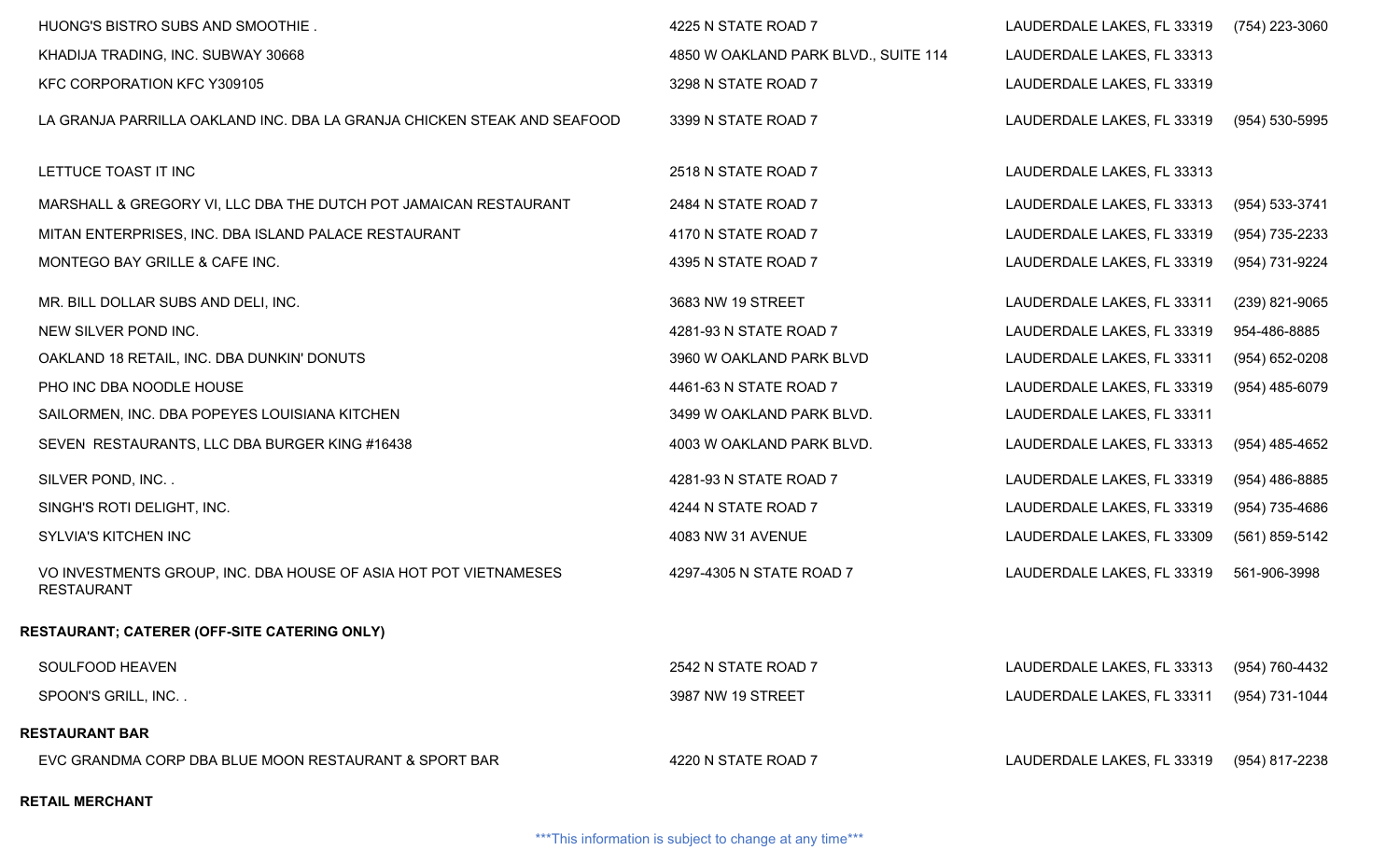| 99 CENTS STORE PLUS AND BEAUTY SUPPLY INC                                                | 3290-92 N STATE ROAD 7                                   | LAUDERDALE LAKES, FL 33319 | (954) 735-7674   |
|------------------------------------------------------------------------------------------|----------------------------------------------------------|----------------------------|------------------|
| A'SIA WIRELESS CORP.                                                                     | 4147 N STATE ROAD 7                                      | LAUDERDALE LAKES, FL 33319 | $(954)$ 306-3616 |
| ABO SANAD INVESTMENT INC DBA MR PHONE FIX                                                | 3409 W OAKLAND PARK BLVD.                                | LAUDERDALE LAKES, FL 33311 | $(954)$ 440-4090 |
| AFRICAN FASHION BOUTIQUE, INC.                                                           | 3487 NW 19 STREET                                        | LAUDERDALE LAKES, FL 33311 | $(954)$ 486-3633 |
| AJMS ENTERPRISES, LLC DBA SUPER DISCOUNT TIRES                                           | 2800 NW 31 AVENUE                                        | LAUDERDALE LAKES, FL 33311 | (954) 740-4795   |
| ANNA'S PLACE.                                                                            | 3425 W OAKLAND PARK BLVD.                                | LAUDERDALE LAKES, FL 33311 |                  |
| AUTOZONE STORES LLC DBA AUTOZONE #103811                                                 | 3351 W OAKLAND PARK BLVD.                                | LAUDERDALE LAKES, FL 33311 | (954) 331-0585   |
| <b>BAG CHASERS ENTERTAINMENT CORP</b>                                                    | 4167 N STATE ROAD 7                                      | LAUDERDALE LAKES, FL 33319 |                  |
| <b>BRINGAR SPECIALTIES.</b>                                                              | 3581-83 N W 19 STREET                                    | LAUDERDALE LAKES, FL 33311 | (954) 237-3100   |
| BURLINGTON COAT FACTORY WAREHOUSE CORPORATION                                            | 3333 N STATE ROAD 7                                      | LAUDERDALE LAKES, FL 33319 | $(954)$ 485-3609 |
| CADEAU PMG, L.L.C.                                                                       | 4457 N STATE ROAD 7                                      | LAUDERDALE LAKES, FL 33319 | 845-729-5841     |
| CADUCEUS PHARMACY II, LLC DBA CADUCEUS PHARMACY                                          | 4361 N STATE ROAD 7                                      | LAUDERDALE LAKES, FL 33319 | (954) 797-8077   |
| CAREFREE COVE LLC DBA CAREFREE COVE MOBILE HOME PARK                                     | 3273 NW 37 STREET                                        | LAUDERDALE LAKES, FL 33309 | (954) 731-2387   |
| CARUSI ENTERPRISES LLC THE HALLACA FACTORY                                               | 4127 N STATE ROAD 7                                      | LAUDERDALE LAKES, FL 33319 | (954) 461-5415   |
| CASUAL MALE RETAIL STORE, LLC DBA CASUAL MALE XL                                         | 3196 N STATE ROAD 7                                      | LAUDERDALE LAKES, FL 33319 |                  |
| DISCOUNT AUTO PARTS, LLC DBA ADVANCE AUTO PARTS                                          | 3950 W OAKLAND PARK BLVD.                                | LAUDERDALE LAKES, FL 33311 | (954) 677-8510   |
| DOLGENCORP, LLC DBA DOLLAR GENERAL STORES                                                | 4455 N STATE ROAD 7                                      | LAUDERDALE LAKES, FL 33319 |                  |
| DOLLAR TREE STORES, INC. DBA DOLLAR TREE # 5356                                          | 3301 W OAKLAND PARK BLVD.                                | LAUDERDALE LAKES, FL 33311 |                  |
| DRS. CUKIERMAN & GOMEZ, INC. DBA ADVANCED VISION                                         | 3682 W OAKLAND PARK BLVD.                                | LAUDERDALE LAKES, FL 33311 | 954-730-8087     |
| <b>E-MARKETT LLC</b>                                                                     | 3423 W OAKLAND PARK BLVD.                                | LAUDERDALE LAKES, FL 33311 | 954-623-4700     |
| ELEGANT BEAUTY SUPPLIES #40 INC DBA ELEGANT BEAUTY SUPPLIES. HAIR. WIGS.<br><b>SALON</b> | 4300 N STATE ROAD 7                                      | LAUDERDALE LAKES, FL 33319 | (954) 921-9129   |
| ENG WIRELESS INC.                                                                        | 3905 W OAKLAND PARK BLVD.                                | LAUDERDALE LAKES, FL 33311 | (754) 200-8978   |
| FAMILY BEST DEAL LLC                                                                     | 3887 NW 19 STREET                                        | LAUDERDALE LAKES, FL 33311 | (954) 822-7860   |
|                                                                                          | *** This information is subject to change at any time*** |                            |                  |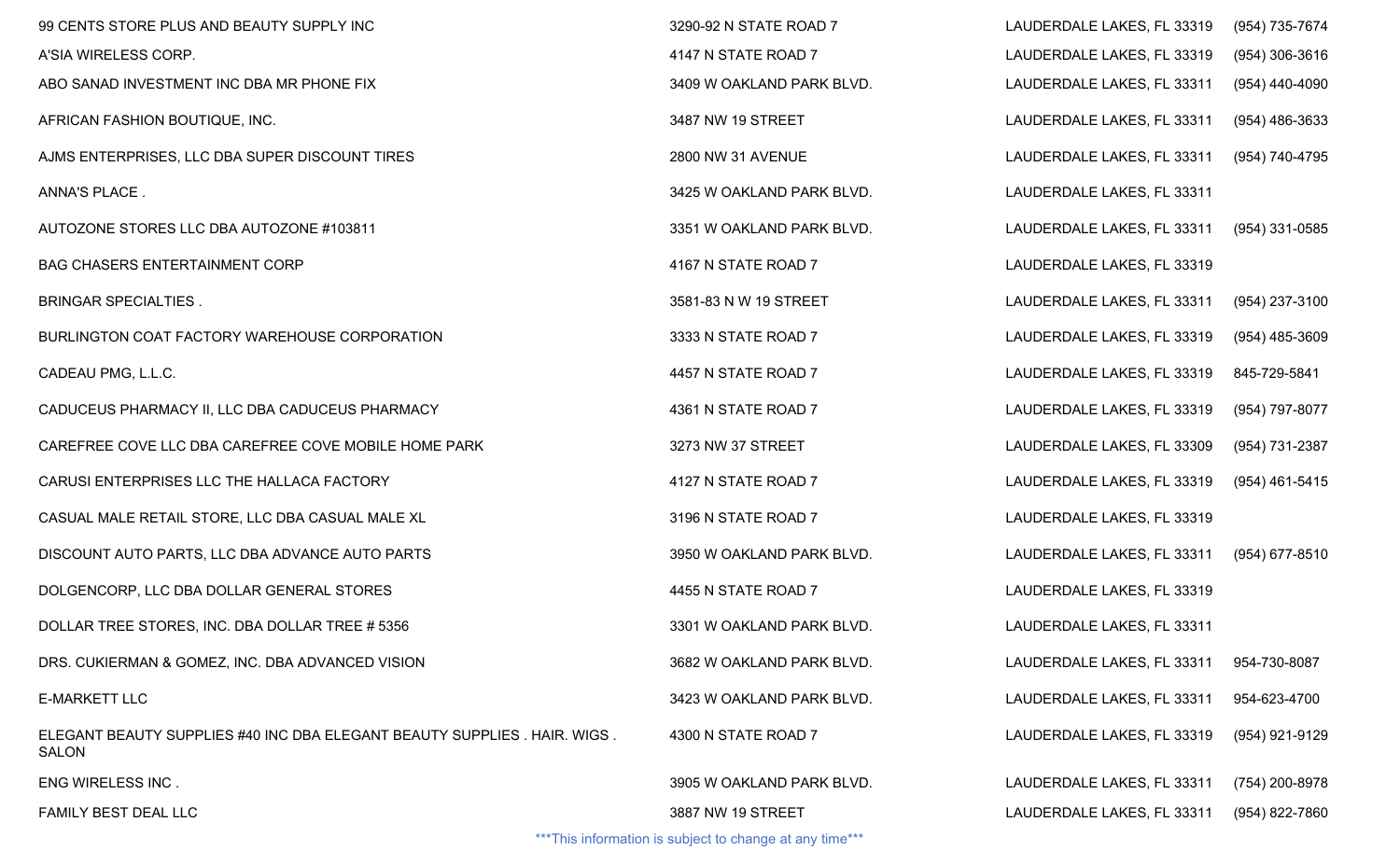| FELIX HOBBY SHOP, INC                               | 3772 W OAKLAND PARK BLVD.                                                       | LAUDERDALE LAKES, FL 33311            | $(305)$ 895 - 5362 |
|-----------------------------------------------------|---------------------------------------------------------------------------------|---------------------------------------|--------------------|
| FURNITURE DISCOUNTERS OF MIAMI, INC. .              | 3889-99 NW 19 STREET                                                            | LAUDERDALE LAKES, FL 33311            | (954) 717-0933     |
| <b>GENERAL NUTRITION CORPORATION</b>                | 3198 N STATE ROAD 7                                                             | LAUDERDALE LAKES, FL 33319            | (954) 733-2583     |
| <b>GOLDEN WIRELESS 5, INC.</b>                      | 4182 N STATE ROAD 7                                                             | LAUDERDALE LAKES, FL 33319            | (954) 671-0245     |
| GOODWILL INDUSTRIES OF SOUTH FLORIDA, INC.          | 3282 N STATE ROAD 7                                                             | LAUDERDALE LAKES, FL 33319            |                    |
| HONG JI CHINESE ARTS                                | 4273-77 N STATE ROAD 7                                                          | LAUDERDALE LAKES, FL 33319            |                    |
| J & D INVESTMENT LLC DBA SHOTS LIQOURS AND BAR      | 2874 N STATE ROAD 7                                                             | LAUDERDALE LAKES, FL 33313            | (954) 529-7375     |
| J. L. F. FASHIONS, CORP                             | 3431 W OAKLAND PARK BLVD.                                                       | LAUDERDALE LAKES, FL 33311            | (954) 657-1316     |
| JAMAICAN HERBAL HEALING & VITAMINS LLC.             | 4264 N STATE ROAD 7                                                             | LAUDERDALE LAKES, FL 33319            | (954) 730-8894     |
| JAPEE MUSIC RECORDS.                                | 3927 NW 19 STREET                                                               | LAUDERDALE LAKES, FL 33311            | $(954) 530 - 1363$ |
| JC FLOORS PLUS, LLC                                 | 3400 N STATE ROAD 7                                                             | LAUDERDALE LAKES, FL 33319            | (954) 735-4005     |
| JEAN FARO BOTANIQUE & RELIGIOUS STORE, "LLC"        | 4306 N STATE ROAD 7                                                             | LAUDERDALE LAKES, FL 33319            | (954) 691-8039     |
| MAGNETAR CAPITAL MULTISERVICES CORP.                | 3660 N STATE ROAD 7                                                             | LAUDERDALE LAKES, FL 33319            | (954) 717-0025     |
| MARY JO'S OFF THE CHAIN, INC. DBA FLIP A CHIP       | 2424 N STATE ROAD 7                                                             | LAUDERDALE LAKES, FL 33313            | (954) 486-0940     |
| MAXINE BEAUTY SUPPLY INC.                           | 3427 W OAKLAND PARK BLVD.                                                       | LAUDERDALE LAKES, FL 33311            | (954) 513-7004     |
| <b>MERIT PHARMACY INC</b>                           | 2464-66 N STATE ROAD 7                                                          | LAUDERDALE LAKES, FL 33313            | (954) 739-4666     |
| MGM BEAUTY SUPPLY, INC                              | 3782 W OAKLAND PARK BLVD.                                                       | LAUDERDALE LAKES, FL 33311            | $\sim$ $ -$        |
| MIN INTERNATIONAL INC. DBA 99¢ STORE PLUS           | 3766 W OAKLAND PARK BLVD.                                                       | LAUDERDALE LAKES, FL 33311            | (954) 486-9999     |
| MJB CONNECTION, LLC                                 | 3685 NW 19 STREET                                                               | LAUDERDALE LAKES, FL 33311            | (754) 235-3344     |
| MOBILE 1 INC.                                       | 3680 W OAKLAND PARK BLVD.                                                       | LAUDERDALE LAKES, FL 33311            | $(954)$ 283-8100   |
| NAKHLE & KHANLIAN, LLC DBA HEALTH AND CARE PHARMACY | 3738 W OAKLAND PARK BLVD.                                                       | LAUDERDALE LAKES, FL 33311            | (954) 626-0446     |
| NH PHARMACY, LLC DBA MEDIX PHARMACY                 | 4850 W OAKLAND PARK BLVD.,                                                      | SUITE 106- LAUDERDALE LAKES, FL 33313 | (954) 530-4793     |
| NU-LIFE UNISEX BEAUTY SALON INCORPORATED            | 4123 N STATE ROAD 7<br>*** This information is subject to change at any time*** | LAUDERDALE LAKES, FL 33319            |                    |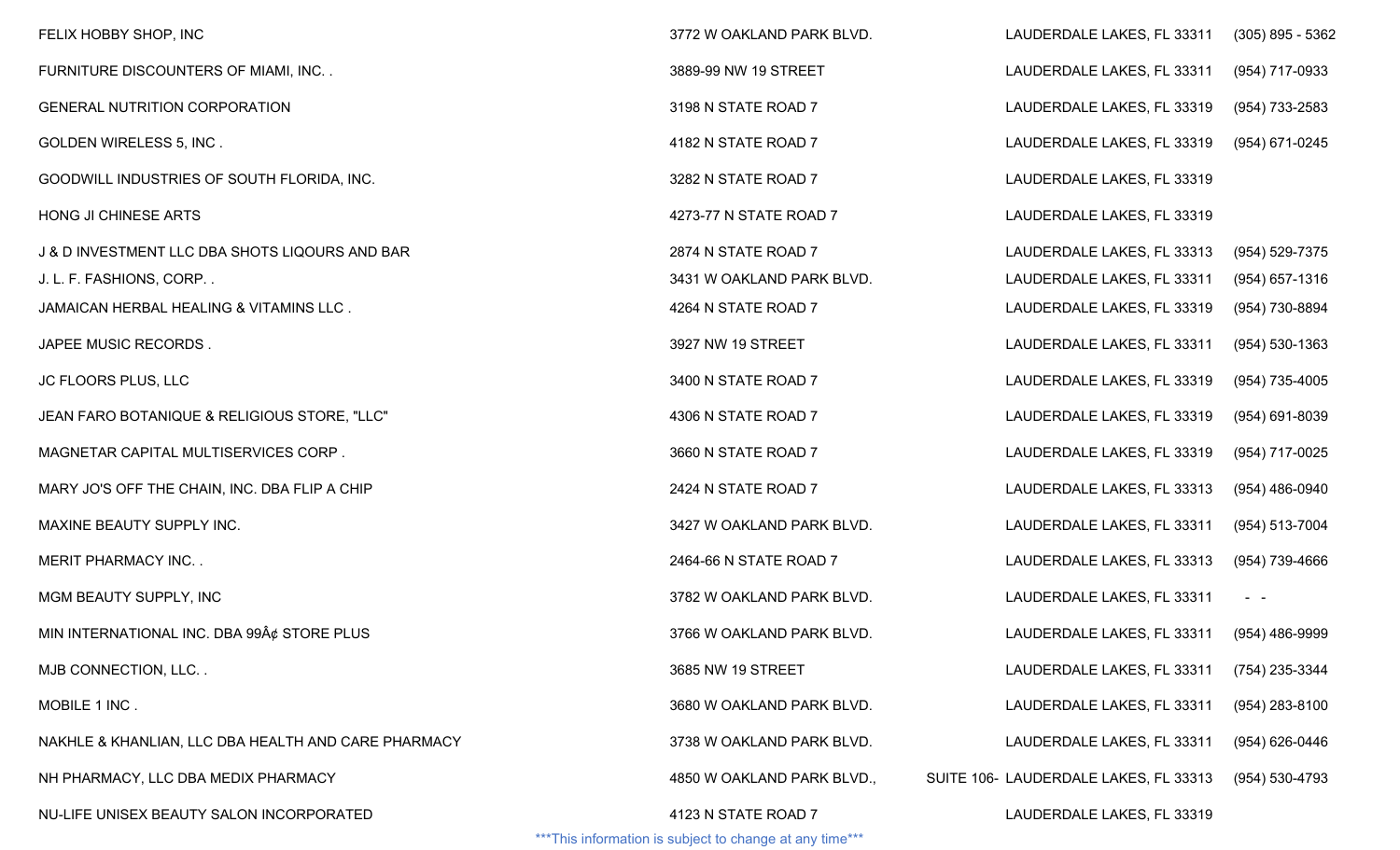| PARTY CITY CORPORATION DBA HALLOWEEN CITY                                |                               | 3245 N STATE ROAD 7                                     | LAUDERDALE LAKES, FL 33319 |                  |
|--------------------------------------------------------------------------|-------------------------------|---------------------------------------------------------|----------------------------|------------------|
| PAYLESS FINE INTERIORS CORP                                              |                               | 3901-15 NW 19 STREET                                    | LAUDERDALE LAKES, FL 33311 | (954) 701-7314   |
| <b>PM 4128 LLC</b>                                                       |                               | 4128 N STATE ROAD 7                                     | LAUDERDALE LAKES, FL 33319 | (954) 615-7467   |
| QUEST COMM, INC. DBA METROPCS                                            |                               | 3989 W OAKLAND PARK BLVD.                               | LAUDERDALE LAKES, FL 33311 | (954) 777-4741   |
| R & S MULTISERVICES INC.                                                 |                               | 4232 N STATE ROAD 7                                     | LAUDERDALE LAKES, FL 33319 | (954) 529-9226   |
| RAINBOW USA INC. DBA RAINBOW #1363                                       |                               | 3201 N STATE ROAD 7                                     | LAUDERDALE LAKES, FL 33319 | (954) 777-1350   |
| RENT-A-CENTER EAST, INC. DBA RENT-A-CENTER                               |                               | 2452 N STATE ROAD 7                                     | LAUDERDALE LAKES, FL 33313 |                  |
| ROSS DRESS FOR LESS, INC.                                                |                               | 3203 N STATE ROAD 7                                     | LAUDERDALE LAKES, FL 33319 | (954) 486-7265   |
| <b>SNM LIQUORS LLC</b>                                                   |                               | 3710 W OAKLAND PARK BLVD.                               | LAUDERDALE LAKES, FL 33311 | $(954)$ 909-4099 |
| SUNRISE PHARMACY LLC DBA LAUDERDALE PHARMACY                             |                               | 4000 N STATE ROAD 7, SUITE 103                          | LAUDERDALE LAKES, FL 33319 | (954) 530-7171   |
| SUPER DUPER LAUDERDALE LAKES, INC. DBA SUPER DUPER LIQUORS & VYPZ LOUNGE |                               | 4262 N STATE ROAD 7                                     | LAUDERDALE LAKES, FL 33319 | (954) 777-3066   |
| TC ONE PLUM GARDEN INC DBA 101 LIQUORS LAUDERDALE LAKES                  |                               | 3433-35 W OAKLAND PARK BLVD.                            | LAUDERDALE LAKES, FL 33311 | (754) 206-4267   |
| THRIFT SHOPS OF NORTH LAUDERDALE, INC. DBA THINK THRIFT                  |                               | 3200 N STATE ROAD 7                                     | LAUDERDALE LAKES, FL 33319 | (954) 717-1885   |
| UCF GROUP LLC DBA WIRELESS TECH                                          |                               | 2460B N STATE ROAD 7                                    | LAUDERDALE LAKES, FL 33313 | (954) 535-1224   |
| WAL-MART STORES EAST, LP DBA WAL-MART STORE #3625                        |                               | 3001 N STATE ROAD 7                                     | LAUDERDALE LAKES, FL 33313 |                  |
| WALGREEN CO. WALGREENS #04141                                            |                               | 3099 N STATE ROAD 7                                     | LAUDERDALE LAKES, FL 33313 |                  |
| WIRELESS AMERICA LLC DBA CRICKET                                         |                               | 2942 N STATE ROAD 7                                     | LAUDERDALE LAKES, FL 33313 | (954) 733-2882   |
| ZAYNA'S FURNITURE INC. .                                                 |                               | 3955-59 NW 19 STREET                                    | LAUDERDALE LAKES, FL 33311 | (954) 735-3113   |
| RETAIL MERCHANT; EMBROIDERY                                              |                               |                                                         |                            |                  |
| DIANE'S DESIGN AND ALL STITCHES INC.                                     |                               | 3863 NW 19 STREET                                       | LAUDERDALE LAKES, FL 33311 | (954) 497-3990   |
| RETAIL MERCHANT; JEWELRY                                                 | <b>REPAIR; JEWELRY DEALER</b> |                                                         |                            |                  |
| DUC THANH JEWELRY, INC. .                                                |                               | 4135 N STATE ROAD 7                                     | LAUDERDALE LAKES, FL 33319 | (954) 677-9409   |
| IRV MALVIN INC. DBA BEVERLY'S JEWELERS                                   |                               | 3600 W COMMERCIAL BLVD., SUITE 101 & 102                | LAUDERDALE LAKES, FL 33309 |                  |
|                                                                          |                               | ***This information is subject to change at any time*** |                            |                  |

 $^{\circ}$  I his information is subject to change at any time $^{\circ}$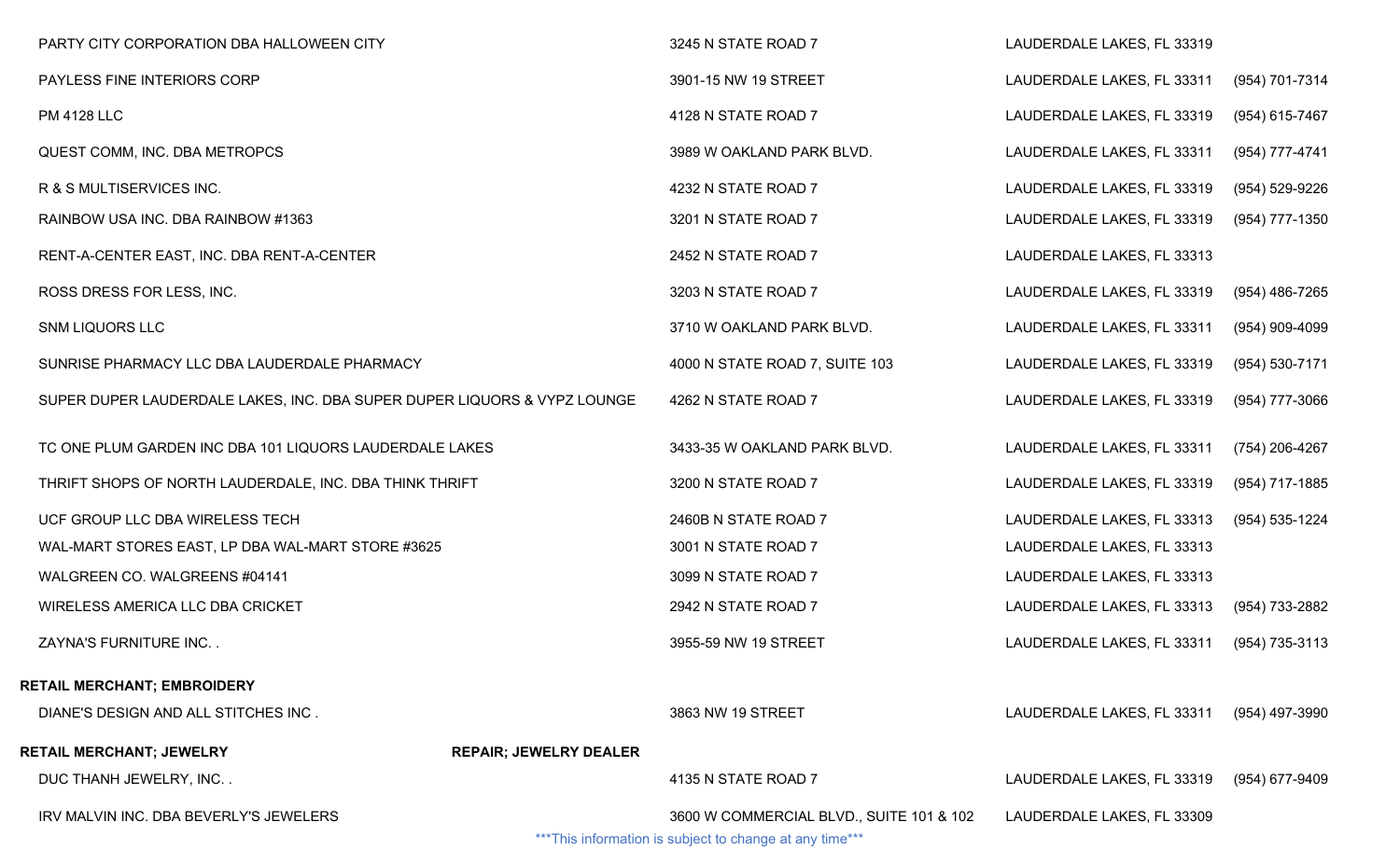| WALL2WALL GRILLZ, LLC                                                                                         |                                         | 3901 W OAKLAND PARK BLVD.      | LAUDERDALE LAKES, FL 33311                | (954) 832-6698 |
|---------------------------------------------------------------------------------------------------------------|-----------------------------------------|--------------------------------|-------------------------------------------|----------------|
| <b>RETAIL MERCHANT; REPAIR SHOP -</b>                                                                         | <b>MOTOR VEHICLE</b>                    |                                |                                           |                |
| G&S WHEELS AND TIRES.                                                                                         |                                         | 2810 NW 31 AVENUE              | LAUDERDALE LAKES, FL 33311                | (954) 484-9696 |
| JUICE WHEELS, TIRES AND SERVICE INC.                                                                          |                                         | 3651-55 NW 19 STREET           | LAUDERDALE LAKES, FL 33311                | (954) 486-2252 |
| <b>RETAIL MERCHANT; TIRE</b>                                                                                  | <b>INSTALLATION</b>                     |                                |                                           |                |
| NEW & USED TIRE OUTLET INC.                                                                                   |                                         | 2740A-C N STATE ROAD 7         | LAUDERDALE LAKES, FL 33313                |                |
| <b>RETAIL/WHOLESALE MERCHANT</b>                                                                              |                                         |                                |                                           |                |
| G FORCE AUTO DETAILING PRODUCTS INC.                                                                          |                                         | 3917-23 NW 19 STREET           | LAUDERDALE LAKES, FL 33311                | (954) 440-2067 |
| L & D BEAUTY NAIL SUPPLY INC                                                                                  |                                         | 4389-93 N STATE ROAD 7         | LAUDERDALE LAKES, FL 33319                | (954) 484-6276 |
| <b>SCHOOL</b>                                                                                                 |                                         |                                |                                           |                |
| ALL NATIONS NEW TESTAMENT CHURCH OF GOD FELLOWSHIP, INC. DBA FAITH<br>CHRISTIAN FELLOWSHIP TRAINING INSTITUTE |                                         | 4351 W OAKLAND PARK BLVD.      | LAUDERDALE LAKES, FL 33319                | (954) 484-8440 |
| RHEMA WORD MINISTRIES INTERNATIONAL, INC. DBA RHEMA WORD CHRISTIAN<br><b>ACADEMY</b>                          |                                         | 4850 N STATE ROAD 7, SUITES    | 107-110 LAUDERDALE LAKES, FL 33319        | (954) 781-8680 |
| <b>SCHOOL (CHARTER)</b>                                                                                       |                                         |                                |                                           |                |
| ASSISTANCE UNLIMITED, INC. DBA CENTRAL CHARTER SCHOOL                                                         |                                         | 4505-11 N STATE ROAD 7         | LAUDERDALE LAKES, FL 33319                |                |
| ASSISTANCE UNLIMITED, INC. DBA CENTRAL CHARTER SCHOOL                                                         |                                         | 4515 N STATE ROAD 7            | LAUDERDALE LAKES, FL 33319                | (954)735-6295  |
| ASSISTANCE UNLIMITED, INC. DBA CENTRAL CHARTER SCHOOL                                                         |                                         | 4645 N STATE ROAD 7            | LAUDERDALE LAKES, FL 33319                | (954) 735-6295 |
| CHARTER ACQUISITIONS UNLIMITED LLC                                                                            |                                         | 3020 NW 33 AVENUE              | LAUDERDALE LAKES, FL 33311                | (954) 937-5037 |
| <b>SCHOOL (COLLEGE)</b>                                                                                       |                                         |                                |                                           |                |
| IEC US HOLDINGS, INC. DBA FLORIDA CAREER COLLEGE                                                              |                                         | 3383 N STATE ROAD 7            | LAUDERDALE LAKES, FL 33319 (754) 908-4700 |                |
| <b>SCHOOL (TRAFFIC SCHOOL)</b>                                                                                |                                         |                                |                                           |                |
| BROWARD COUNTY COMMISSION ON ALCOHOLISM INC. DBA BROWARD-DADE SAFETY<br><b>COUNCIL</b>                        |                                         | 3720-24 W OAKLAND PARK BLVD.   | LAUDERDALE LAKES, FL 33311                | (954) 763-4505 |
| <b>SCHOOL (UNCL) TECHNICAL/</b>                                                                               | <b>INSTRUCTIONAL TRAINING INSTITUTE</b> |                                |                                           |                |
| MED-LIFE ENTERPRISE INC DBA MED-LIFE INSTITUTE                                                                |                                         | 4000 N STATE ROAD 7, 3RD FLOOR | LAUDERDALE LAKES, FL 33319                | (954) 943-8667 |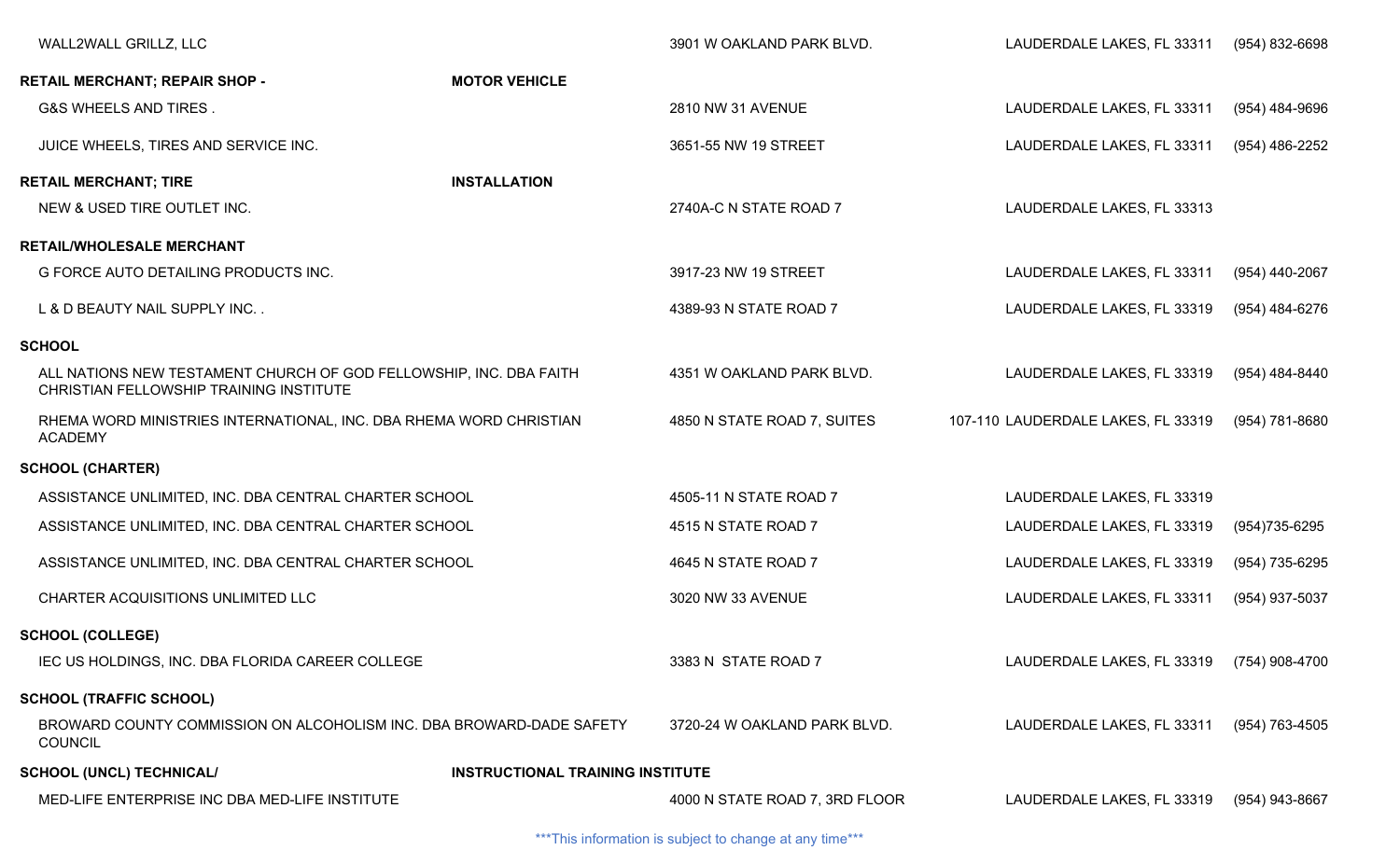| <b>SCHOOL -</b>                                                                   | <b>AEROBICS, DANCE, KARATE</b> |                                |                            |                    |
|-----------------------------------------------------------------------------------|--------------------------------|--------------------------------|----------------------------|--------------------|
| VISION DANCE COMPANY.                                                             |                                | 4465 N STATE ROAD 7            | LAUDERDALE LAKES, FL 33319 | (954) 731-0591     |
| <b>SCHOOL - MUSIC INSTRUCTION</b>                                                 |                                |                                |                            |                    |
| MAKING IT HAPPEN! SCHOOL OF MUSIC AND TECHNOLOGY, INC.                            |                                | 4080 NW 34 STREET              | LAUDERDALE LAKES, FL 33319 | (954) 733-1760     |
| <b>SCHOOL - PRIVATE</b>                                                           |                                |                                |                            |                    |
| BAILUS GOULBOURNE MANAGEMENT GROUP, INC. DBA CENTER FOR CAREER<br><b>TRAINING</b> |                                | 3915 W OAKLAND PARK BLVD.      | LAUDERDALE LAKES, FL 33319 | (954) 731-7475     |
| FT. LAUDERDALE PREPARATORY SCHOOL, INC                                            |                                | 3275 W OAKLAND PARK BLVD.      | LAUDERDALE LAKES, FL 33311 | $(954)$ 485-7500   |
| PINEY GROVE BOYS ACADEMY, INC                                                     |                                | 4699 W OAKLAND PARK BLVD.      | LAUDERDALE LAKES, FL 33313 | (954) 735-1470     |
| <b>SCHOOL - UNCL (TRAFFIC)</b>                                                    |                                |                                |                            |                    |
| METRO TRAFFIC SAFETY INSTITUTE, INC. DBA METRO TRAFFIC SCHOOL                     |                                | 3726 W OAKLAND PARK BLVD.      | LAUDERDALE LAKES, FL 33311 | (954) 922-3000     |
| <b>SCREEN PRINT/EMBROIDERY;</b>                                                   | <b>MERCHANT</b>                |                                |                            |                    |
| MCKEE'S TEES PLUS, LLC                                                            |                                | 2925 NW 28 STREET              | LAUDERDALE LAKES, FL 33311 | (954) 497-2115     |
| <b>SECURITY COMPANY</b>                                                           |                                |                                |                            |                    |
| DF SECURITY, LLC.                                                                 |                                | 3500 N STATE ROAD 7, SUITE 190 | LAUDERDALE LAKES, FL 33319 | 754-281-6319       |
| LION INTELLIGENCE & SECURITY SERVICES INC                                         |                                | 4000 N STATE ROAD 7, SUITE 208 | LAUDERDALE LAKES, FL 33319 | (305) 942-1235     |
| SPEECH-LANGUAGE PATHOLOGIST                                                       |                                |                                |                            |                    |
| DANILDA L OSUNFISAN SLP.D.                                                        |                                | 4500 N STATE ROAD 7, SUITE 214 | LAUDERDALE LAKES, FL 33319 | 954-284-3928       |
| PAMELA ROWE, M.A., CCC-SLP, LLC                                                   |                                | 3500 N STATE ROAD 7, SUITE 464 | LAUDERDALE LAKES, FL 33319 | 407-271-4911       |
| <b>SUPERMARKET</b>                                                                |                                |                                |                            |                    |
| ALDI (FLORIDA) L.L.C. DBA ALDI                                                    |                                | 3301 N STATE ROAD 7            | LAUDERDALE LAKES, FL 33319 | $(561) 640 - 8000$ |
| ANH VINH CORPORATION DBA ORIENTAL FOOD MARKET                                     |                                | 4229-45 N STATE ROAD 7         | LAUDERDALE LAKES, FL 33319 | $(954)$ 485-9450   |
| EM4140 LLC DBA LA PLACITA MEATS FISH & PRODUCE                                    |                                | 4140 N STATE ROAD 7            | LAUDERDALE LAKES, FL 33319 | (754) 223-3616     |
| KANIS SUPERMARKET INC. DBA 8 RIOS                                                 |                                | 4087-99 NW 31 AVENUE           | LAUDERDALE LAKES, FL 33309 | $(754)$ 265-7006   |
| LAUDERDALE MEATS INC. DBA BROWARD MEAT & FISH MARKET                              |                                | 3388 N STATE ROAD 7            | LAUDERDALE LAKES, FL 33319 | (954) 484-1952     |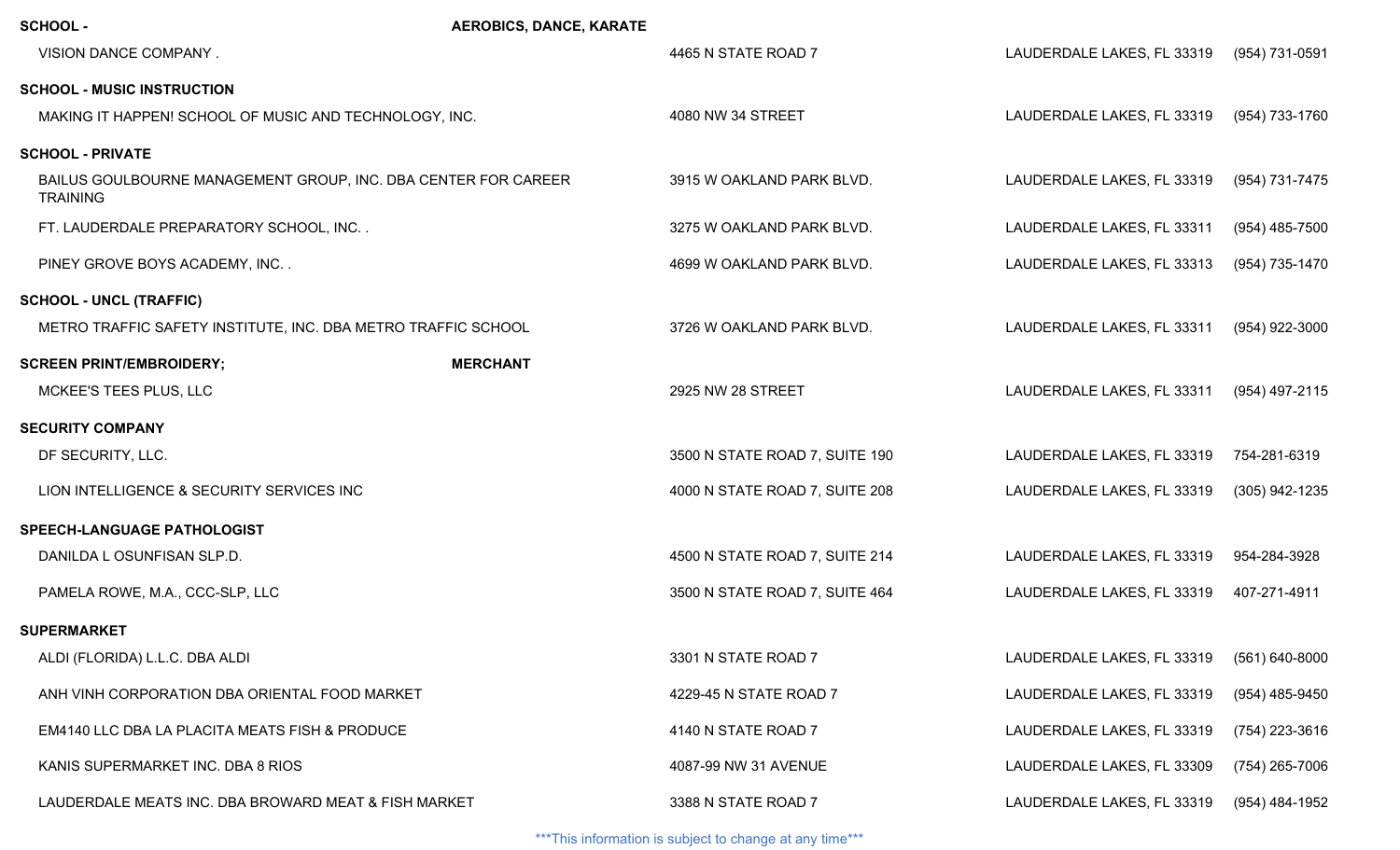|                                                                | M & W SUPERMARKET LLC                                                                            | 2930 N STATE ROAD 7                  | LAUDERDALE LAKES, FL 33313 | (954) 822-4793     |  |
|----------------------------------------------------------------|--------------------------------------------------------------------------------------------------|--------------------------------------|----------------------------|--------------------|--|
|                                                                | MORAN FOODS, LLC DBA SAVE-A-LOT                                                                  | 3202 N STATE ROAD 7                  | LAUDERDALE LAKES, FL 33319 | $(954)$ 486-1160   |  |
| <b>TAKE-OUT FOODS</b>                                          |                                                                                                  |                                      |                            |                    |  |
|                                                                | ASIAN PREPARED FOODS INC                                                                         | 4213 N STATE ROAD 7                  | LAUDERDALE LAKES, FL 33319 | (954) 484-4370     |  |
|                                                                | BRUNIA'S CARIBBEAN TAKE OUT RESTAURANT, INC.                                                     | 3630 N STATE ROAD 7                  | LAUDERDALE LAKES, FL 33319 | $(954) 526 - 9300$ |  |
|                                                                | CARL'S SEAFOOD RESTAURANT, INC                                                                   | 2934 N STATE ROAD 7                  | LAUDERDALE LAKES, FL 33313 | (954) 676-5700     |  |
|                                                                | GOU LOU CHEONG BBQ, INC.                                                                         | 4139 & 4145 N STATE ROAD 7           | LAUDERDALE LAKES, FL 33319 | (954) 739-7377     |  |
|                                                                | KONING RESTAURANTS INTERNATIONAL, L.C. DBA PIZZA HUT                                             | 2432 N STATE ROAD 7                  | LAUDERDALE LAKES, FL 33313 |                    |  |
|                                                                | PAPA JOHN'S USA, INC.                                                                            | 2900 N STATE ROAD 7                  | LAUDERDALE LAKES, FL 33313 |                    |  |
|                                                                | TRINI'S CHINESE BITES INC.                                                                       | 4850 W OAKLAND PARK BLVD., SUITE 134 | LAUDERDALE LAKES, FL 33313 |                    |  |
|                                                                | TROPICAL BOYZ FRESH COCONUTS CORPORATION                                                         | 4276 N STATE ROAD 7                  | LAUDERDALE LAKES, FL 33319 | (954) 464-8686     |  |
|                                                                | WORLD FAMOUS INC.                                                                                | 3684 W OAKLAND PARK BLVD.            | LAUDERDALE LAKES, FL 33311 | (954) 254-7793     |  |
| <b>TAX EXEMPT (ADULT CONGREGATE</b><br><b>LIVING FACILITY)</b> |                                                                                                  |                                      |                            |                    |  |
|                                                                | ST. JOSEPH RESIDENCE, INC                                                                        | 3485 NW 30 STREET                    | LAUDERDALE LAKES, FL 33311 |                    |  |
| TAX EXEMPT (NON-PROFIT)                                        |                                                                                                  |                                      |                            |                    |  |
|                                                                | ASSISTANCE UNLIMITED, INC. DBA CENTRAL CHARTER SCHOOL                                            | 4525 N STATE ROAD 7                  | LAUDERDALE LAKES, FL 33319 | (954)735-6295      |  |
|                                                                | CENTER FOR INDEPENDENT LIVING OF BROWARD INC.                                                    | 4800 N STATE ROAD 7, SUITE 102       | LAUDERDALE LAKES, FL 33319 |                    |  |
|                                                                | FIRST CHURCH OF THE OPEN BIBLE FT. LAUDERDALE, INC.                                              | 4767 NW 24 COURT                     | LAUDERDALE LAKES, FL 33313 | (954) 731-1199     |  |
|                                                                | HENDERSON BEHAVIORAL HEALTH, INC                                                                 | 4700 N STATE ROAD 7, SUITE 102 & 220 | LAUDERDALE LAKES, FL 33319 | $(954)$ 468-4005   |  |
|                                                                | HENDERSON BEHAVIORAL HEALTH, INC                                                                 | 4720 N STATE ROAD 7, SUITE 101       | LAUDERDALE LAKES, FL 33319 | $(954)$ 468-4005   |  |
|                                                                | HENDERSON BEHAVIORAL HEALTH, INC                                                                 | 4740 N STATE ROAD 7, 2ND FLOOR       | LAUDERDALE LAKES, FL 33319 | (954) 468-4005     |  |
|                                                                | LUTHERAN SERVICES FLORIDA, INC                                                                   | 4185-91 N STATE ROAD 7               | LAUDERDALE LAKES, FL 33319 | (954) 486-4222     |  |
|                                                                | ST. JOHNS REHABILITATION HOSPITAL & NURSING CENTER, INC. DBA ST. JOHN'S<br><b>NURSING CENTER</b> | 3075 NW 35 AVENUE                    | LAUDERDALE LAKES, FL 33311 |                    |  |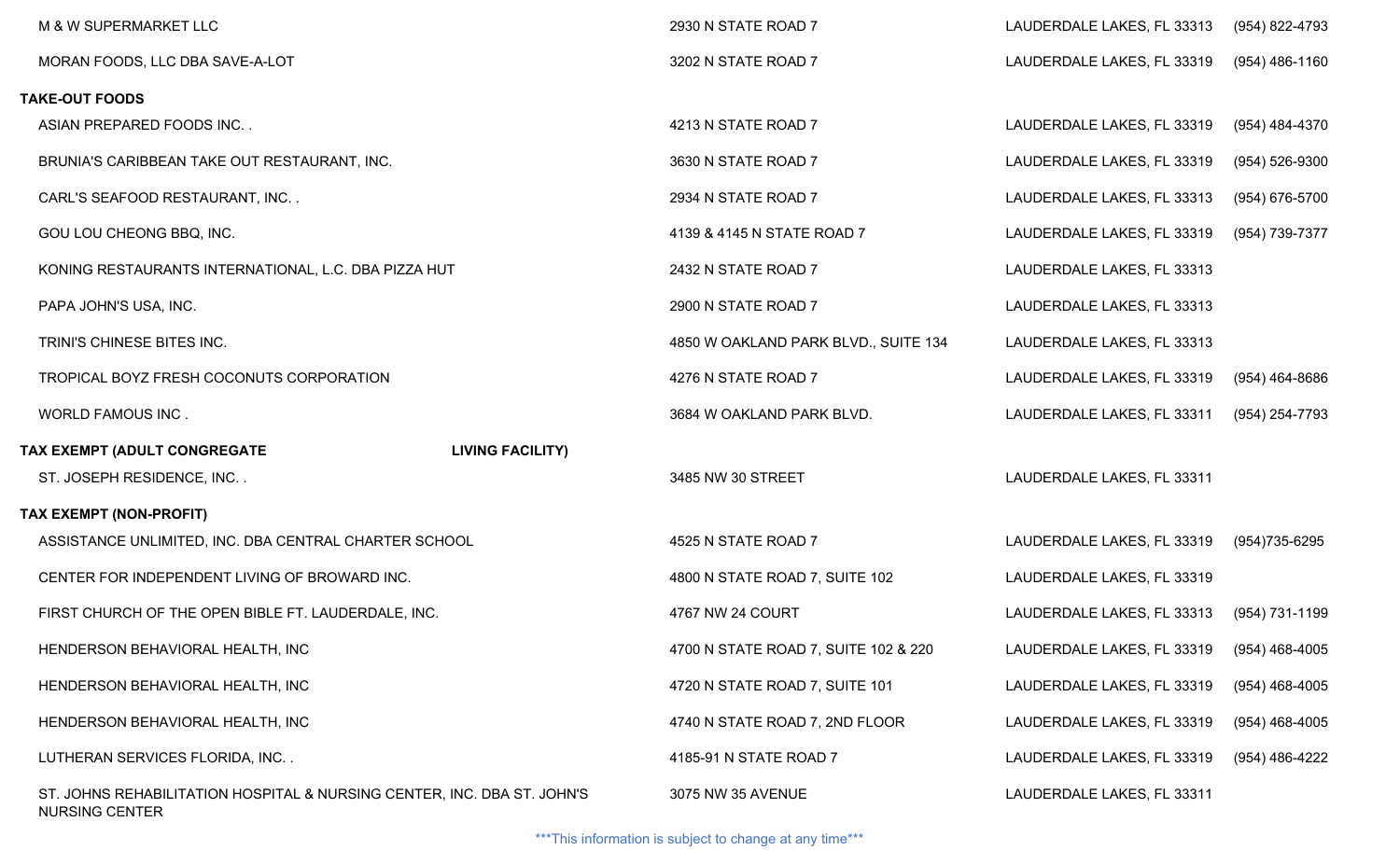| ST. JOSEPH TOWERS, INC                               |                                | 3475 NW 30 STREET                                         | LAUDERDALE LAKES, FL 33311 |                     |
|------------------------------------------------------|--------------------------------|-----------------------------------------------------------|----------------------------|---------------------|
| <b>UPHOLSTERER</b>                                   |                                |                                                           |                            |                     |
| BUM BUM'S UPHOLSTERY L.L.C                           |                                | 3037 NW 26 STREET                                         | LAUDERDALE LAKES, FL 33311 | (954) 298-5733      |
| FOR THE WIN, INC. DBA TAILOR MADE UPHOLSTERY         |                                | 2749 NW 30 AVENUE                                         | LAUDERDALE LAKES, FL 33311 | (954) 240-9102      |
| <b>UPHOLSTERER (DOES NOT ALLOW</b>                   |                                | FOR ANYTHING REQUIRING MOTOR VEHICLE REPAIR REGISTRATION) |                            |                     |
| NEW WORLD UPHOLSTERY GENERATION 2000 LLC             |                                | 2740C N STATE ROAD 7                                      | LAUDERDALE LAKES, FL 33313 | $\omega_{\rm{max}}$ |
| <b>WAREHOUSING; INCLUDING CRATING</b>                | <b>PACKING &amp; SHIPPIING</b> |                                                           |                            |                     |
| BEN AND ASSOCIATES, LLC                              |                                | 2708 NW 30 WAY                                            | LAUDERDALE LAKES, FL 33311 | (954) 479-8585      |
| MEYER LOGISTICS, INC.                                |                                | 3060 NW 27 STREET                                         | LAUDERDALE LAKES, FL 33311 |                     |
| <b>WHOLESALE DISTRIBUTION</b>                        |                                |                                                           |                            |                     |
| M AND SONS INC DBA CBLC WHOLESALE                    |                                | 2746-50 NW 30 WAY                                         | LAUDERDALE LAKES, FL 33311 | (954) 318-0472      |
| <b>WHOLESALE MERCHANT</b>                            |                                |                                                           |                            |                     |
| ALDAY CASKET COMPANY INC DBA CARDINAL CASKET COMPANY |                                | 2904 NW 28 STREET                                         | LAUDERDALE LAKES, FL 33311 | $(407)$ 425-0583    |
| ASC VARIETIES WHOLEASLES.                            |                                | 3493-95 NW 19 STREET                                      | LAUDERDALE LAKES, FL 33311 | (954) 297-5828      |
| AYLYNN MARITIME LLC DBA HS SEASHELLS                 |                                | 3535-65 NW 19 STREET                                      | LAUDERDALE LAKES, FL 33311 | $(954) 564 - 6134$  |
| <b>BASIX OF AMERICA LLC.</b>                         |                                | 2742-48 NW 31 AVENUE                                      | LAUDERDALE LAKES, FL 33311 | $(954)$ 486-6580    |
| <b>BASIX OF AMERICA LLC.</b>                         |                                | 2778 NW 31 AVENUE                                         | LAUDERDALE LAKES, FL 33311 | $(954)$ 486-6580    |
| <b>BIG DISCOUNT, INC</b>                             |                                | 3937-39 NW 19 STREET                                      | LAUDERDALE LAKES, FL 33311 | (954) 484-4002      |
| CHRISTOPHER TRADING COMPANY, LLC                     |                                | 3455 NW 19 STREET                                         | LAUDERDALE LAKES, FL 33311 | 901-552-3248        |
| COTTON & ELSE, INC                                   |                                | 2921-23 NW 28 STREET                                      | LAUDERDALE LAKES, FL 33311 | (954) 677-8010      |
| DI'S WHOLESALE, LLC                                  |                                | 3463 NW 19 STREET                                         | LAUDERDALE LAKES, FL 33311 | (754) 246-7039      |
| DONE DEAL WHOLESALE LLC                              |                                | 3475 NW 19 STREET                                         | LAUDERDALE LAKES, FL 33311 | (682) 558-0921      |
| EUROPEAN BAKERY & PASTRY EQUIPMENT INC.              |                                | 2747 NW 30 AVENUE                                         | LAUDERDALE LAKES, FL 33311 | (954) 895-3420      |
| HOUSE OF DELAROSA LLC DBA DE LA ROSA REAL FOODS      |                                | 2648 NW 31 AVENUE                                         | LAUDERDALE LAKES, FL 33311 | (718) 333-0333      |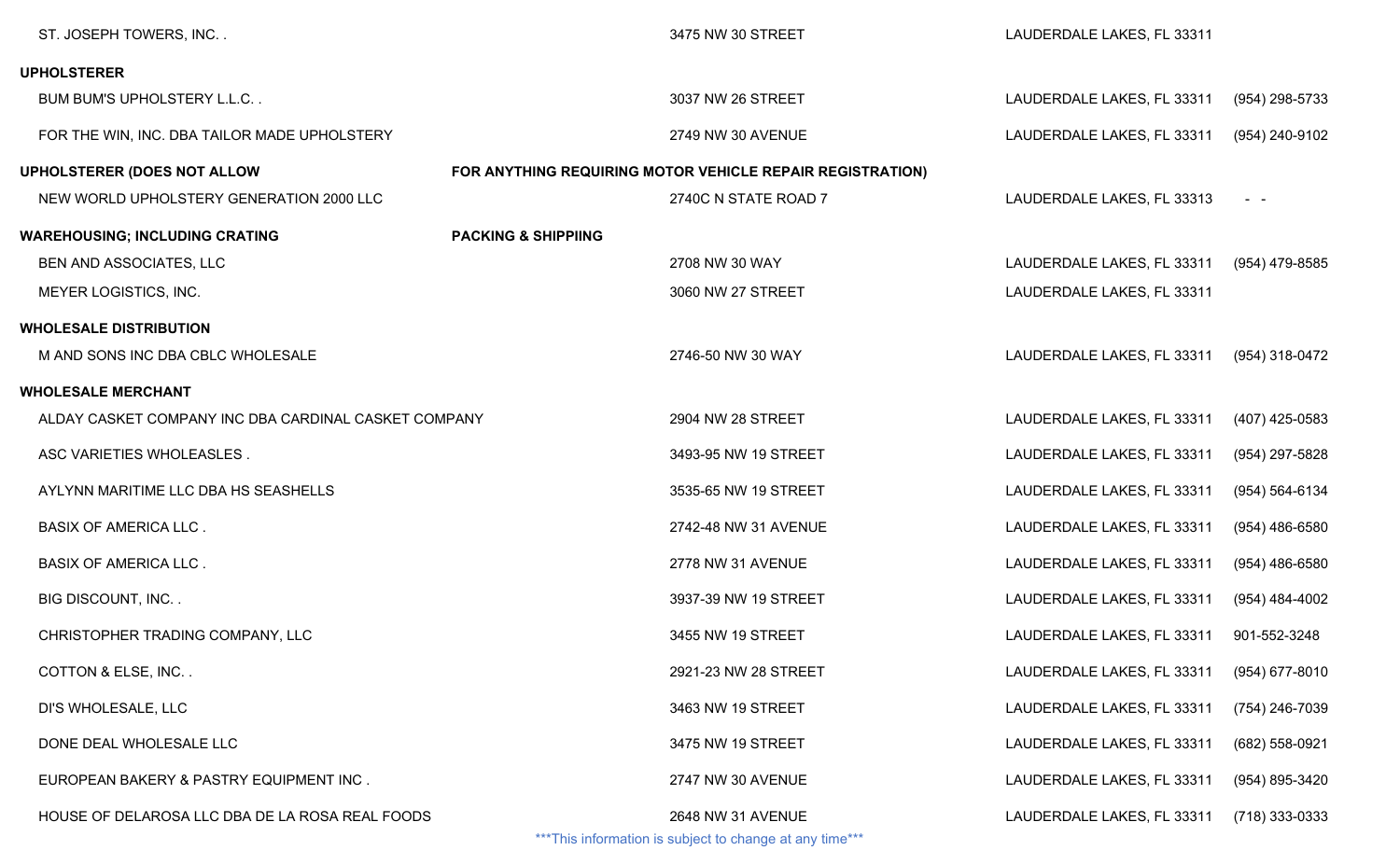| JAM CARIB IMPORT EXPORT INC                       |                              | 3521 NW 19 STREET           | LAUDERDALE LAKES, FL 33311                | $(954)$ 404-0661   |
|---------------------------------------------------|------------------------------|-----------------------------|-------------------------------------------|--------------------|
| JESUS IS ABLE LLC                                 |                              | 3873 NW 19 STREET           | LAUDERDALE LAKES, FL 33311                |                    |
| <b>JGJ DISTRIBUTORS LLC</b>                       |                              | 3659 NW 19 STREET           | LAUDERDALE LAKES, FL 33311                | (786) 740-8093     |
| KAMTEX USA, INC                                   |                              | 2914-16 NW 28 STREET        | LAUDERDALE LAKES, FL 33311                | (954) 733-1042     |
| KANJIMOTO PERFORMANCE INC. DBA PROJECT MOTORSPORT |                              | 3099 NW 28 STREET           | LAUDERDALE LAKES, FL 33311                | $(954)$ 677-3600   |
| <b>KP EXPORT</b>                                  |                              | 3465 NW 19 STREET           | LAUDERDALE LAKES, FL 33311                |                    |
| M AND W WHOLESALE LLC.                            |                              | 2770-72 NW 30 WAY           | LAUDERDALE LAKES, FL 33311                | (954) 822-4793     |
| MAGUY AND TATOU STORE                             |                              | 3525 NW 19 STREET           | LAUDERDALE LAKES, FL 33311                | (954) 867-8051     |
| MARTHA PIERRE-LOUIS MERCHANDISE                   |                              | 3603 NW 19 STREET           | LAUDERDALE LAKES, FL 33311                | (954) 709-7988     |
| NK TRADING COMPANY, INC.                          |                              | 3925 & 3929-35 NW 19 STREET | LAUDERDALE LAKES, FL 33311                | (954) 271-7133     |
| PAUL'S SHIPPING SERVICES                          |                              | 3485 & 3489 NW 19 STREET    | LAUDERDALE LAKES, FL 33311                | $(954) 581 - 1317$ |
| QUALITY ONE INTERNATIONAL SHIPPING EXPRESS CORP.  |                              | 3457 NW 19 STREET           | LAUDERDALE LAKES, FL 33311                | (954) 530-3997     |
| SIMCOTECH, INC. DBA GREEK COMBO                   |                              | 2701 NW 30 AVENUE           | LAUDERDALE LAKES, FL 33311                | $(954) 683 - 0810$ |
| SMARTPOOL FLORIDA LLC.                            |                              | 2705-25 NW 30 AVENUE        | LAUDERDALE LAKES, FL 33311                | $(954)$ 368-3900   |
| <b>TECH MOBILE INC</b>                            |                              | 3645-49 NW 19 STREET        | LAUDERDALE LAKES, FL 33311                | (954) 330-3330     |
| THE WAY FASHIONS INC.                             |                              | 3965-67 NW 19 STREET        | LAUDERDALE LAKES, FL 33311                | $(954)$ 366-1958   |
| TOUCH-MATCH SPORTWEAR INC                         |                              | 2760 NW 30 WAY              | LAUDERDALE LAKES, FL 33311                | (954) 484-0804     |
| UNIQUE MIRROR BEVELERS, INC                       |                              | 3497-99 NW 19 STREET        | LAUDERDALE LAKES, FL 33311 (954) 735-9690 |                    |
| VP WORLDWIDE ENTERPRISES, CORP.                   |                              | 3671 NW 19 STREET           | LAUDERDALE LAKES, FL 33311                | (954) 951-2980     |
| ZEV SUPPLIES CORP.                                |                              | 3020 NW 27 STREET           | LAUDERDALE LAKES, FL 33311                | (954) 860-7552     |
| <b>WHOLESALE MERCHANT;</b>                        | <b>ELECTRONICS RECYCLING</b> |                             |                                           |                    |
| ALLIED ELECTRONICS TRADING, INC                   |                              | 2730 NW 31 AVENUE           | LAUDERDALE LAKES, FL 33311                | (954) 358-8200     |